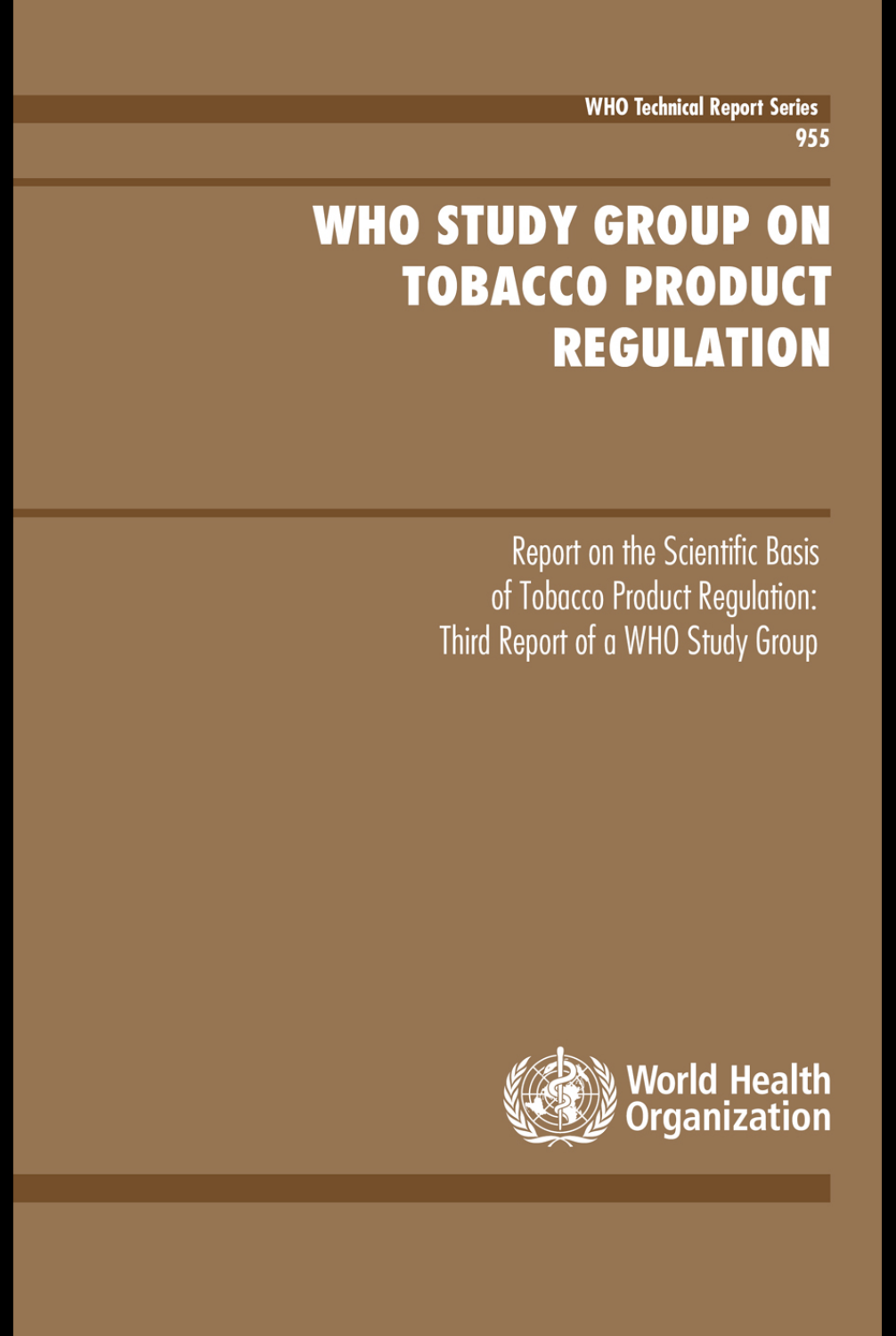# **WHO Technical Report Series 955**

# **WHO STUDY GROUP ON TOBACCO PRODUCT REGULATION**

report on the scientific basis of tobacco product regulation: third report of a WHO study group





**World Health Organization**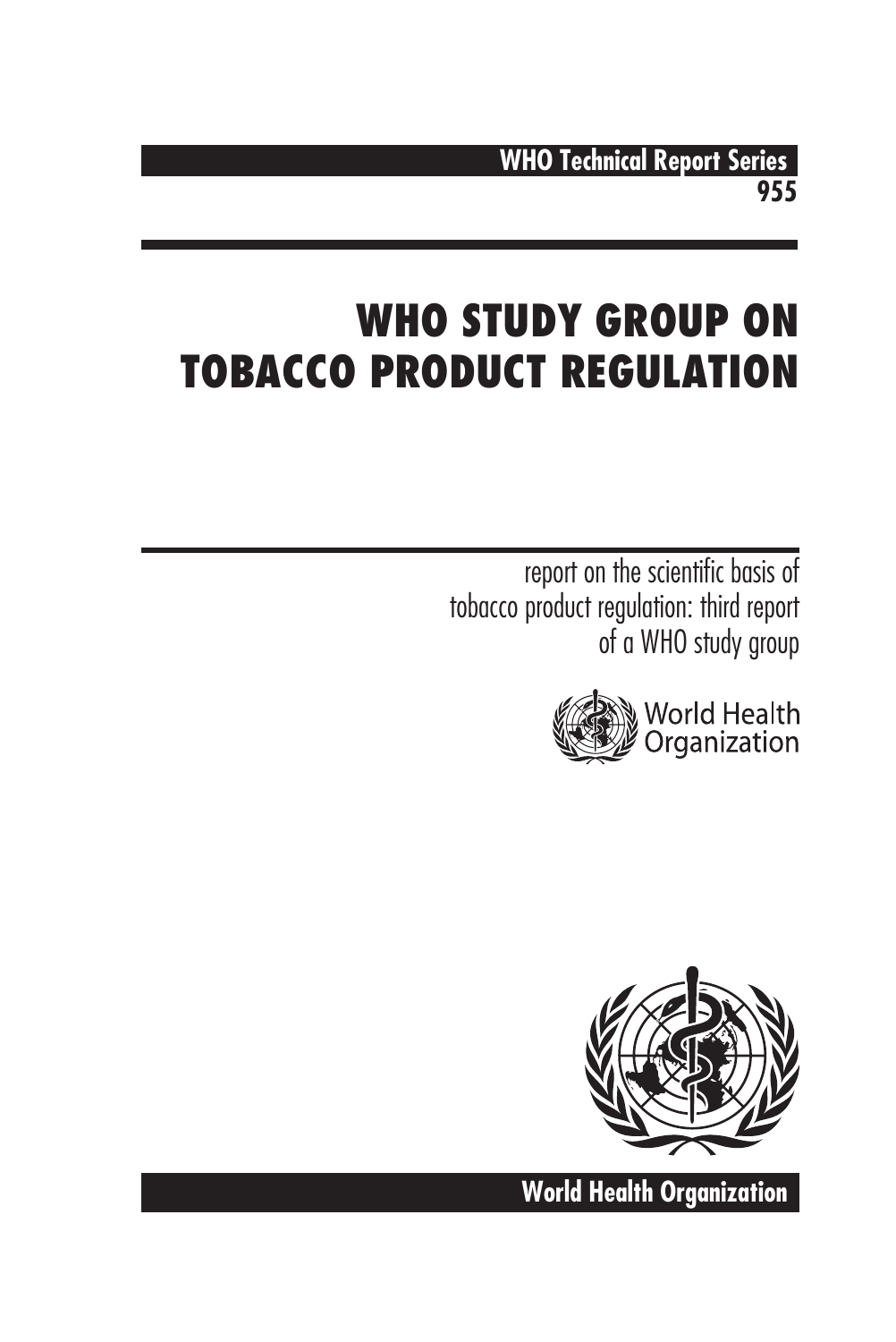WHO Library Cataloguing-in-Publication Data

WHO study group on tobacco product regulation: report on the scientific basis of tobacco product regulation: third report of a WHO study group.

(WHO technical report series ; no. 955)

1.Tobacco use disorder - prevention and control. 2.Tobacco industry - legislation. 3.Tobacco control campaigns. 4. Tobacco-derived products labelling. 5.Tobacco-derived products packing. I.World Health Organization. II.Series.

ISBN 978 92 4 120955 7 (NLM classification: QV 137)

ISSN 0512-3054

#### **© World Health Organization 2009**

All rights reserved. Publications of the World Health Organization can be obtained from WHO Press, World Health Organization, 20 Avenue Appia, 1211 Geneva 27, Switzerland (tel.: +41 22 791 3264; fax: +41 22 791 4857; e-mail: bookorders@who.int). Requests for permission to reproduce or translate WHO publications – whether for sale or for noncommercial distribution – should be addressed to WHO Press, at the above address (fax: +41 22 791 4806; e-mail: permissions@who.int).

The designations employed and the presentation of the material in this publication do not imply the expression of any opinion whatsoever on the part of the World Health Organization concerning the legal status of any country, territory, city or area or of its authorities, or concerning the delimitation of its frontiers or boundaries. Dotted lines on maps represent approximate border lines for which there may not yet be full agreement.

The mention of specific companies or of certain manufacturers' products does not imply that they are endorsed or recommended by the World Health Organization in preference to others of a similar nature that are not mentioned. Errors and omissions excepted, the names of proprietary products are distinguished by initial capital letters.

All reasonable precautions have been taken by the World Health Organization to verify the information contained in this publication. However, the published material is being distributed without warranty of any kind, either expressed or implied. The responsibility for the interpretation and use of the material lies with the reader. In no event shall the World Health Organization be liable for damages arising from its use.

This publication contains the collective views of an international group of experts and does not necessarily represent the decisions or the policies of the World Health Organization.

> Typeset in India Printed in Switzerland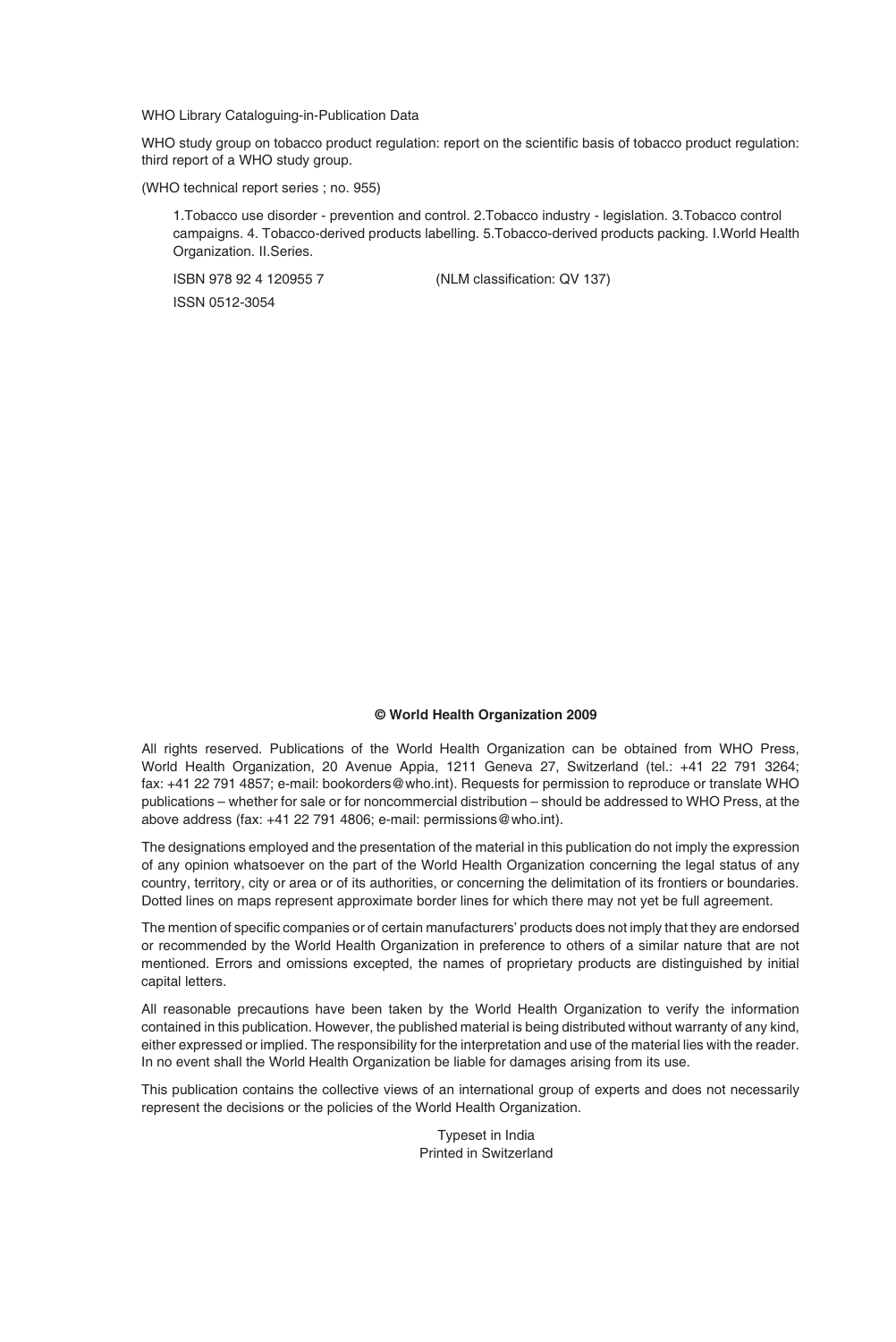# **Contents**

| 1. | 1.1     | <b>Introduction</b><br>Background                                                                                             | 1<br>$\overline{2}$     |
|----|---------|-------------------------------------------------------------------------------------------------------------------------------|-------------------------|
| 2. |         | TobReg Scientific Recommendation: Devices designed for the<br>purpose of nicotine delivery to the respiratory system in which |                         |
|    |         | tobacco is not necessary for their operation                                                                                  | 3                       |
|    | 2.1     | Preface                                                                                                                       | 3                       |
|    |         | 2.2 Definition of ENDS                                                                                                        | $\overline{\mathbf{4}}$ |
|    |         | 2.3 Types and distribution                                                                                                    | 5                       |
|    | 2.4     | Substances in addition to nicotine                                                                                            | 5                       |
|    |         | 2.5 Concern about lung delivery                                                                                               | 6                       |
|    | 2.6     | Nicotine addiction as the basis for ENDS marketing                                                                            | 6                       |
|    |         | 2.7 ENDS are not nicotine replacement therapy                                                                                 | $\overline{7}$          |
|    | 2.8     | Capacity of ENDS to serve as nicotine replacement therapy                                                                     | 8                       |
|    | 2.9     | Regulatory status                                                                                                             | 8                       |
|    |         | 2.10 Other concerns                                                                                                           | 9                       |
|    |         | 2.11 Conclusions                                                                                                              | 10                      |
|    |         | 2.12 Recommendations for regulatory policy                                                                                    | 10                      |
|    |         | 2.13 Recommendations for clinical trials and other research                                                                   |                         |
|    |         | required forregulatory approval                                                                                               | 11<br>11                |
|    |         | 2.14 References<br>Annex 1. International regulatory measures for                                                             |                         |
|    |         | electronicnicotine delivery systems (ENDS)                                                                                    | 13                      |
| З. |         | Report on setting regulatory limits for carcinogens in smokeless                                                              |                         |
|    | tobacco |                                                                                                                               | 23                      |
|    | 3.1     | Background                                                                                                                    | 23                      |
|    | 3.2     | Carcinogens present in smokeless tobacco                                                                                      | 24                      |
|    | 3.3     | Tobacco-specific nitrosamines and polycyclic aromatic                                                                         |                         |
|    |         | hydrocarbons                                                                                                                  | 25                      |
|    |         | Table 1. Concentrations of tobacco-specific N-nitrosamines in                                                                 |                         |
|    |         | selected smokeless tobacco products (µg/g dry weight                                                                          |                         |
|    |         | of tobacco)                                                                                                                   | 27                      |
|    |         | Table 2. Concentrations of tobacco-specific nitrosamines                                                                      |                         |
|    |         | (TSNA) and benzo[a]pyrene in smokeless tobacco products<br>purchased in the United Kingdom and elsewhere                      | 28                      |
|    |         | Table 3. Concentrations of tobacco-specific nitrosamines                                                                      |                         |
|    |         | (TSNA) and benzo[a]pyrene in smokeless tobacco                                                                                |                         |
|    |         | products sold in the United States                                                                                            | 29                      |
|    | 3.4     | Differences in carcinogens present in smokeless tobacco                                                                       |                         |
|    |         | by region                                                                                                                     | 26                      |
|    | 3.5     | Targets for regulation                                                                                                        | 30                      |
|    | 3.6     | Selection of metric for regulation                                                                                            | 30                      |
|    | 3.7     | Selection of achievable levels for tobacco-specific                                                                           |                         |

N-nitrosamines and benzo[a]pyrene in smokeless tobacco 3.8 Regulatory considerations and communication of regulatory values and testing results to the public [32](#page-38-0) [34](#page-40-0)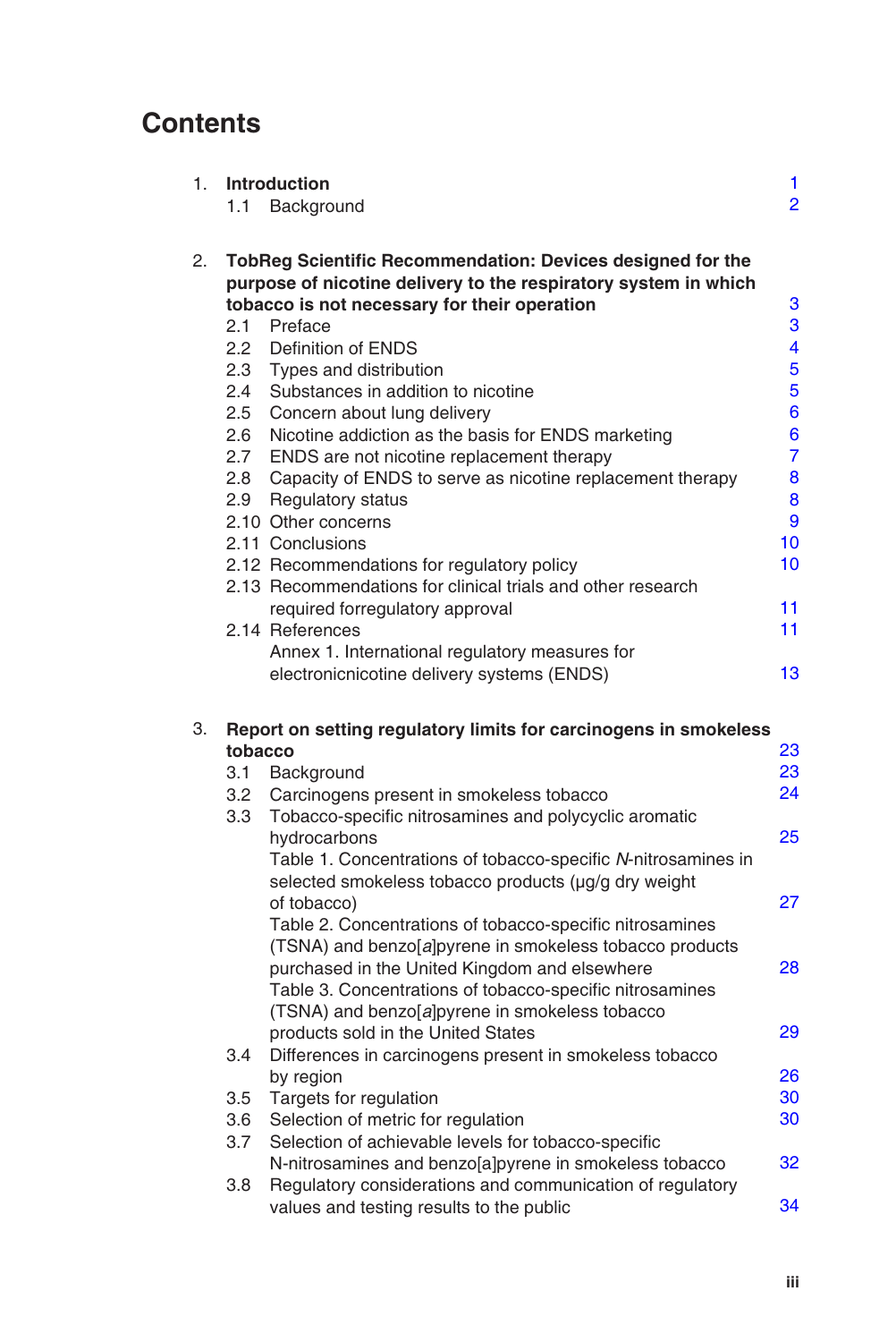|    | 3.9 Recommendations                                                                               | 36 |
|----|---------------------------------------------------------------------------------------------------|----|
|    | 3.10 Acknowledgement                                                                              | 36 |
|    | 3.11 References                                                                                   | 37 |
| 4. | <b>Overall recommendations</b>                                                                    | 39 |
|    | 4.1 Electronic nicotine delivery systems (ENDS): regulatory<br>recommendations and research needs | 39 |
|    | 4.2 Smokeless tobacco: setting regulatory limits for carcinogenic<br>components                   | 40 |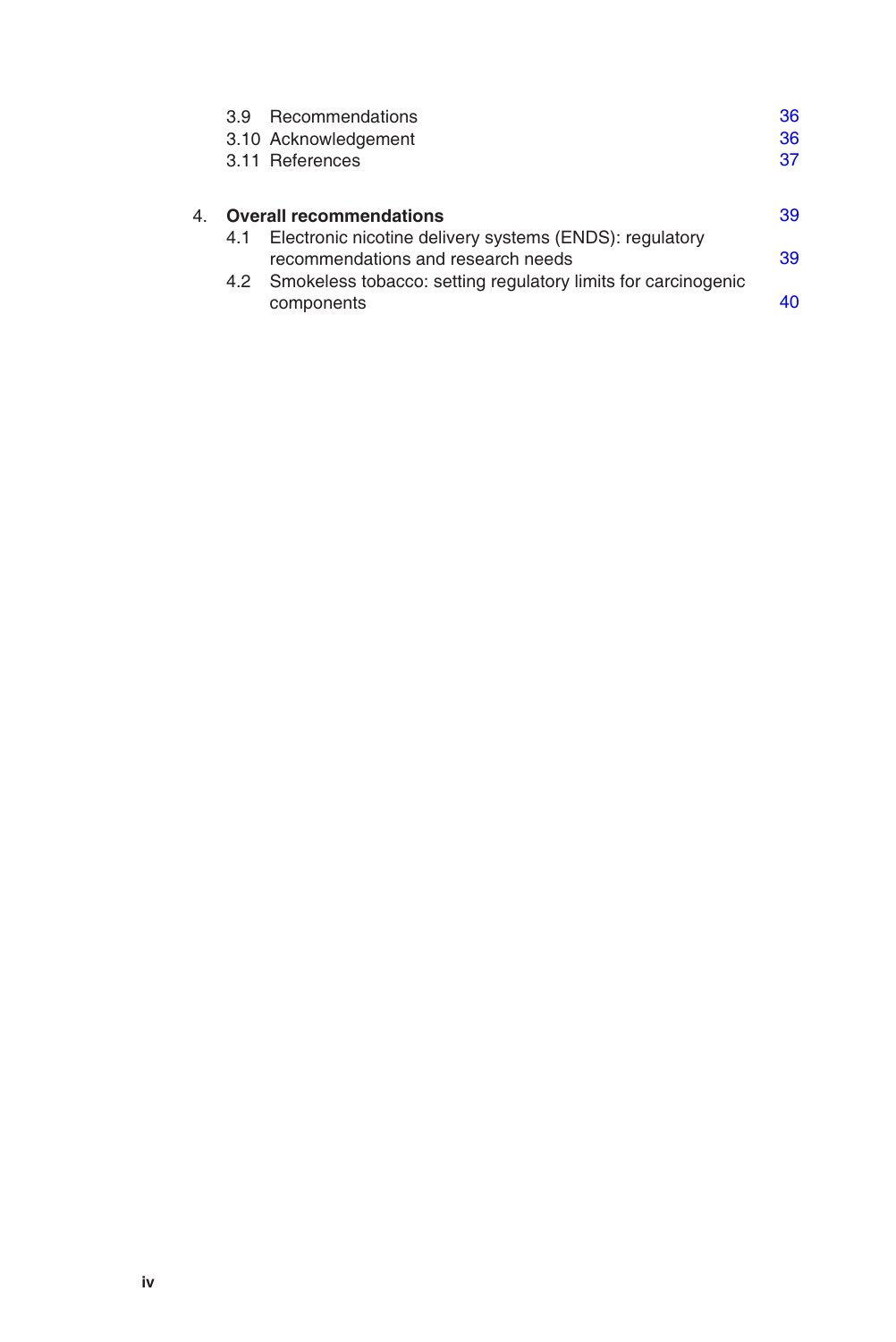# **WHO Study Group on Tobacco Product Regulation**

Durban, South Africa, 12–14 November 2008

#### **Members**

- Dr D.L. Ashley, Chief, Emergency Response and Air Toxicants Branch, Centers for Disease Control and Prevention, Atlanta, Georgia, United States of America
- Dr O.A. Ayo-Yusuf, Associate Professor, School of Dentistry, University of Pretoria, South Africa
- Dr D. M. Burns, Professor Emeritus of Family and Preventive Medicine, School of Medicine, University of California at San Diego, San Diego, California, United States of America
- Dr Vera Luiza da Costa e Silva, Independent Consultant, Senior Public Health Specialist, Rio de Janeiro, Brazil
- Dr M. Diordievic, Program Director, National Cancer Institute, Division of Cancer Control and Population Sciences, Tobacco Control Research Branch, Bethesda, Maryland, United States of America
- Dr N. Gray, Honorary Senior Associate, Cancer Council Victoria, Melbourne, Australia
- Dr S.K. Hammond, Professor of Environmental Health Sciences, School of Public Health, University of California at Berkeley, Berkeley, California, United States of America
- Dr J. Henningfield, Professor (Adjunct), Behavioral Biology, Johns Hopkins University School of Medicine; Vice President, Research and Health Policy, Pinney Associates, Bethesda, Maryland, United States of America
- Dr M. Jarvis, Principal Scientist, Cancer Research UK, Health Behaviour Unit, Royal Free and University College London Medical School, London, England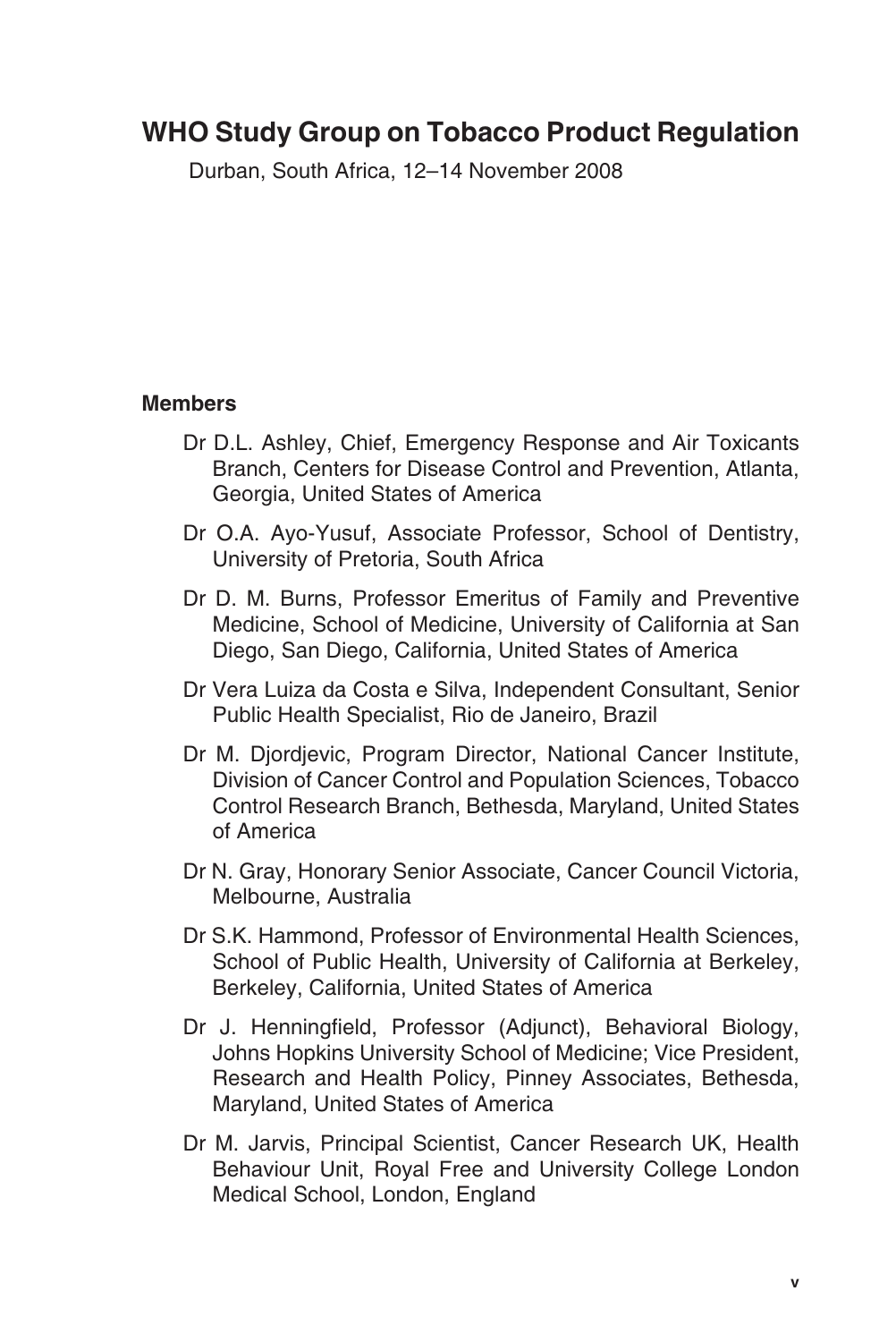- Dr A. Opperhuizen, Head of the Laboratory for Health Protection Research, National Institute for Public Health and the Environment, Bilthoven, The Netherlands
- Dr K.S. Reddy, Professor of Cardiology, All India Institute of Medical Sciences, New Delhi, India
- Dr C. Robertson, Ruth G. and William K. Bowes Professor in the School of Engineering, Department of Chemical Engineering, Stanford University, Stanford, California, United States of America
- Dr G. Zaatari (*Chair*), Professor, Department of Pathology and Laboratory Medicine, American University of Beirut, Beirut, Lebanon

#### **Secretariat**

- Dr D.W. Bettcher, Director, Tobacco Free Initiative, WHO, Geneva, Switzerland
- Mr R. Minhas, Technical Officer, Tobacco Free Initiative, WHO, Geneva, Switzerland
- Ms E. Tecson, Administrative Assistant, Tobacco Free Initiative, WHO, Geneva, Switzerland
- Ms G. Vestal, Technical Officer, Tobacco Free Initiative, WHO, Geneva, Switzerland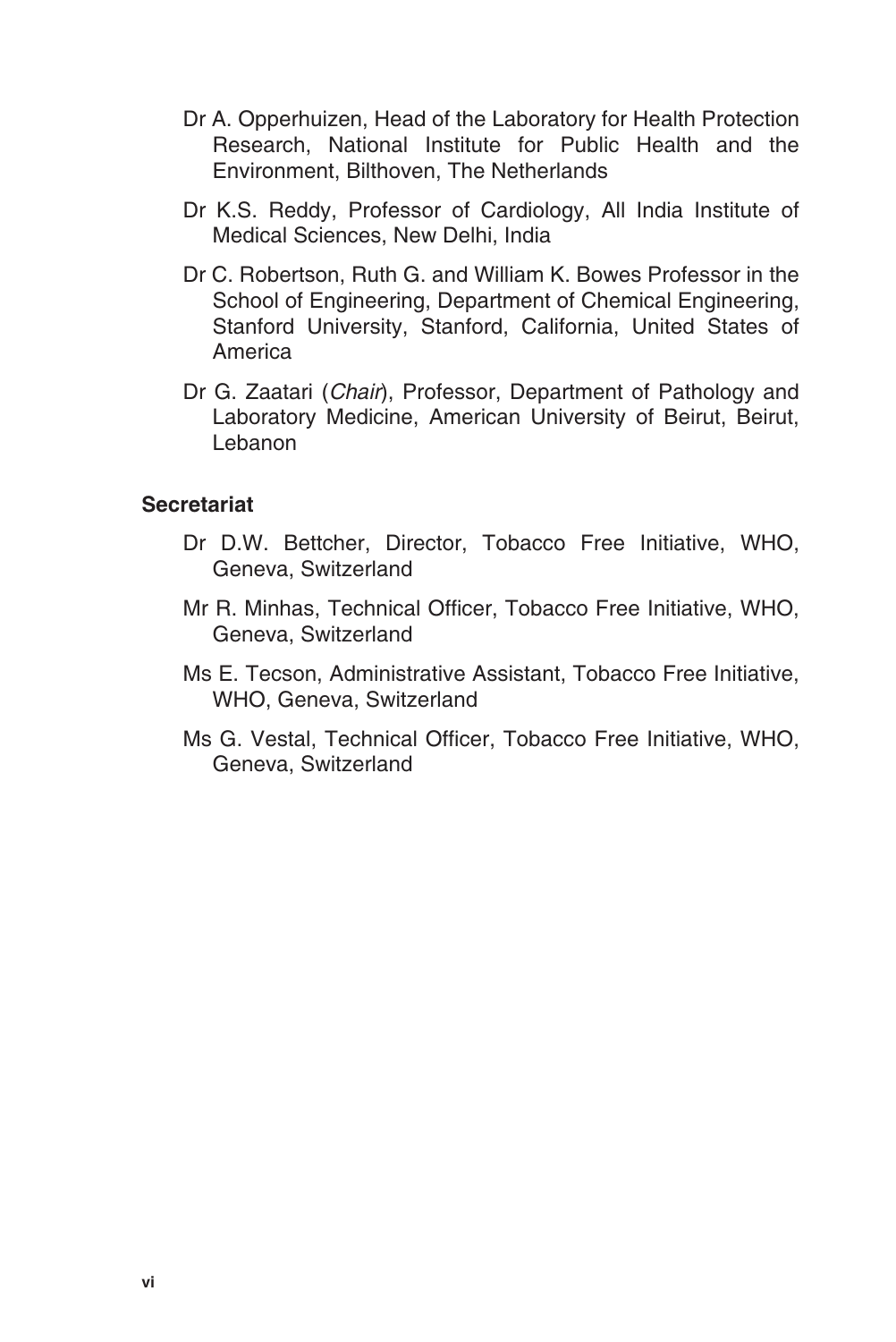# <span id="page-7-0"></span>1. **Introduction**

The fifth meeting of the WHO Study Group on Tobacco Product Regulation (TobReg) was held in Durban, South Africa on 12–14 November 2008. TobReg is mandated to provide the WHO Director-General with scientifically sound, evidence-based recommendations to Member States about tobacco product regulation. In line with the provisions of Articles 9 and 10 of the WHO Framework Convention on Tobacco Control, TobReg identifies approaches for regulating tobacco products that pose significant public health issues and raise questions for tobacco control policy.

At its fifth meeting, the Study Group addressed regulation of electronic cigarettes, smokeless tobacco toxicants, 'roll-your-own' products, products marketed as cessation aids, particles in smoke and menthol. The meeting followed a WHO press release on 19 September 2008, which asserted that WHO does not consider electronic cigarettes to be a legitimate tobacco cessation therapy. The press release stressed that, as no rigorous, peer-reviewed studies have been conducted to show that electronic cigarettes are a safe, effective nicotine replacement therapy (NRT), there is no evidence to support marketing of these products for tobacco cessation.

This report presents the conclusions and recommendations of the Study Group at its fifth meeting on two products, both of which represent potential harm to public health and the promotion, sale and use of which are inadequately regulated:

- electronic nicotine delivery systems (ENDS), which deliver nicotine and other substances directly to the lung without products of tobacco combustion; and
- smokeless tobacco products, which are marketed in various regions of the world and vary substantially in their content and carcinogenicity.

The following two sections of this report present the Study Group's recommendations in relation to each product. Its overall recommendations are summarized in section 4.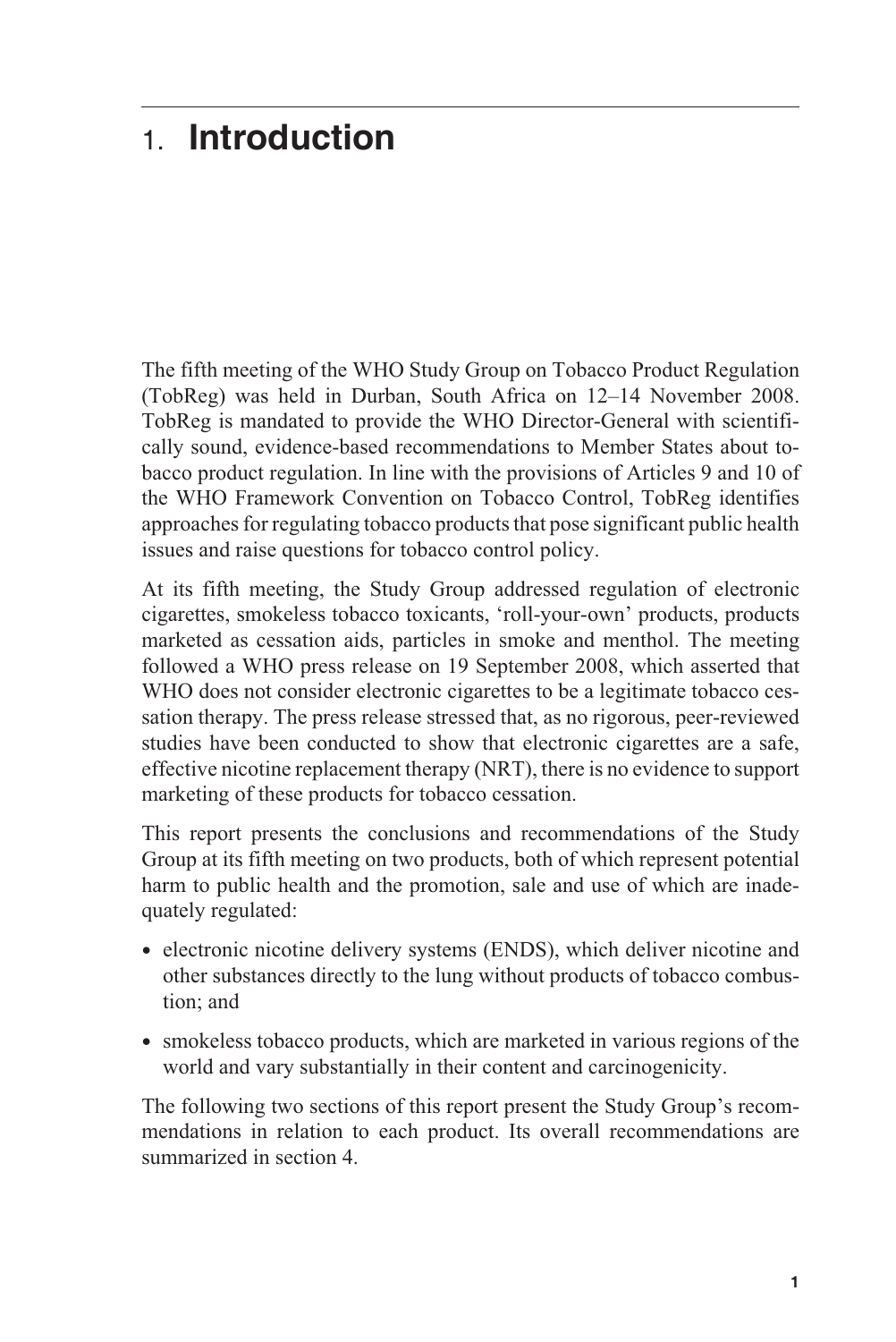#### <span id="page-8-0"></span>1.1 **Background**

Regulation of tobacco products is essential for tobacco control and is endorsed by the WHO Framework Convention on Tobacco Control in provisions of its Articles 9, 10 and 11. Regulation serves public health goals by providing an understanding of tobacco products and meaningful surveillance of their manufacture, packaging, labelling and distribution. The scientific basis of the principles that guide implementation of the Articles creates synergy and mutual reinforcement of the regulatory practices described in each Article.

Tobacco product regulation includes regulation of the contents and emissions of tobacco products by testing, measuring and mandating disclosure of the results and regulating their packaging and labelling. Governmental supervision is required of manufacture and of enforcement of the regulations governing the design, contents and emissions of tobacco products, as well as their distribution, packaging and labelling, with the aim of protecting and promoting public health.

Chemical consumer products are usually regulated after a review of the scientific evidence on the hazards presented by the product, the exposure likely to occur, the patterns of use and the marketing messages of the manufacturer. Many jurisdictions require manufacturers to classify and label products according to their hazardous properties, to control the hazardous contents or to limit the advertising, promotion and sponsorship of such products. ENDS deliver nicotine and other substances but do not contain tobacco, and smokeless tobacco is produced in 'cottage' industries or can be modified significantly by the end user. Both therefore pose a significant challenge to regulation, as they may fall outside the scope of domestic regulatory regimes for tobacco products. Nevertheless, their popularity and the fact that they are marketed as alternatives to cigarette smoking indicate the need to characterize them, regulate them and establish appropriate educational programmes to limit their use.

TobReg reviews the scientific evidence on topics related to tobacco product regulation and identifies the research needed to fill regulatory gaps in tobacco control. The Study Group is composed of national and international scientific experts on product regulation, treatment of tobacco dependence and laboratory analysis of tobacco ingredients and emissions. As a formalized entity of WHO, the Study Group reports to the WHO Executive Board through the Director-General to draw the attention of Member States to the Organization's work in tobacco product regulation, which is a complex area of tobacco control.

The Study Group hopes that the recommendations contained in this report, as well as its other recommendations and advisory notes, will be useful to countries in implementing the product regulation provisions of the WHO Framework Convention on Tobacco Control.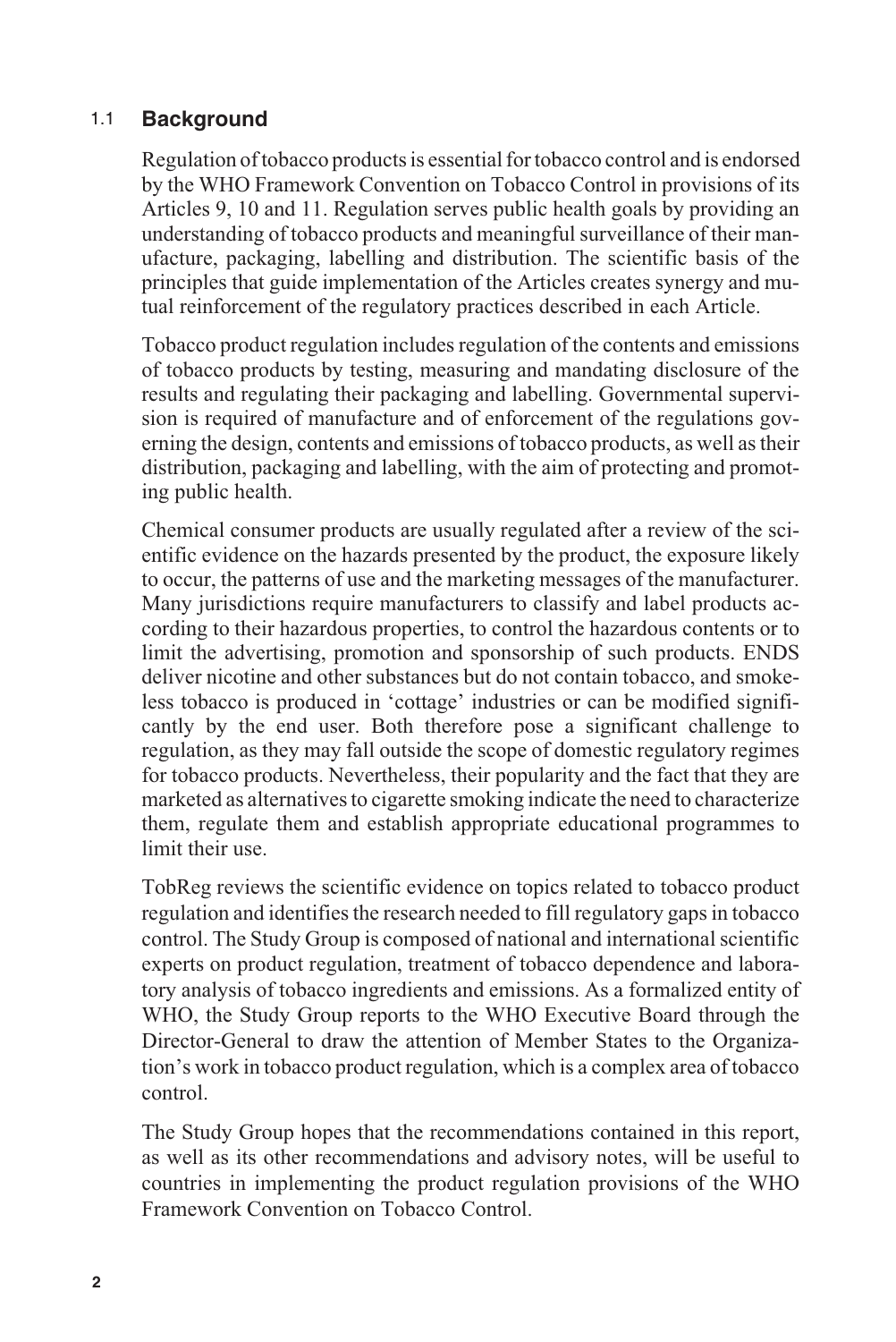# <span id="page-9-0"></span>2. **TobReg Scientific Recommendation: Devices designed for the purpose of nicotine delivery to the respiratory system in which tobacco is not necessary for their operation**

#### 2.1 **Preface**

This Scientific Recommendation addresses electronic nicotine delivery systems (ENDS) designed for nicotine delivery to the respiratory system. This designation encompasses products that contain tobacco-derived substances but in which tobacco is not necessary for their operation. ENDS are marketed under a variety of brand names and descriptors, including 'electronic cigarettes', 'ecigarro', 'electro-smoke', 'green cig' and 'smartsmoker'.

This recommendation is being made because ENDS pose significant public health issues and raise questions for tobacco control policy and regulation. Manufacturers have not fully disclosed the chemicals used in ENDS; there are few data on their emissions or actual human exposure; their health effects have not been studied; and their marketing and use could undermine public smoking bans, which are important tobacco control interventions. The products could also undermine smoking cessation efforts by proposing unproven devices for smoking cessation in the place of products of proven efficacy. ENDS might also undermine the prevention of tobacco use because of their appearance and marketing as safe alternatives to tobacco products for nontobacco users, including children.

ENDS are marketed internationally on the Internet and by direct consumer marketing in some countries. Market penetration of unregulated ENDS has expanded rapidly to most WHO regions, primarily from China, where most of the products are manufactured. Increasing access to these largely unregulated products must be addressed by rational regulatory policy.

ENDS fall into a regulatory gap in most countries, escaping regulation as drugs and avoiding the controls levied on tobacco products. Thus, policymakers and consumers lack evidence-based information and recommendations. Regulatory control of ENDS is confounded by their international availability from online retailers and distributors. In Bulgaria, for example, a number of online retailers sell the product for the equivalent of US\$70, and nicotine cartridges retail for US\$10 each, independently of the labelled nicotine content. In addition, ENDS are being introduced in countries such as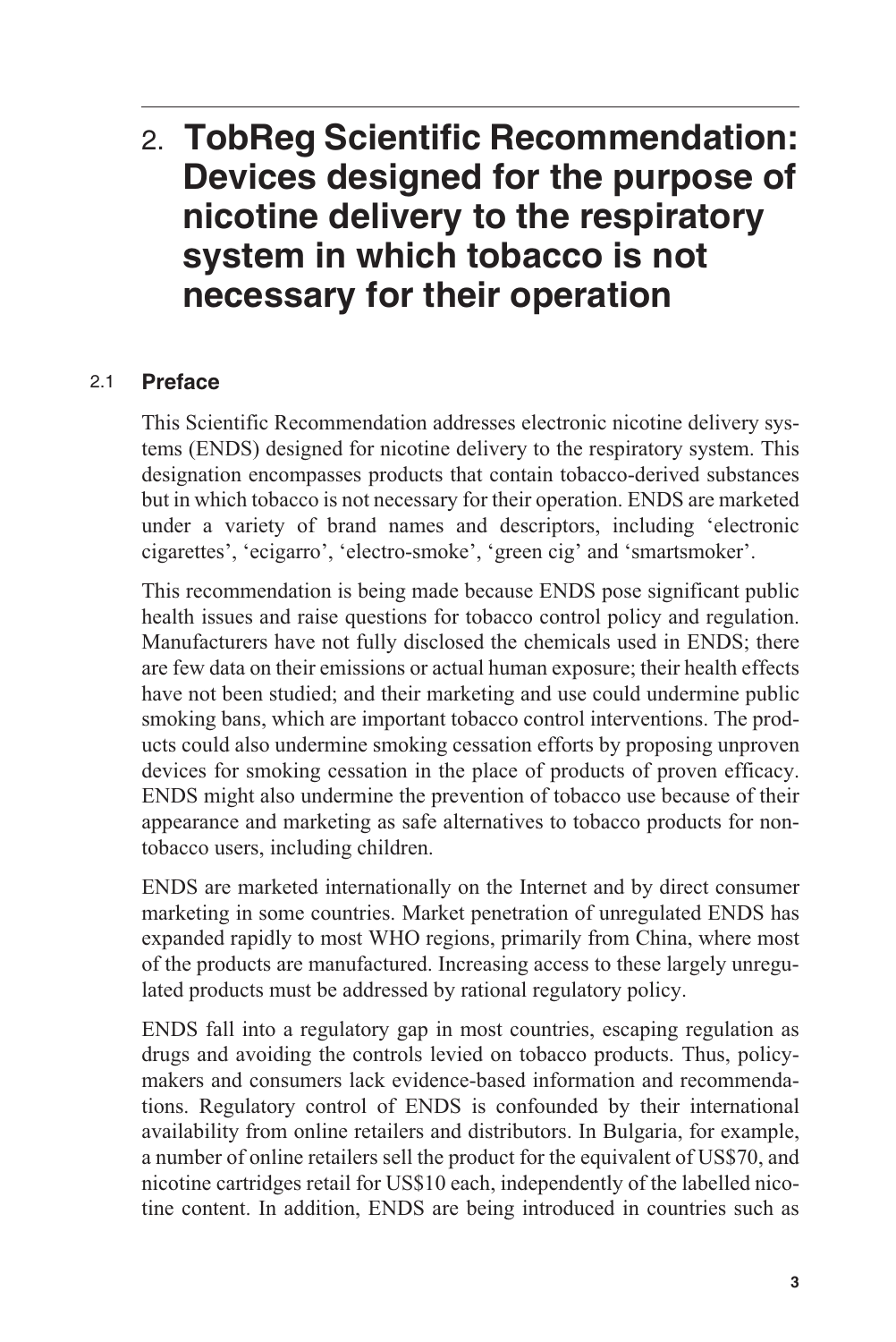<span id="page-10-0"></span>Lebanon as products that are imported from China. Thus, it has become urgent to evaluate the safety of the products and the data supporting the claims for their safety and efficacy.

Policy-makers in many countries have sought guidance from WHO on the scientific evidence and regulatory approaches with regard to ENDS, enquiring whether they should be regulated as tobacco products, drugs or a combination of drugs and medical devices, and what information on safety should be communicated to consumers. An important regulatory consideration is the validity of the marketing claims made for the products, which include statements that ENDS are smoking cessation aids and that they deliver safer nicotine but at variable levels compared to those in cigarettes. Other practical regulatory questions include whether use of ENDS should be exempt from restrictions in places where smoking is prohibited, a claim supported by some manufacturers and distributors.

This Recommendation includes conclusions and recommendations for regulatory policy and recommendations for clinical trials and other research. It is an extension of earlier recommendations from the Scientific Advisory Committee on Tobacco Product Regulation (SACTob) and TobReg and is designed to provide a foundation for regulation that will advance tobacco control in general. This Recommendation was formulated in the context of the WHO Framework Convention on Tobacco Control, particularly to aid Parties to the treaty in implementing Articles 9, 10, 11 and 14. In addition, further guidance for implementation of Article 8, which requires protection from exposure to tobacco smoke, is vital, because the advertisements of many of the manufacturers of ENDS state that they can be used in environments where smoking is prohibited, on the basis of their claim that these products do not produce smoke.

### 2.2 **Definition of ENDS**

Electronic nicotine delivery systems (ENDS) are a category of consumer products designed to deliver nicotine to the lungs after one end of a plastic or metal cylinder is placed in the mouth, like a cigarette or cigar, and inhaled to draw a mixture of air and vapours from the device into the respiratory system. They contain electronic vaporization systems, a rechargeable battery and charger, electronic controls and replaceable cartridges that may contain nicotine and other chemicals. Some brands are claimed to deliver a range of nicotine concentrations or no nicotine at all, and some are claimed to provide sensory experiences similar to those obtained with major cigarette brands. The chemicals used to produce the odours and flavours that simulate those of cigarettes have not all been identified, although some products claim to include 'menthol'. Some devices have light-emitting diodes, to reproduce the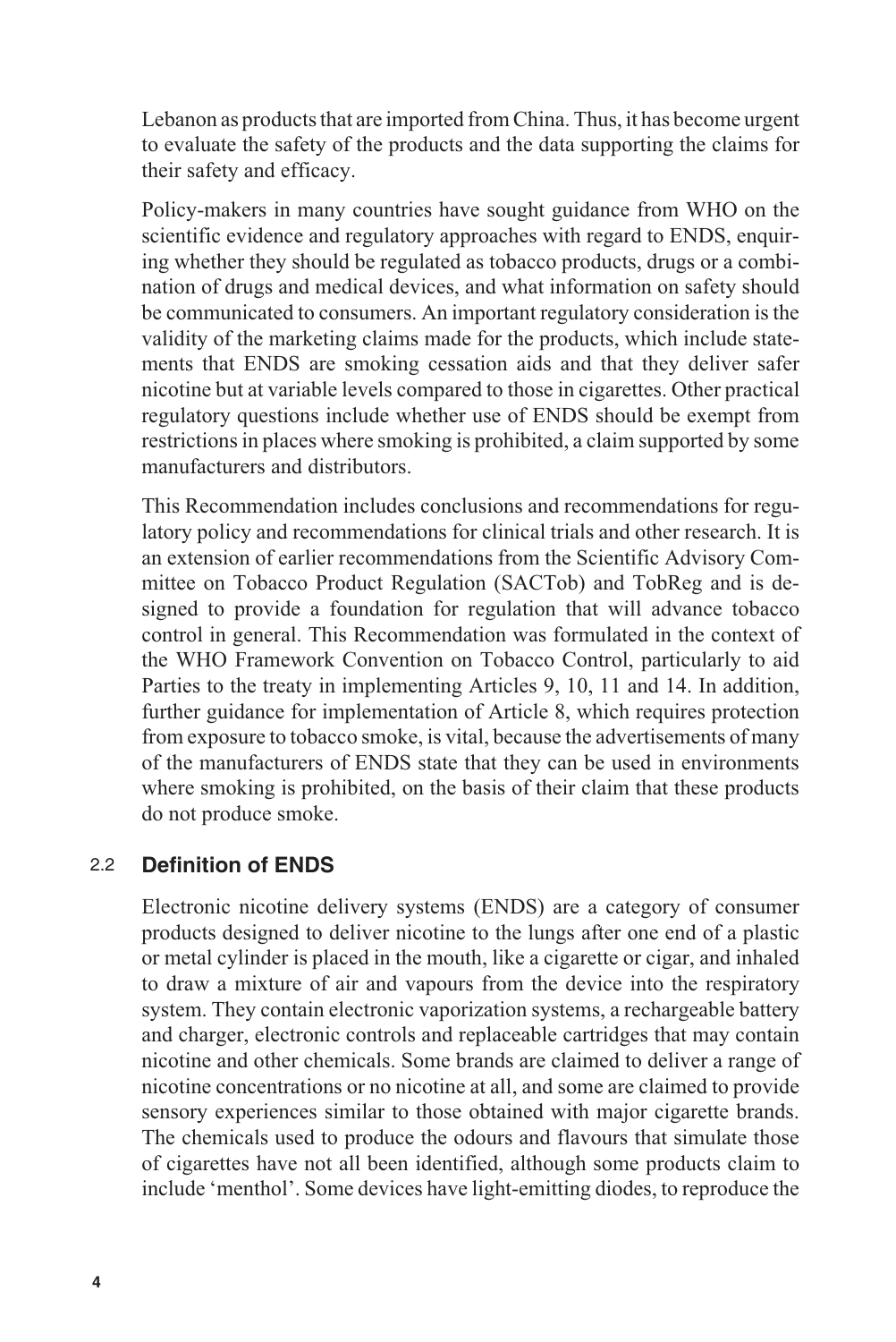<span id="page-11-0"></span>appearance of a burning cigarette tip. The premise stated by some marketers of the products is that ENDS provide nicotine that would otherwise be obtained by tobacco use. The figures below show prototype devices.



# 2.3 **Types and distribution**

It is not clear how many manufacturers of ENDS exist, but an Internet search revealed at least 24 licensed companies and many more brands and model names. It is not clear whether products of similar appearance from other companies have identical contents, deliveries and effects on the body; it is possible that different devices represent different hazards and effects. The number of product types and brands described and marketed on the Internet and by retail stores is increasing rapidly. In addition, the inadequacy of customs product codes makes it difficult for regulators to track importation accurately.

Distributors market ENDS in many countries and regions, including Australia, Brazil, China, Europe, the Republic of Korea and the United States of America. In view of the number and diversity of ENDS, the content, design and delivery characteristics of each product must be measured, as it cannot be assumed that their effects are similar. Regulation should ensure that every product marketed to the public has been approved after disclosure of content, manufacturing method and data on safety appropriate to each product.

### 2.4 **Substances in addition to nicotine**

Various ENDS marketers claim that their products mimic the sensory effects of cigarettes with markedly different characteristics, suggesting that ENDS cartridges contain several chemicals in addition to nicotine. The manufacturers have not fully disclosed the chemical combinations included during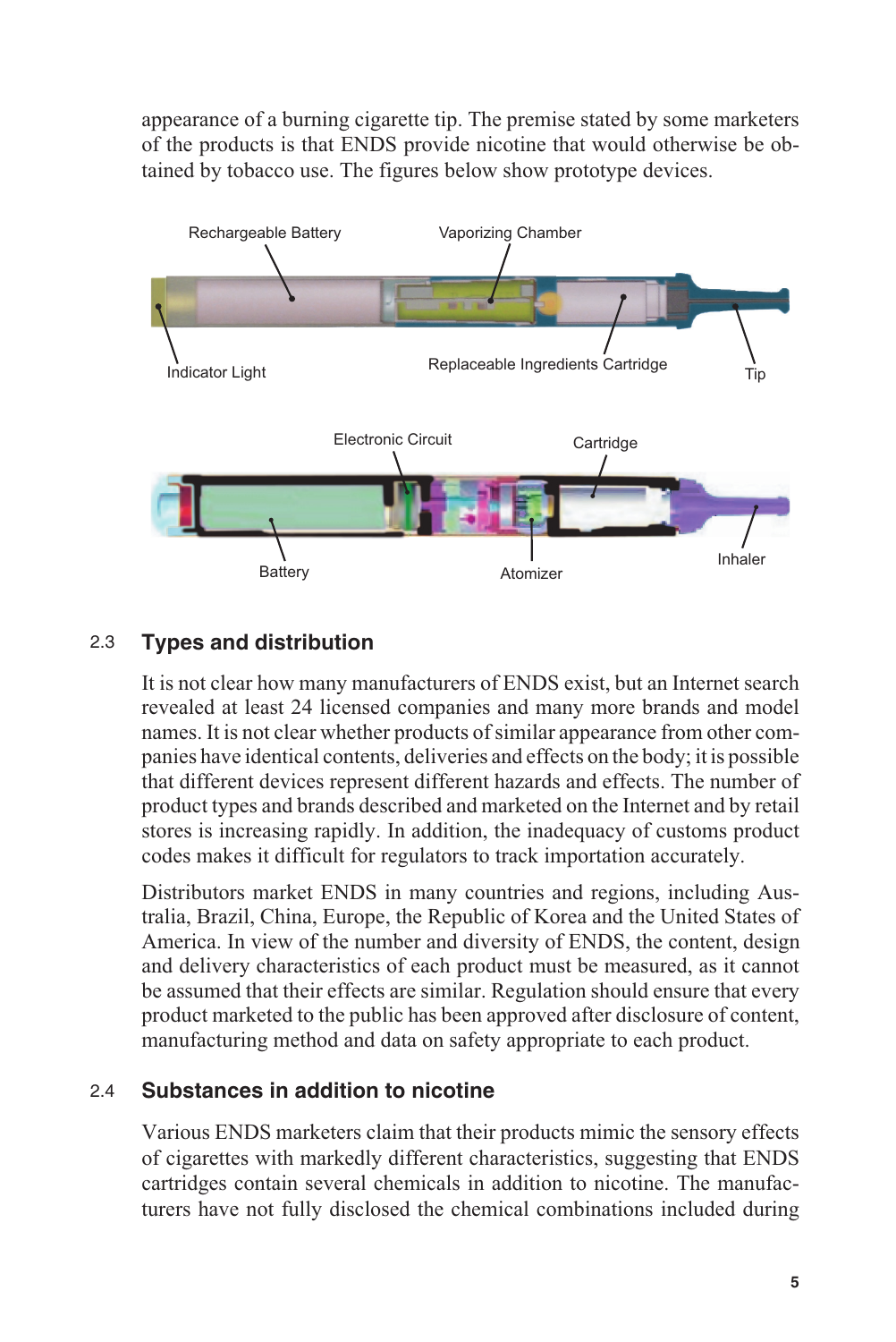<span id="page-12-0"></span>manufacture or synthesized during electronic vaporization that produce such sensory effects. Furthermore, the manufacturers have not proven that the constituent chemicals—which include organic chemicals that may be acceptable for use in foods and cosmetics—are safe for inhalation when vaporized and delivered to the lung. Although some manufacturers have disclosed the identity of some chemicals, full disclosure of the chemical components of ENDS and their evaluation for potential toxicity are regulatory priorities.

The United States Food and Drug Administration recently analysed the chemicals in 18 varieties of ENDS cartridges marketed with two different brands of ENDS and found significant variation in contents and deliveries. Several contained "detectable levels of nitrosamines, tobacco-specific compounds known to cause cancer" (*1*). The Administration's testing also revealed that the nicotine levels were inconsistent with the information on the cartridge labels and that some cartridges that were stated not to contain nicotine actually did.

### 2.5 **Concern about lung delivery**

Other products target the lung for safe, effective drug delivery (e.g. insulin inhalers), and scientific advances in the delivery of drugs to the lungs of animals and humans could be adapted to develop safe systems for delivering nicotine to the lung. Although the medical advances were gradual and costly, regulatory authorities have consistently required manufacturers to establish a rigorous scientific foundation for product approval.

Delivery of nicotine to the lung raises concern about safety and addiction that go beyond that related to currently approved NRT. Concern about the safety of ENDS is associated with the probable exposure of the lung to repeated dosing, perhaps hundreds of times a day for many months, if these products are used as a smoking cessation aid, or for years, for smokers who use them as long-term cigarette substitutes. An added concern is the safety of the chemical combinations in various ENDS cartridges, which have not been evaluated for either short-term or long-term safety. Potential long-term toxicity would not necessarily preclude short-term use of such products for smoking cessation, but it is essential to measure the risk associated with exposure to determine how such products could be used and what information should be stated on the labels.

#### 2.6 **Nicotine addiction as the basis for ENDS marketing**

ENDS marketing promotes the systems to replace nicotine from tobacco. This strategy is based on the fact that tobacco use is driven and sustained by nicotine addiction, as discussed in earlier WHO reports and reports from other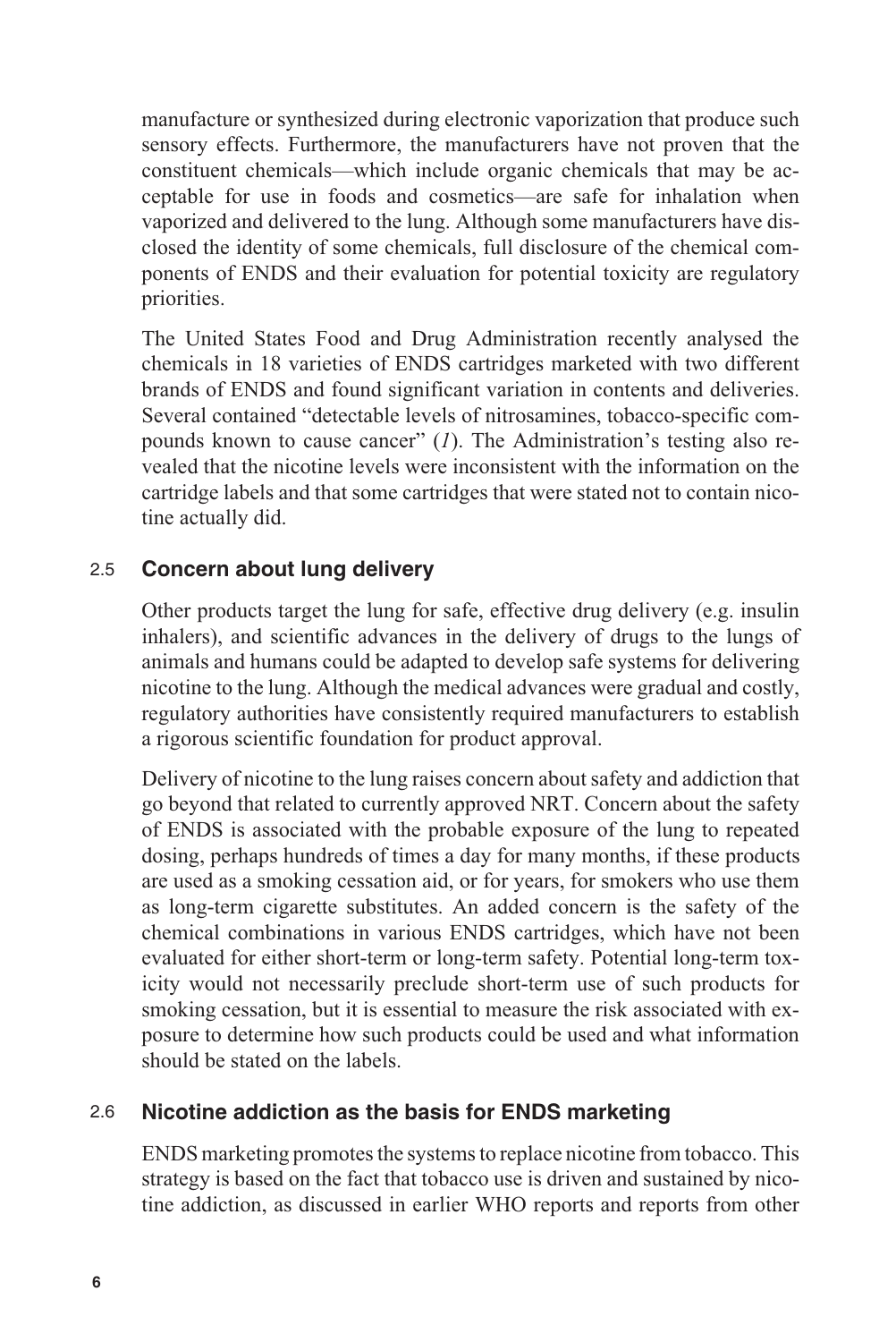<span id="page-13-0"></span>organizations (*2–6*). In addition to nicotine dependence, the sensory effects of the product, social and marketing forces and perceptions of harmfulness and potential benefits should be considered in examining the initiation, patterns of use and development of addiction.

NRT products facilitate smoking cessation by providing controlled doses of nicotine to enable gradual withdrawal and reduce dependence. Certain other drugs, such as bupropion and varenicline, can also be used to treat withdrawal and dependence and thereby aid smoking cessation efforts. All current NRT products include guidance on dosing, use and how to minimize the risks for side-effects specific to that therapy. This guidance is important, because nicotine is a potent drug, and its health effects are related to dosage and patterns of use. Furthermore, if NRT products are not used according to the evidence-based therapeutic guidance, there is no assurance that they will be effective.

Theoretically, nicotine delivery by electronic vaporization and inhalation of combination products could be a safe, effective form of treatment for tobacco addiction. Nevertheless, testing for safety, efficacy and appropriate labelling are required to evaluate such potential, as described in reports by WHO and other organizations (*5–8*).

### 2.7 **ENDS are not nicotine replacement therapy**

ENDS should not be confused with NRT products approved for the treatment of tobacco dependence. Some manufacturers have marketed ENDS as smoking cessation aids and have communicated claims to the news media that their products are effective for this use. Furthermore, at least one manufacturer has claimed that WHO has endorsed its product, stating that WHO's inclusion of an NRT device commonly referred to as a nicotine 'inhaler' among products listed as effective smoking cessation aids also includes ENDS. In fact, WHO has not endorsed this manufacturer's products and has made that clear in a formal letter to the sponsor as well as in a press release (*9*). WHO supports evidence-based pharmacotherapy when scientific studies demonstrate that certain applications of products result in predictable outcomes under specified conditions, and the products have been approved as safe and effective by major drug regulatory authorities, such as the European Medicines Agency and the United States Food and Drug Administration.

ENDS and conventional NRT products may differ in design, content and the mode of delivery of nicotine and other chemicals. The contents and design features of currently approved NRT products have been fully disclosed, and their safety and efficacy have been demonstrated under conditions of labelled use, with evaluations of their nicotine delivery and absorption kinetics. No currently approved NRT product, including that referred to as an 'inhaler',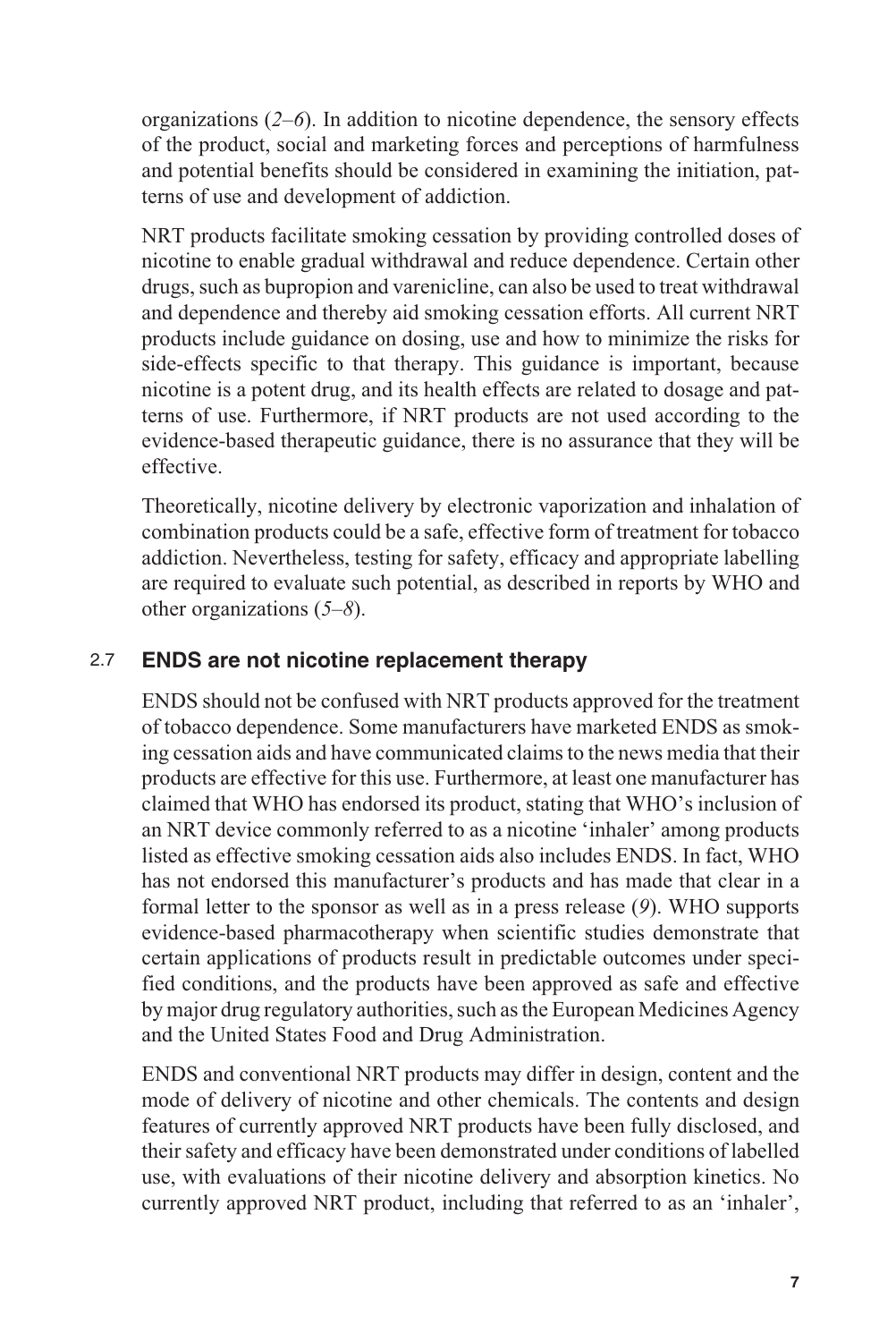<span id="page-14-0"></span>delivers nicotine systemically via the lung. During use of the 'inhaler' product, air is drawn through it, but more than 90% of the nicotine is deposited and absorbed in the oral cavity, and very little reaches the lung, as confirmed by positron emission imaging in published studies (*10*).

# 2.8 **Capacity of ENDS to serve as nicotine replacement therapy**

It is possible that at some time in the future ENDS might be developed as smoking cessation aids. Several smoking cessation experts have argued the potential benefits of an NRT device in which the treatment is delivered to the lung (*5*, *11–13*). However, currently, the evidence is insufficient to conclude that any of the ENDS products is an effective smoking cessation aid or that they deliver sufficient nicotine for them to be used in smoking cessation. If ENDS deliver significant amounts of nicotine for lung absorption, concerns about the safety of lung delivery and the addictive potential of the nicotine delivered by this route would have to be addressed (5, *12*). Claims that ENDS are smoking cessation aids have not met the standards of evidence required by scientific organizations and regulatory authorities (e.g. *8*, *14*). Thus, at present, there is insufficient evidence that ENDS are safe for human consumption.

Although ENDS are promoted as smoking cessation aids in some markets, the manufacturers have not provided evidence-based guidance for their efficacy, dosing and duration of use, how they should be combined with behavioural strategies for smoking cessation or guidance for discontinuation. This information would be required if WHO or national regulatory authorities were to make even a preliminary evaluation of the safety and effectiveness of ENDS.

In summary, claims for the effectiveness of ENDS for smoking cessation and other health effects must be substantiated by rigorous studies of pharmacokinetics, trials of safety and efficacy and review and approval by major drug regulatory authorities. The types of data and studies that would be required include a complete listing of the chemicals used in ENDS products; a listing and reporting of the concentrations of chemicals delivered to the consumer; comparisons of the effect of ENDS on smoking cessation with that of approved NRTs and placebo; and the adverse effects of these products.

# 2.9 **Regulatory status**

The ENDS products addressed in this recommendation do not require tobacco for operation but are claimed to deliver nicotine to the consumer. According to the regulatory schemes of many countries,<sup>1</sup> this would suggest that ENDS

<sup>&</sup>lt;sup>1</sup> Canada, Denmark, the Netherlands, Norway, Turkey and the United States (see [Annex 1](#page-19-0))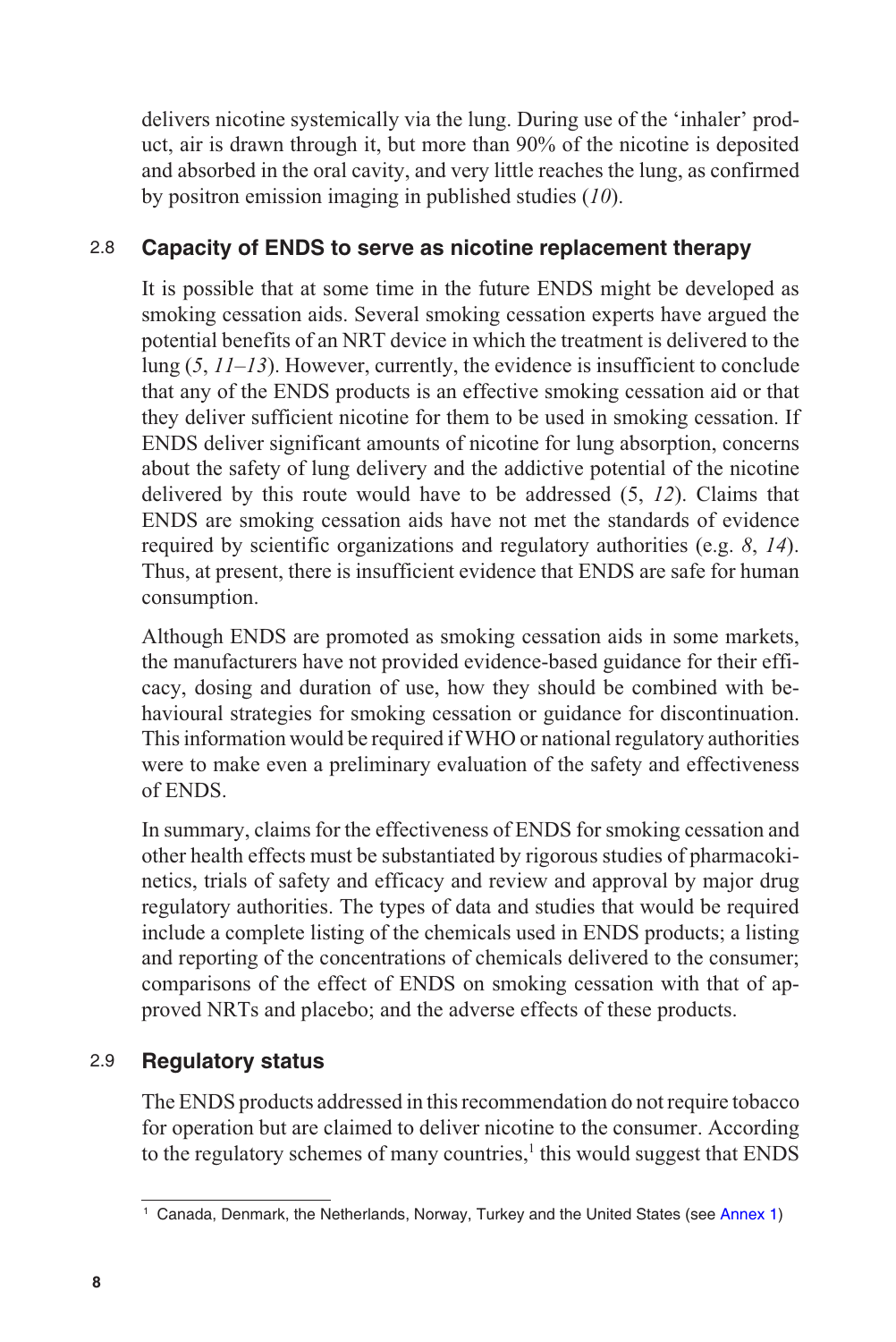<span id="page-15-0"></span>products would appropriately be regulated as combination drugs and medical devices and therefore could not be marketed until the regulatory authorities determine that adequate evidence, including data from approved clinical trials, exists to support approval. Some countries have completely banned the sale and marketing of ENDS.<sup>2</sup> Some countries and areas allow marketing within other regulatory frameworks.<sup>3</sup> Internet marketing of ENDS and the inadequacy and misapplication of import product codes, however, impede systematic regulation. Regardless of the regulatory approach taken, this report recommends that claims that ENDS are safer than cigarettes, that they have health benefits and are effective smoking cessation aids or could be marketed as cigarette substitutes be prohibited until such claims are substantiated by sufficient evidence to satisfy their accuracy to independent scientific organizations and regulatory authorities (e.g. 8, *14*).

Some manufacturers have claimed that ENDS can be used legally in environments where smoking is prohibited. TobReg strongly recommends that ENDS not be exempted from 'clean air' laws, which restrict the places in which cigarette smoking is allowed, until adequate evidence is provided to assure regulatory authorities that use of the product will not expose nonusers to toxic emissions (See Article 8 of the WHO Framework Convention on Tobacco Control). WHO strongly encourages its Member States to prohibit manufacturers from marketing electronic cigarettes with claims that WHO endorses them as legitimate tobacco cessation aids. Furthermore, Member States should ensure that the manufacturers of these products comply with all existing regulatory requirements to preclude unsubstantiated claims that may derail public health efforts in tobacco control.

#### 2.10 **Other concerns**

The conditions under which marketing of ENDS should be allowed is also a concern. ENDS may be considered relatively safe and attractive alternatives to tobacco products by people, including adolescents, who would not otherwise have used a potentially addictive nicotine product. The product might therefore ultimately increase tobacco product use.

ENDS might be used to perpetuate smoking by what has been termed 'dual use', that is, sustaining nicotine dependence in environments where smoking is prohibited. One of the positive consequences of smoking restrictions is the de-normalization of tobacco product use and the subsequent increase in cessation rates. ENDS may discourage people from quitting, as users can maintain their nicotine addiction despite smoking restrictions and resume smoking where such restrictions are absent.

<sup>&</sup>lt;sup>2</sup> Australia, Brazil, China, Singapore, Thailand and Uruguay (see [Annex 1](#page-19-0))

<sup>3</sup> European Union, New Zealand and the United Kingdom (see Annex 1)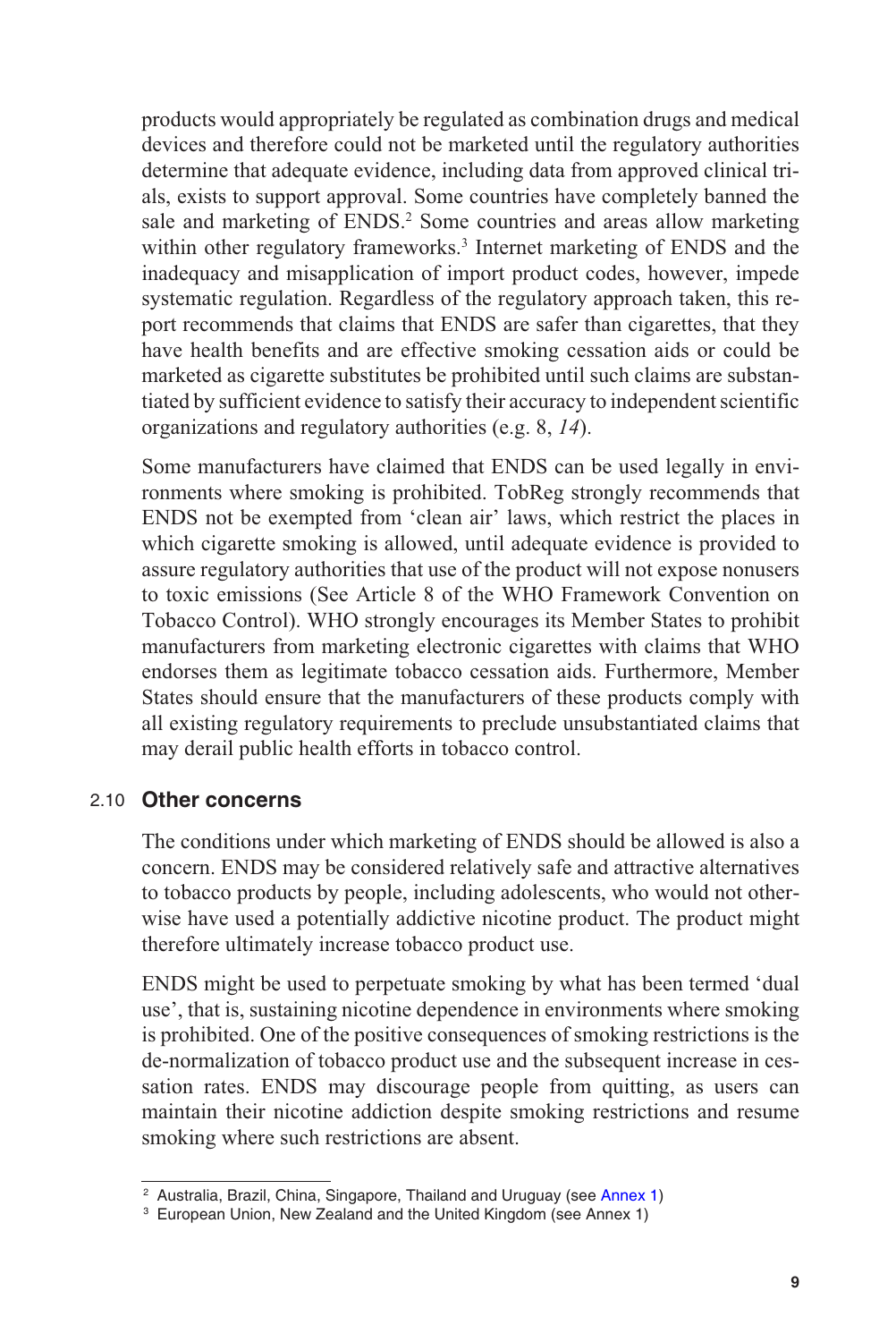<span id="page-16-0"></span>Smokers trying to quit may use ENDS in place of effective evidence-based treatments. If ENDS are not effective NRT products, their use could delay smoking cessation and contribute to an increased risk for smoking-attributable disease.

#### 2.11 **Conclusions**

- ENDS products claim to deliver nicotine, an addictive chemical, via the respiratory system with the purpose of facilitating and perpetuating nicotine addiction.
- The safety and extent of nicotine uptake from ENDS products have not been established. Although ENDS may cause and sustain addiction, evidence for potential addiction and the frequency with which addiction occurs does not currently exist.
- Manufacturers have marketed ENDS as smoking cessation aids, and these products might be effective in this respect; however, scientific evidence sufficient to establish their actual nicotine dosing capabilities, their efficacy as smoking cessation aids and safety of use is not yet available.
- There is concern that nicotine delivery to the lung might result in stronger toxicological, physiological and addictive effects, and this concern must be addressed in scientific studies.
- Lung delivery of medications, independent of the effects of nicotine, is of global importance and must be addressed in scientific studies.

### 2.12 **Recommendations for regulatory policy**

- ENDS products should be regulated as combination drugs and medical devices and not as tobacco products. Notwithstanding the various marketing strategies, ENDS might facilitate and perpetuate nicotine addiction.
- If ENDS products are regulated under tobacco control laws, the manufacture, sale or importation of these products should be subject to regulation of the contents and labelling (Articles 9–11), prohibition of public use that might expose others to emissions (Article 8) and restrictions on advertising, promotion and sponsorship that appeal to adolescents (Article 13). Countries might consider granting exemption and concurrent jurisdiction with drug regulatory authorities only if ENDS products are proven to be safe and effective as smoking cessation aids.
- Regulators should weigh the theoretical benefits of ENDS as smoking cessation aids against those of current NRT products and the risk that the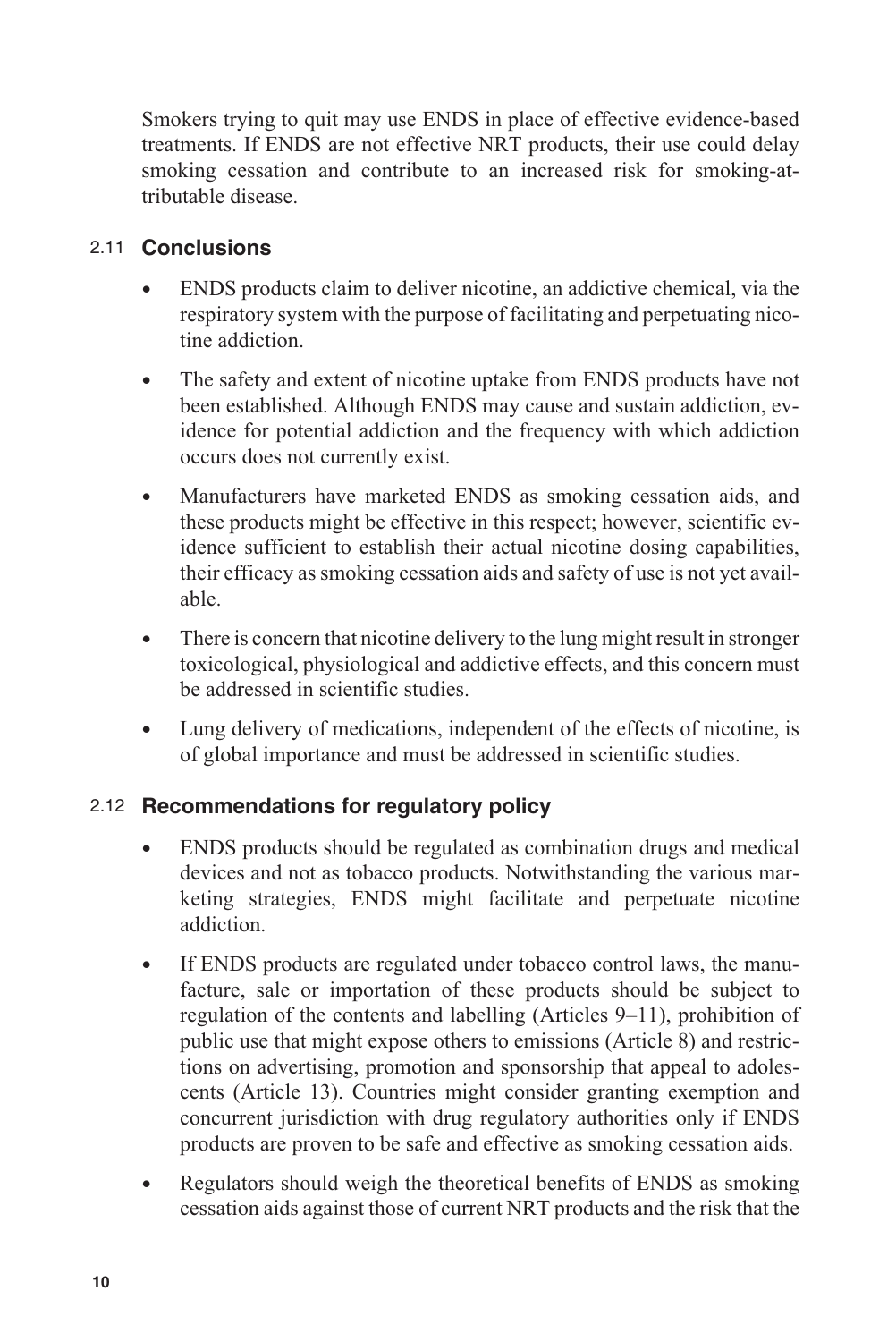<span id="page-17-0"></span>products will appeal to nonsmokers, that is, the risk that nonsmokers will be drawn into nicotine addiction.

- Manufacturers and retailers must provide evidence to define the appropriate uses of, exposure to, and safety of ENDS, and regulatory authorities should confirm the accuracy of this evidence before approving these products for sale and marketing.
- Claims implying health benefits or less harm than cigarettes should be prohibited, unless the safety of these devices, when used as intended, is scientifically proven to the satisfaction of regulatory authorities.
- Claims that ENDS assist smoking cessation should be prohibited, unless the efficacy of these devices, when used as intended, is scientifically proven to the satisfaction of regulatory authorities.

## 2.13 **Recommendations for clinical trials and other research required for regulatory approval**

- Research should be conducted on the delivery and absorption of nicotine from ENDS use, in both the short and the long term, to enable regulators to establish the dosage and formulation for regulatory approval.
- Research should be conducted on the behavioural and physiological consequences of using ENDS.
- The dependence potential (also known as 'abuse liability') relative to cigarettes and NRTs should be studied.
- Short- and long-term effects of human exposure should be monitored to determine potential harm.
- Post-marketing studies should be conducted to determine patterns of use, such as dual use, to monitor adverse effects and to determine the implications for initiation and cessation at individual and population level.

### 2.14 **References**

- 1. Zezima K. Analysis finds toxic substances in electronic cigarettes. *The New York Times*, 22 July 2009. [http://www.nytimes.com/2009/07/23/health/policy/](http://www.nytimes.com) [23fda.html.](http://www.nytimes.com)
- 2. *The scientific basis of tobacco product regulation: report of a WHO study group*. Geneva, World Health Organization, 2007 (WHO Technical Report Series, No. 945).
- 3. *Neuroscience of psychoactive substance use and dependence. Chapter 4 -- Psychopharmacology of dependence for different drug classes.* Geneva, World Health Organization, 2004.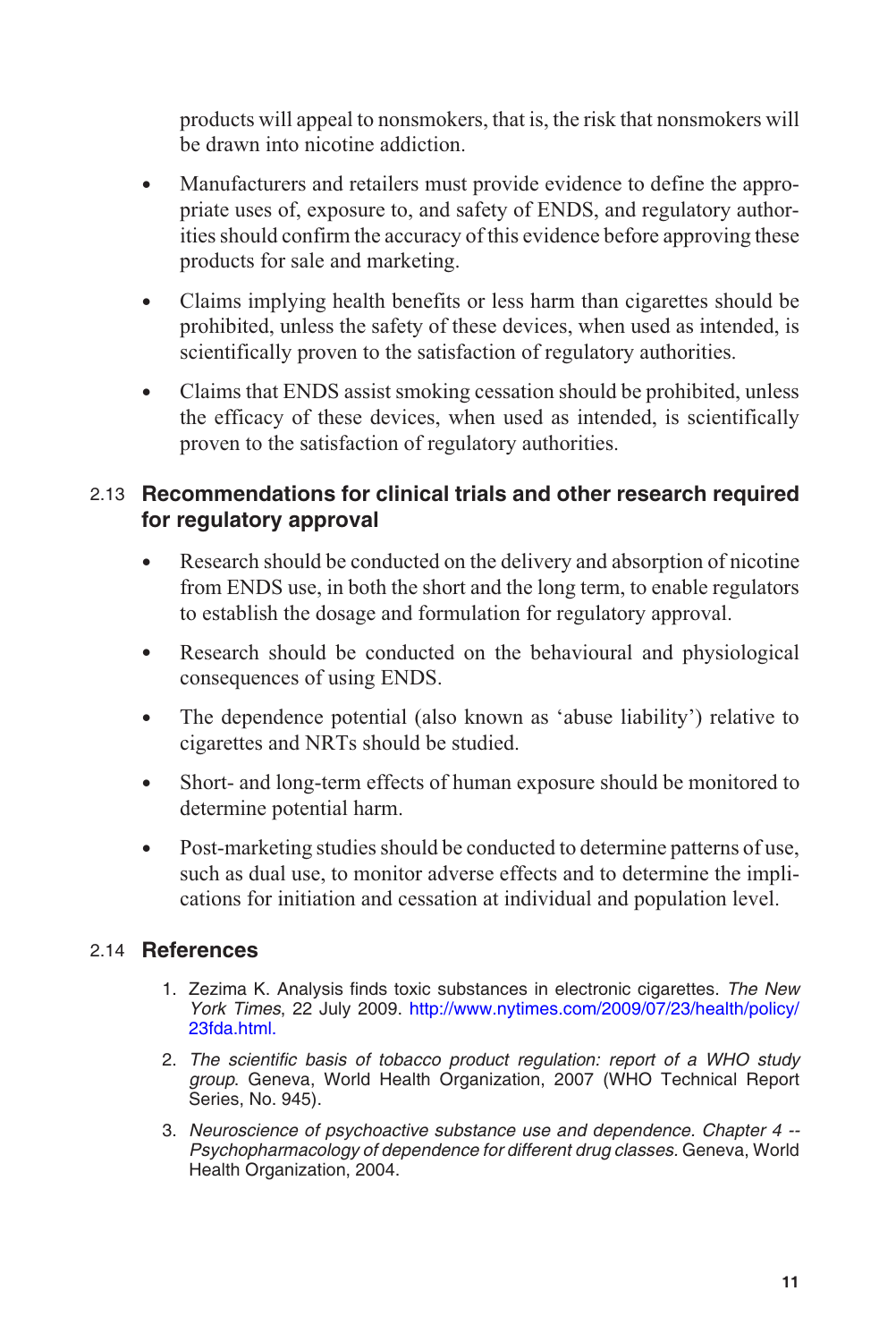- 4. Royal College of Physicians of London. *Nicotine addiction in Britain: a report of the Tobacco Advisory Group of the Royal College of Physicians.* London, Royal College of Physicians of London, 2000.
- 5. Royal College of Physicians of London. *Harm reduction in nicotine addiction; helping people who can't quit: A report of the Tobacco Advisory Group of the Royal College of Physicians.* London, Royal College of Physicians of London, 2007.
- 6. Department of Health and Human Services. *Reducing tobacco use: A report of the Surgeon General.* Washington DC, Government Printing Office, 2000.
- 7. *Policy recommendations for smoking cessation and treatment of tobacco dependence*. Geneva, World Health Organization, 2003.
- 8. Fiore MC et al. *Treating tobacco use and dependence: 2008 update.* Clinical practice guideline. Rockville, Maryland U.S. Department of Health and Human Services, Public Health Service, 2008.
- 9. *Marketers of electronic cigarettes should halt unproved therapy claims*. Press Release. Geneva, World Health Organization, media Centre, 19 September 2008. [http://www.who.int/mediacentre/news/releases/2008/pr34/en/index.html.](http://www.who.int)
- 10. Bergstrom et al. *Regional deposition of inhaled 11C-nicotine vapor in the human airway as visualized by positron emission tomography.* Clinical Pharmacology and Therapeutics, 1995, 57: 309–317.
- 11. Warner KE et al. The emerging market for long-term nicotine maintenance. *Journal of the American Medical Association*, 1997, 278:1087–1092.
- 12. Fant RF et al. Pharmacotherapy for tobacco dependence. *Handbook of Experimental Pharmacology*, 2009, 192:487-510.
- 13. Gray N, Boyle, P. The future of the nicotine-addiction market. *Lancet*, 2003, 362:844-845.
- 14. [www.treatobacco.net](http://www.treatobacco.net)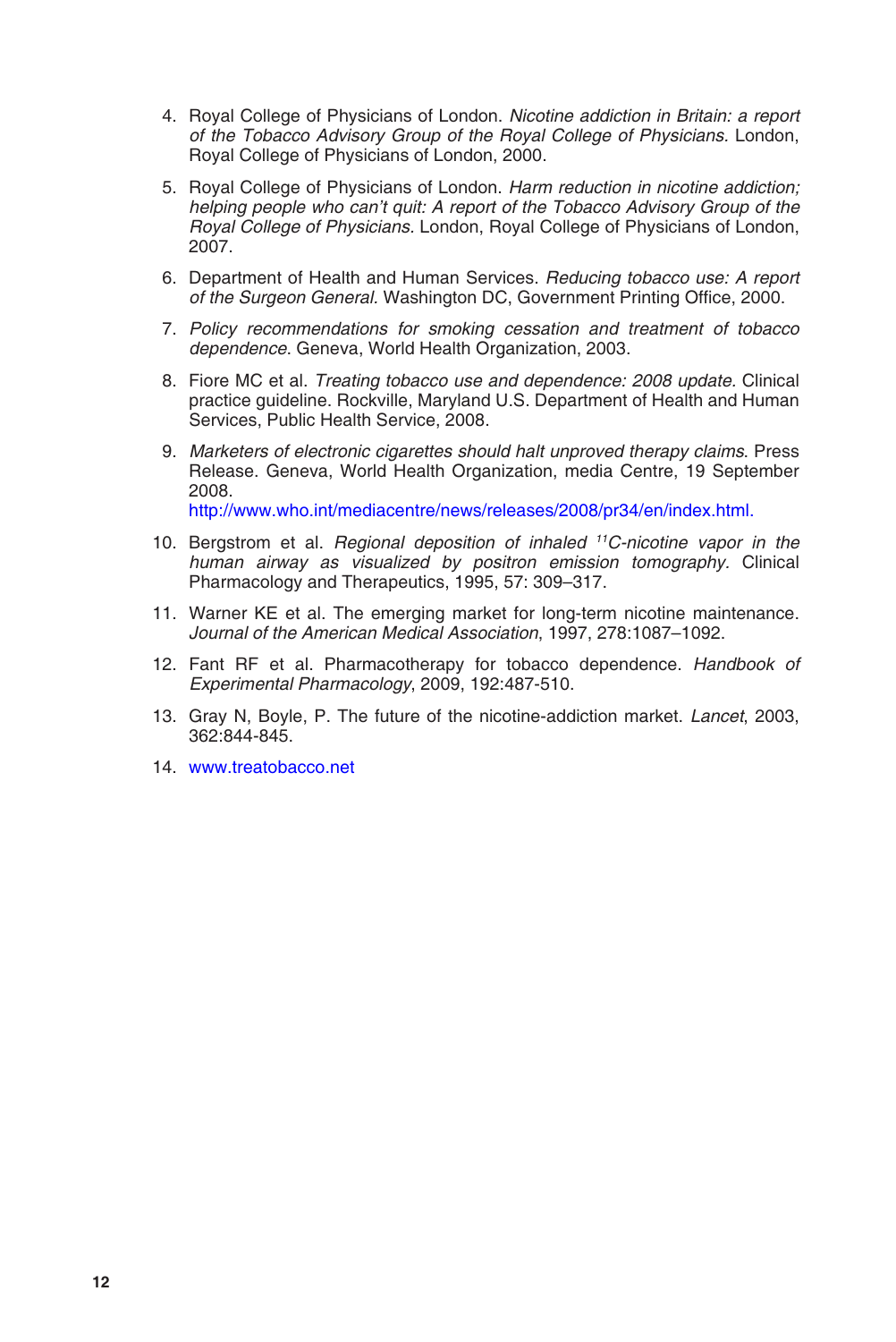# <span id="page-19-0"></span>**Annex 1. International regulatory measures for electronic nicotine delivery systems (ENDS)**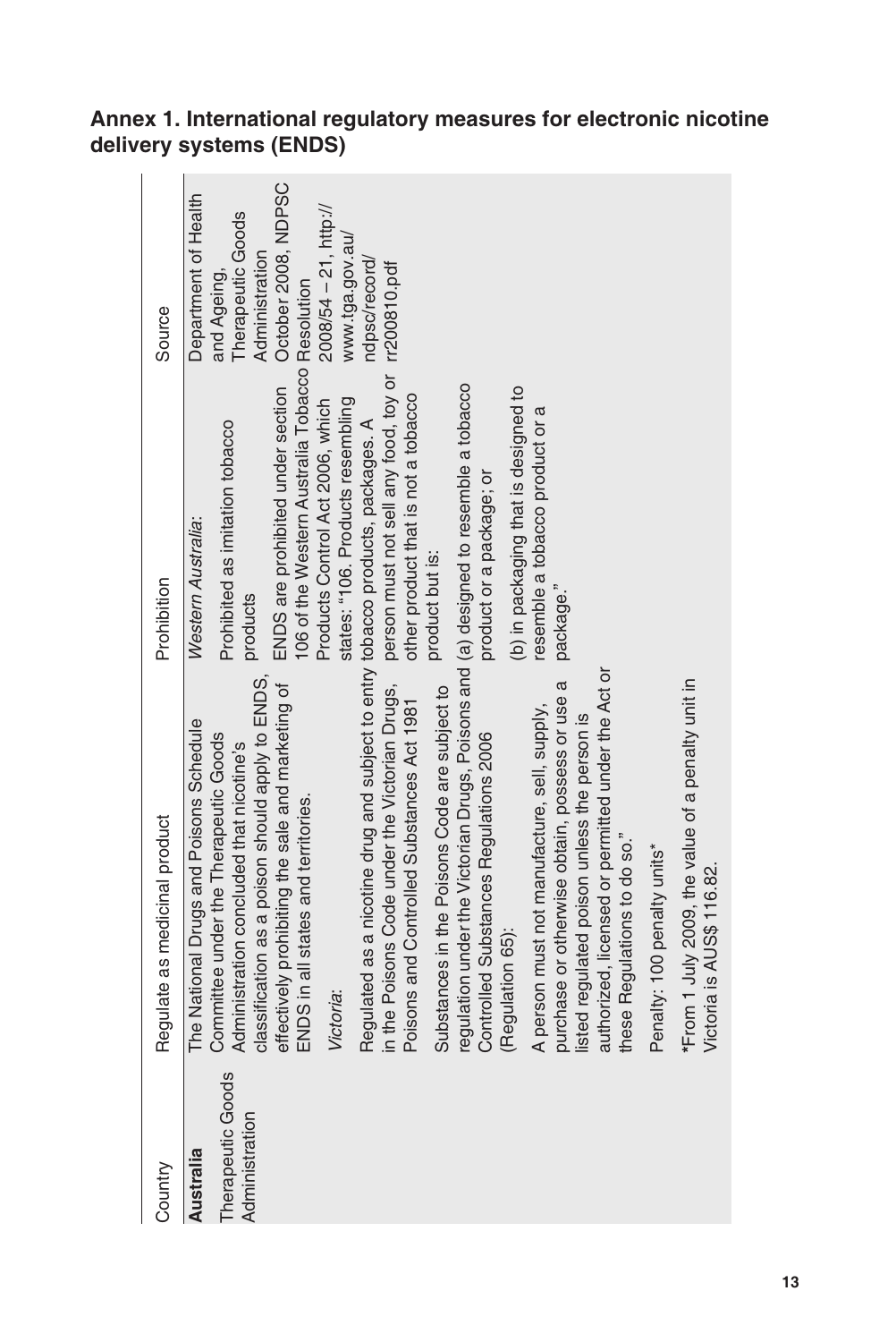| <b>Brazil</b>   |                                  | Regulates as tobacco product Import, sale or offer for sale prohibited as ANVIS                                                    |          |
|-----------------|----------------------------------|------------------------------------------------------------------------------------------------------------------------------------|----------|
| National Health | Article 1 Prohibits marketing,   | imitation tobacco products under RDC                                                                                               | http://p |
| Surveillance    |                                  | 41/09 (August 28 <sup>th</sup> 2009) There shall be<br>importing and advertising of any the possibility of registering the product | home/    |
| Agency          |                                  |                                                                                                                                    |          |
| (ANVISA)        | (ENDS), known as electronic      | as medicinal product after the                                                                                                     |          |
|                 | cigarettes, ecigarettes, eciggy, | presentation of all due tests and studies                                                                                          |          |
|                 | Ecig among others, especially    | article 3 <sup>rd</sup> RDC 41/09).                                                                                                |          |
|                 | those that claim to be           |                                                                                                                                    |          |
|                 | replacement for cigarettes,      |                                                                                                                                    |          |
|                 | cigarillos, cigars, pipes and    |                                                                                                                                    |          |
|                 | similar as alternative in the    |                                                                                                                                    |          |

treatment of smoking cessation. Sole Paragraph. Included in the prohibition in the caput of this article are any accessories and refills intended for use in any smoking electronic device

Sole Paragraph. Included in the treatment of smoking cessation.

article are any accessories and

refills intended for use in any

smoking electronic device

prohibition in the caput of this

(ENDS).

Article 2 The admissibility by ANVISA for the Registration of Data on any smoking electronic device (ENDS), especially for the treatment of smoking cessation or the replacement of cigarette, cigar, pipe and similars in the habit of smoking,

Article 2 The admissibility by

ANVISA for the Registration of

Data on any smoking electronic

device (ENDS), especially for

the treatment of smoking

cessation or the replacement of

shall depend upon the submission of toxicological

shall depend upon the

submission of toxicological

similars in the habit of smoking,

cigarette, cigar, pipe and

ortal.anvisa.gov.br/wps/portal/anvisa/ http://portal.anvisa.gov.br/wps/portal/anvisa/ derivadostabaco home/derivadostabaco Requiates as tobacco product Import, sale or offer for sale prohibited as ANVISA RDC 41/09 ANVISA RDC 41/09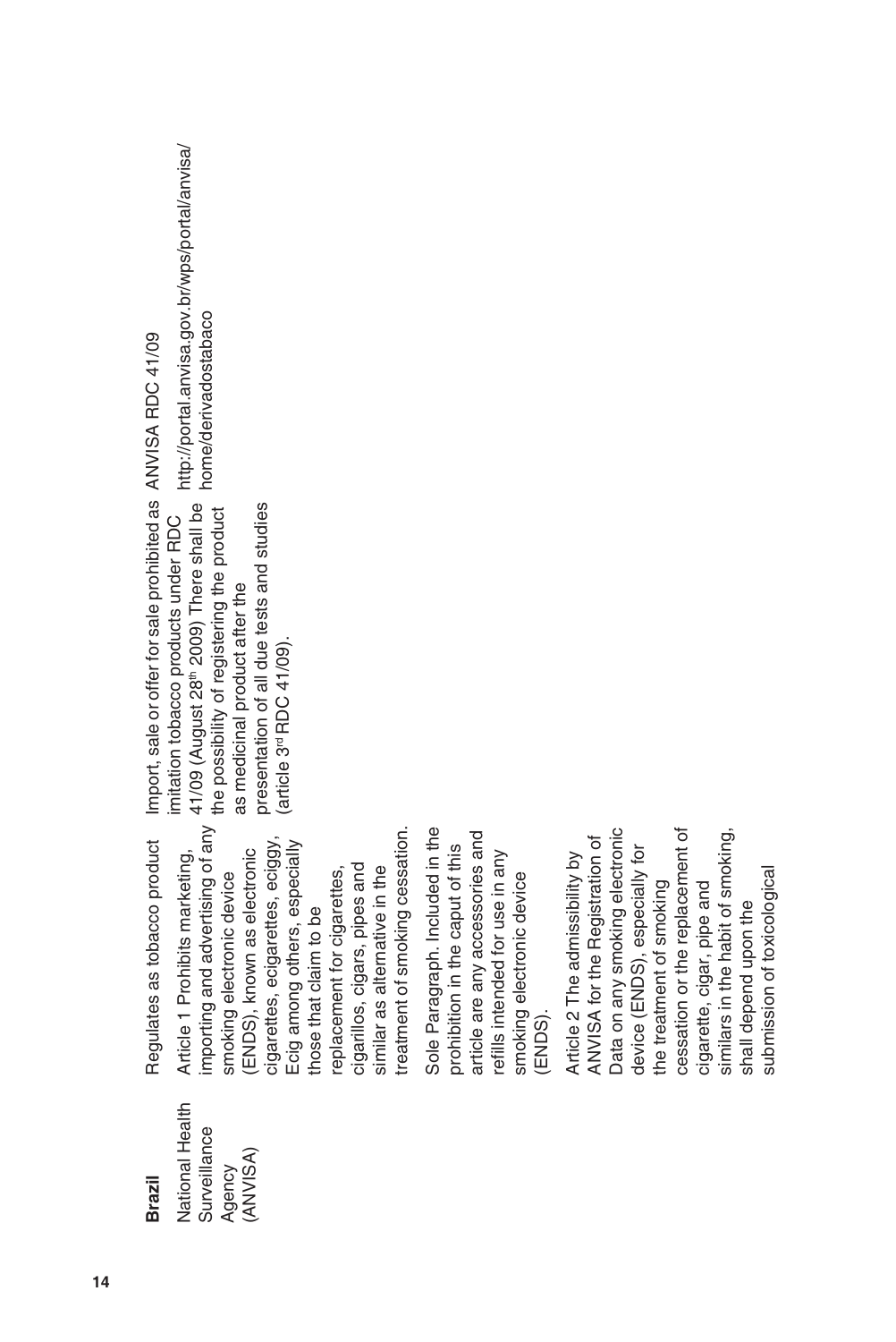studies and scientific tests that studies and scientific tests that prove the specific purposes prove the specific purposes alleged.

assessment of health damage to assessment of health damage to the consumer as well as proof of the consumer as well as proof of and the tests referred to in this accordance with protocols and and the tests referred to in this accordance with protocols and internationally recognized and internationally recognized and §1. The toxicological studies § 1. The toxicological studies article shall be conducted in accepted scientific methods, accepted scientific methods, article shall be conducted in accompanied by the risk contamination with toxic accompanied by the risk contamination with toxic non-environmental non - environmental compounds. compounds.

studies and tests referred to in § 2. All results of toxicological studies and tests referred to in echnical review and approval this article shall be subject to technical review and approval § 2. All results of toxicological this article shall be subject to by ANVISA. by ANVISA. § 3. Even if the registration of the samples, the delivery or the use § 3. Even if the registration of the be approved in accordance with samples, the delivery or the use data of the device (ENDS) shall be approved in accordance with data of the device (ENDS) shall supplying, even as means of supplying, even as means of in any case, to children or in any case, to children or the caput of Article 2 it is orbidden the selling, the the caput of Article 2 it is forbidden the selling, the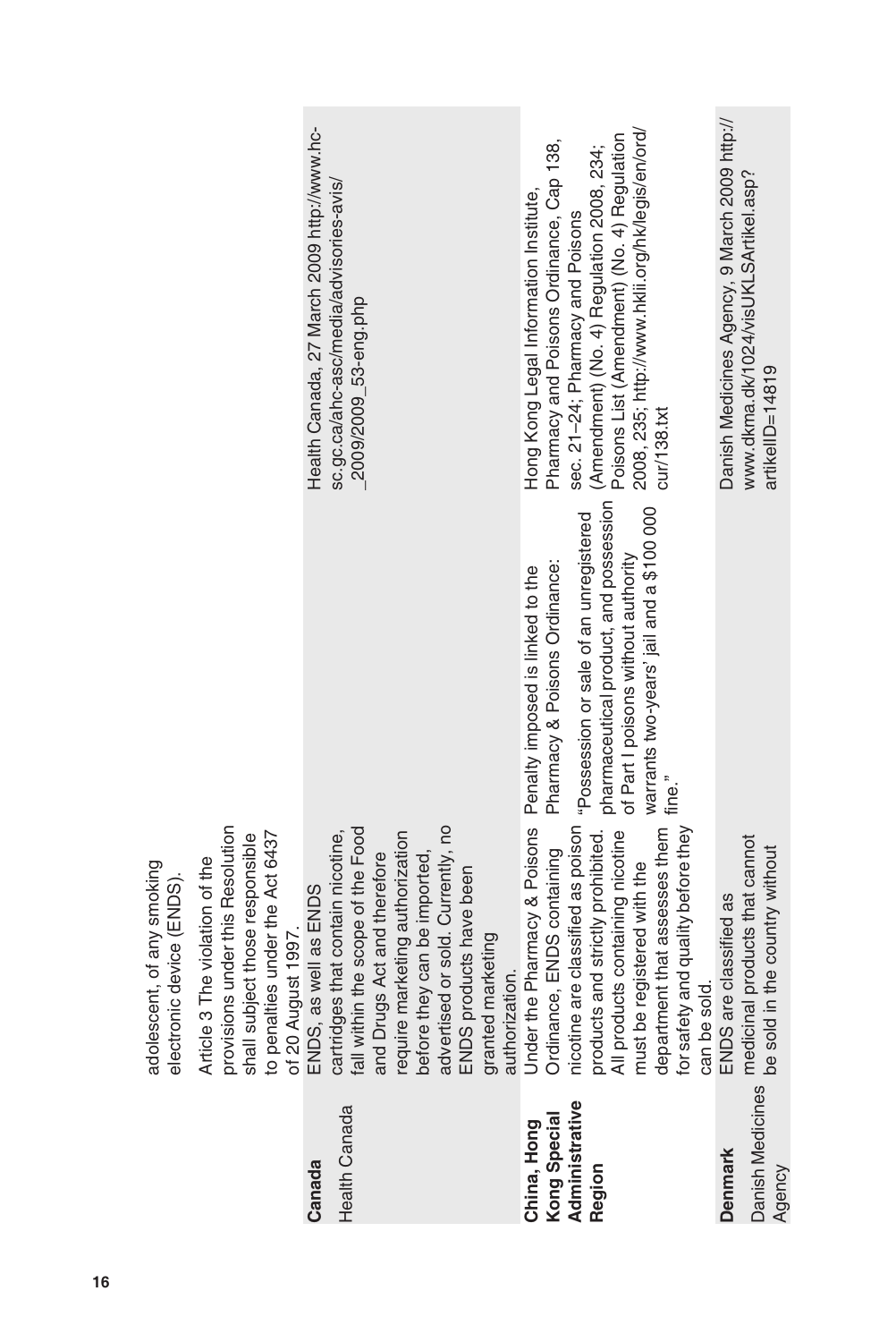| any marketing and distribution of<br>devices and receiving marketing<br>Executive Order No. 1268 of 12<br>ENDS constitutes a violation of<br>icensed any ENDS; therefore,<br>authorization from the Agency.<br>To date, the Agency has not<br>fulfilling the requirements of<br>the provisions of the Danish<br>December 2005 on medical<br>Medicines Act. | nicotine addiction. ENDS can be<br>function. ENDS can be regarded<br>regarded as a human medicine<br>medicinal products depends on<br>qualify as "restoring, correcting<br>medicine by presentation or by<br>Directive 2001/83 on human<br>by function in so far as they<br>presented as a remedy for<br>characterized as a human<br>or modifying physiological<br>Whether ENDS fall under<br>functions" in a significant<br>as a human medicine by<br>presentation if they are<br>whether they can be | manner. |
|------------------------------------------------------------------------------------------------------------------------------------------------------------------------------------------------------------------------------------------------------------------------------------------------------------------------------------------------------------|--------------------------------------------------------------------------------------------------------------------------------------------------------------------------------------------------------------------------------------------------------------------------------------------------------------------------------------------------------------------------------------------------------------------------------------------------------------------------------------------------------|---------|
|                                                                                                                                                                                                                                                                                                                                                            | Commission<br>Directorate-<br>Consumer<br>European<br>Protection<br>Health &<br>General                                                                                                                                                                                                                                                                                                                                                                                                                |         |

http://www.dkma.dk/1024/visUKLSArtikel.asp?<br>artikelID=14250 http://www.dkma.dk/1024/visUKLSArtikel.asp? Danish Medicines Agency, 9 October 2008 Danish Medicines Agency, 9 October 2008 artikelID=14250

ec.europa.eu/health/ph\_determinants/life\_style/ ec.europa.eu/health/ph\_determinants/life\_style/ Tobacco/D ocuments/orientation\_0508\_en.pdf Tobacco/D ocuments/orientation\_0508\_en.pdf Health & Consumer Protection Directorate-Health & Consumer Protection Directorate-General of the European Commission<br>Orientation Note 22 May 2008 http:// General of the European Commission Orientation Note 22 May 2008 http://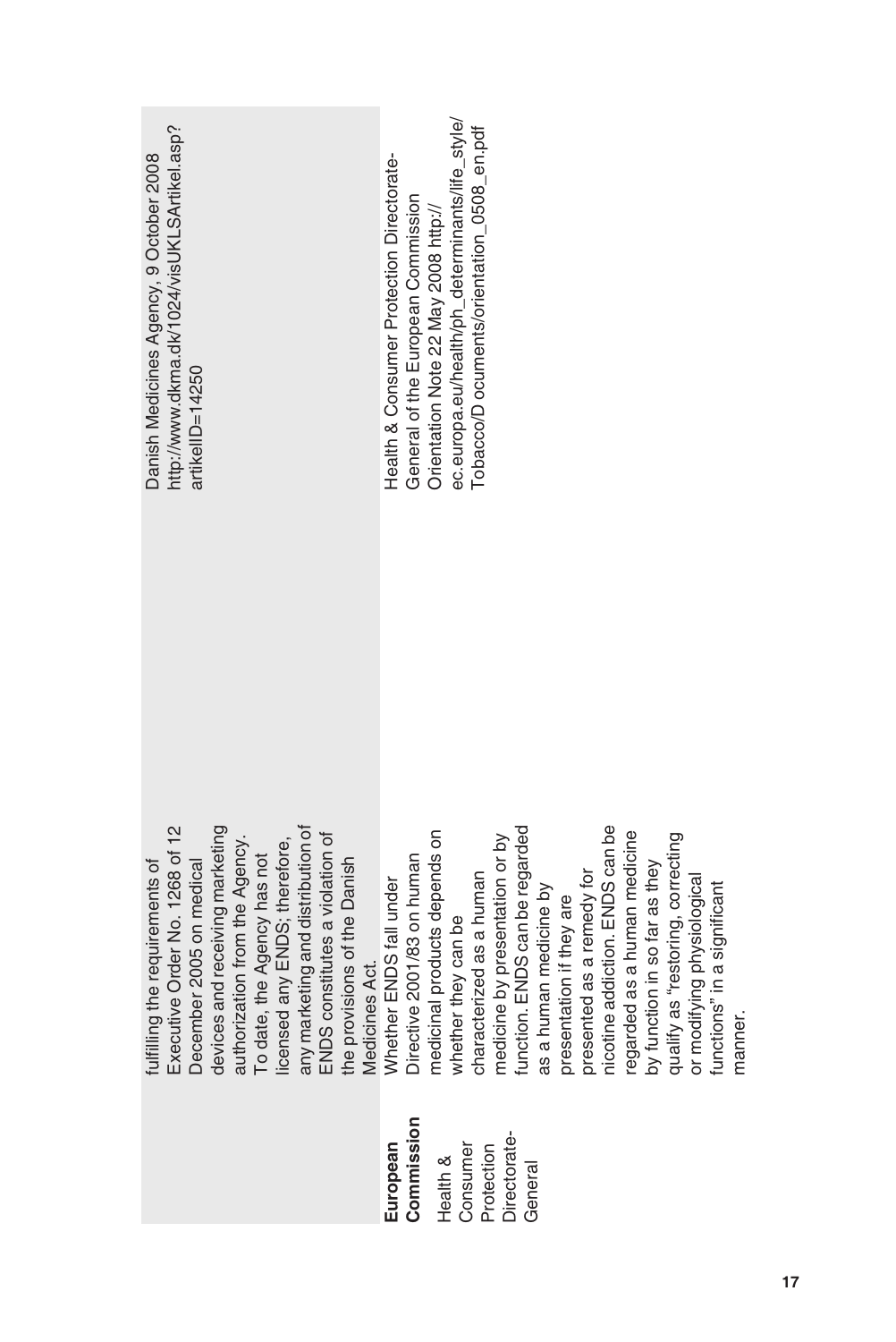|                                                                                                                                                                                                   | Ministry of Health, Welfare and Sport, 28<br>January 2008, http://www.minvws.nl/en/<br>nieuwsberichten/gmt/2008/klink-seeks-<br>consensus-e-cig.asp                | http://www.medsafe.govt.nz                                                                                                                                                                                                                                                                                                                                                                                                           | www.regjeringen.no/en/dep/hod/Subjects/The-<br>import and sale of new tobacco products tobacco and nicotine products laid down by<br>Regulations concerning prohibition of new<br>Department-of-Public-Health/Norways- |
|---------------------------------------------------------------------------------------------------------------------------------------------------------------------------------------------------|--------------------------------------------------------------------------------------------------------------------------------------------------------------------|--------------------------------------------------------------------------------------------------------------------------------------------------------------------------------------------------------------------------------------------------------------------------------------------------------------------------------------------------------------------------------------------------------------------------------------|------------------------------------------------------------------------------------------------------------------------------------------------------------------------------------------------------------------------|
|                                                                                                                                                                                                   |                                                                                                                                                                    |                                                                                                                                                                                                                                                                                                                                                                                                                                      | and/or nicotine products, a classification Royal Decree, 13 October 1989, http://<br>The Norwegian Tobacco Act forbids the<br>that encompasses ENDS products.                                                          |
| Directive 93/42/EEC on medical<br>devices depends on the claimed<br>intended use and whether this<br>intended use has a medical<br>regarded as falling under<br>Whether ENDS could be<br>purpose. | banned. In order to market them<br>Advertising of ENDS products is<br>register the products with the<br>Medicines Evaluation Board.<br>legally, manufacturers must | properly informed about the safe<br>regulated by MedSafe. Nicotine<br>for inhalation can be purchased<br>use of the medicine<br>pharmacists must fulfil special<br>Cartridges containing nicotine<br>fall under the requirements of<br>the Medicines Act and are<br>ensure that the consumer is<br>from a pharmacist without a<br>doctor's prescription. When<br>requirements designed to<br>selling these medicines,<br>and correct |                                                                                                                                                                                                                        |
|                                                                                                                                                                                                   | Health, Welfare<br>Netherlands<br>Viinistry of<br>and Sport                                                                                                        | Medical Devices<br>Safety Authority<br>Medicines and<br>New Zealand<br>New Zealand<br>(MedSafe)                                                                                                                                                                                                                                                                                                                                      | Directorate of<br>Norwegian<br>Norway<br>Health                                                                                                                                                                        |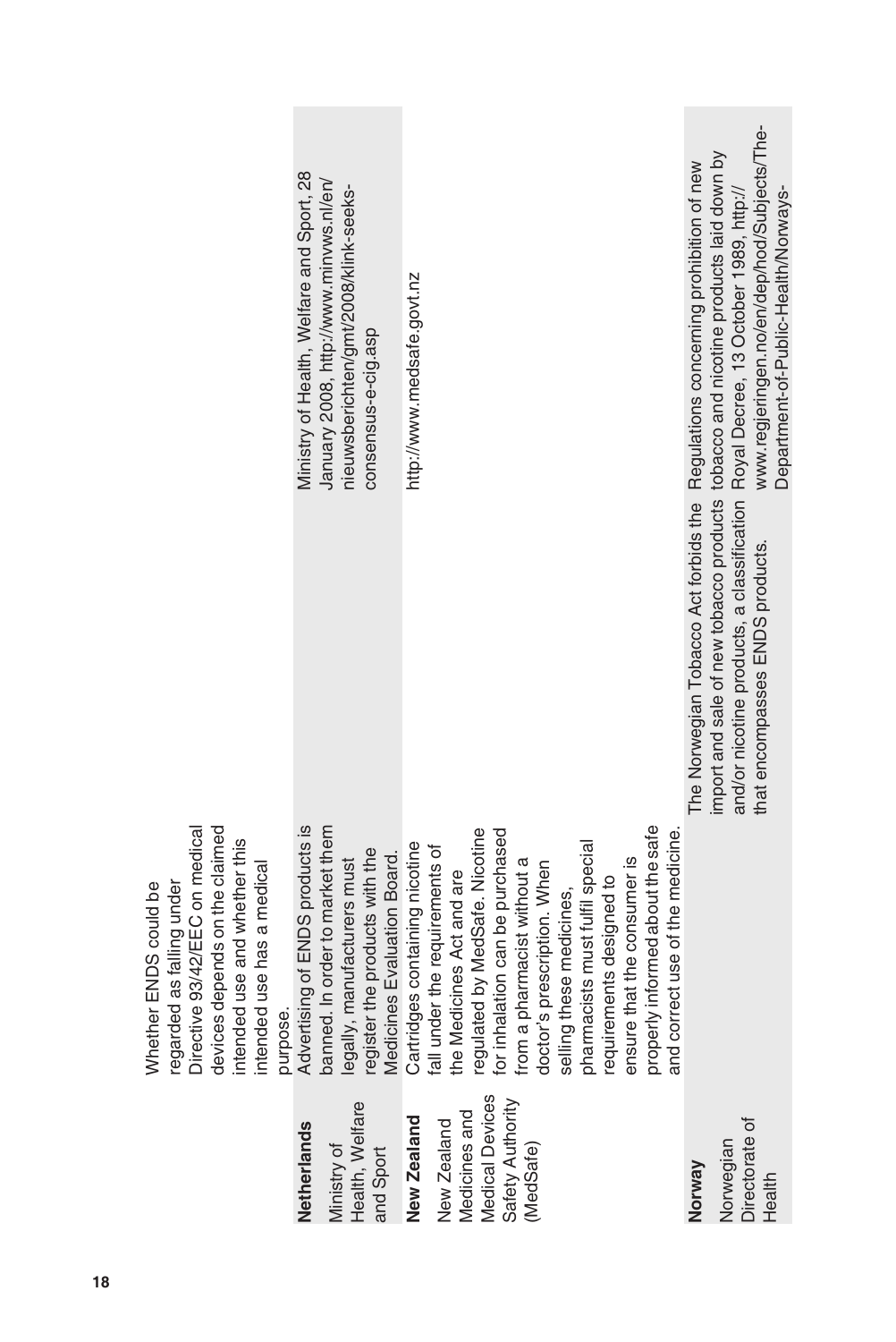| National-Strategy-for-Tobacco-Co.html?<br>$id = 451948$ | and product licence required for imitation tobacco products under Section Smoking (Control of Advertisements and Sale of<br>the import and sale or supply of 16 of the Smoking (Control of Tobacco) Act and its Regulations. Heal<br>health_products_regulation/tobacco/legislation/<br>Highlights of Licensees' Obligations under the<br>Sciences Authority (last updated 29 October<br>http://www.hsa.gov.sg/publish/hsaportal/en/<br>2008)<br>Import, sale or offer for sale prohibited as<br>Advertisements and Sale of Tobacco)<br>considered if product is registered as<br>Act. Exemption from prohibition<br>medicinal product | licensee_obligations.html | Thailand: Public Health Ministry orders study of<br>e-cigarettes, Non-aligned Movement News<br>www.namnewsnetwork.org/v2/read.php?<br>Network, 13 June 2009 (http://<br>$id = 51042$<br>Thailand does not have to enact a new<br>tobacco product, according to Thailand does not have to enact a n<br>the law, if they are not produced law but can use an existing law and<br>In banning alternative cigarettes,<br>regulation. | In 2008, it was reported that the sale of Hürriyet Daily News, 3 January 2008, http://<br>ENDS was suspended by the Ministry of arama.hurriyet.com.tr/arsivnews.aspx?<br>Health. The Advertisement Board under id=-621407 |
|---------------------------------------------------------|----------------------------------------------------------------------------------------------------------------------------------------------------------------------------------------------------------------------------------------------------------------------------------------------------------------------------------------------------------------------------------------------------------------------------------------------------------------------------------------------------------------------------------------------------------------------------------------------------------------------------------------|---------------------------|----------------------------------------------------------------------------------------------------------------------------------------------------------------------------------------------------------------------------------------------------------------------------------------------------------------------------------------------------------------------------------------------------------------------------------|---------------------------------------------------------------------------------------------------------------------------------------------------------------------------------------------------------------------------|
|                                                         | and sale or supply of<br>Poisons licence required, as the<br>substance controlled under the<br>product registration<br>product contains nicotine, a<br>Medicinal<br>product                                                                                                                                                                                                                                                                                                                                                                                                                                                            | Poisons Act               | is an alkaloid. Therefore, ENDS<br>manufacturers must apply to the<br>such, they are classified as a<br>drug containing nicotine, which<br>Smoking alternatives are not a<br>permission the Food and Drug<br>Administration would have to<br>examine all scientific evidence<br>Food and Drug Administration<br>from Nicotiana tabacum. As<br>for import and sale in the<br>country. Before giving<br>drug.<br>about the         |                                                                                                                                                                                                                           |
|                                                         | Health Sciences<br>Regulation Unit,<br>Singapore<br>Tobacco<br>Authority                                                                                                                                                                                                                                                                                                                                                                                                                                                                                                                                                               |                           | Food and Drug<br>Administration<br>Thailand                                                                                                                                                                                                                                                                                                                                                                                      | Turkish Ministry<br>of Health<br>Turkey                                                                                                                                                                                   |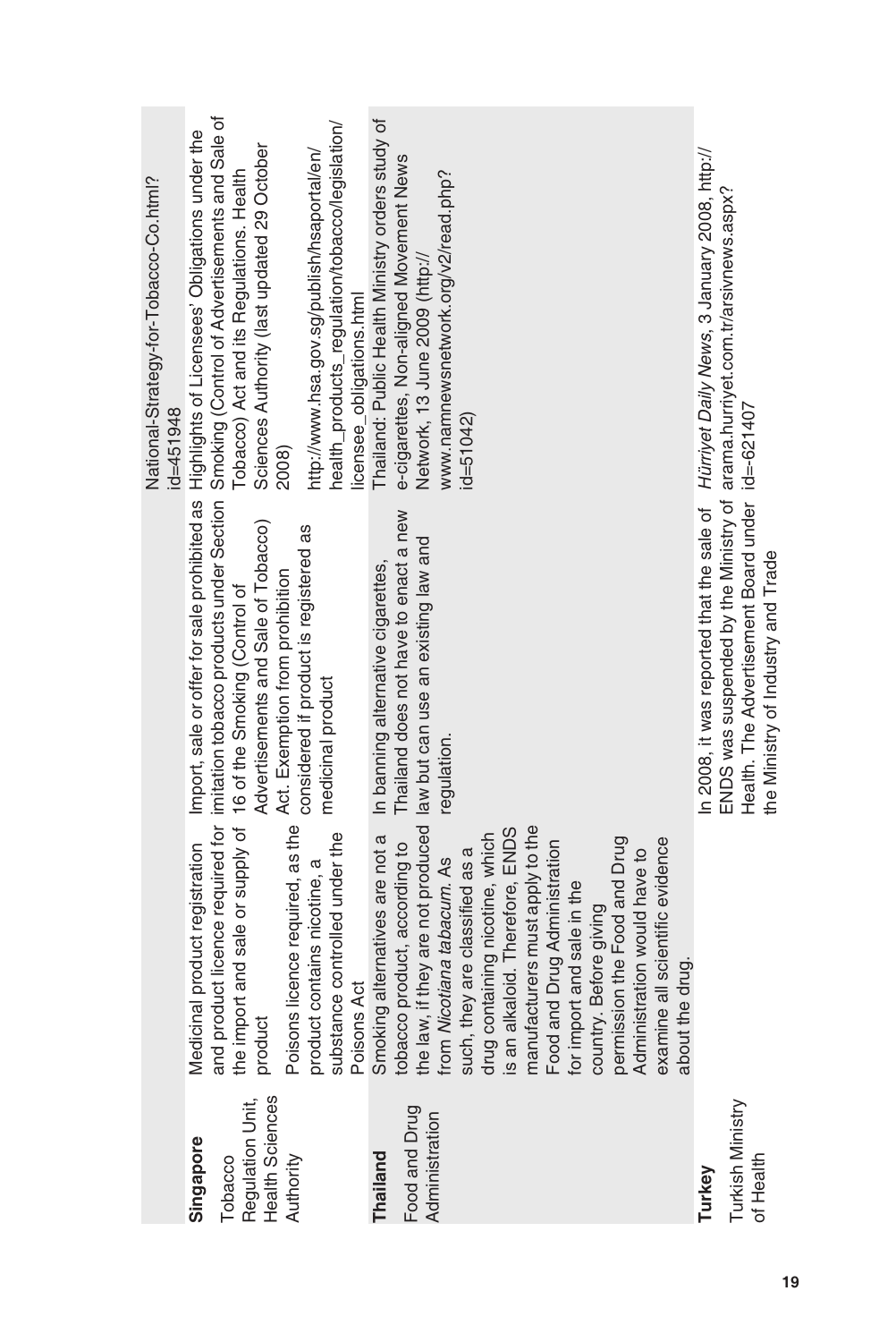|                                                                 |                                                                                                                                                                                                                                                                                                                                                                                                                                                                                                                                                 | Ministry of Health had not approved use<br>advertisement of ENDS, noting that the<br>followed suit and banned public<br>of the products.                                                                                                                                                                                                                                                                                                                                                                                                                                                                | Hürriyet Daily News, 17 January 2008, http://<br>arama.hurriyet.com.tr/arsivnews.aspx?<br>$id = -622303$ |
|-----------------------------------------------------------------|-------------------------------------------------------------------------------------------------------------------------------------------------------------------------------------------------------------------------------------------------------------------------------------------------------------------------------------------------------------------------------------------------------------------------------------------------------------------------------------------------------------------------------------------------|---------------------------------------------------------------------------------------------------------------------------------------------------------------------------------------------------------------------------------------------------------------------------------------------------------------------------------------------------------------------------------------------------------------------------------------------------------------------------------------------------------------------------------------------------------------------------------------------------------|----------------------------------------------------------------------------------------------------------|
| Medicines and<br>Healthcare<br>Regulatory<br>Products<br>Agency | products that contain nicotine at<br>where smoking is not permitted,<br>smoking cessation aid, they are<br>such as air travel, the theatre or<br>as a medicine by the<br>presented as a replacement for<br>Regulatory Agency.<br>however, the use of ENDS is<br>United Kingdom If ENDS are marketed as a<br>products, in circumstances<br>cinema, are not licensable.<br>Medicines and Healthcare<br>unrestricted. Conversely,<br>As a smoking alternative,<br>safe levels but which are<br>or alternative to tobacco<br>licensable<br>Products | theory, be prohibited. They are, however,<br>ENDS manufacturers are prohibited from<br>currently marketed and distributed in the<br>As most manufacturers do not have the<br>packaging bears the appropriate safety<br>(Hazard Information and Packaging for<br>labels, tactile warnings, child-resistant<br>fastenings), these products would, in<br>selling these products under general<br>product safety principles, unless the<br>appropriate packaging, 'highly toxic'<br>warnings in terms of the Chemicals<br>appropriate safety warnings (e.g.<br>Supply) Regulations 2009.<br>United Kingdom. |                                                                                                          |
| United States of                                                | FDA considers ENDS to be                                                                                                                                                                                                                                                                                                                                                                                                                                                                                                                        | FDA has seized about 50 shipments of                                                                                                                                                                                                                                                                                                                                                                                                                                                                                                                                                                    | FDA considers ways to short-circuit electronic                                                           |
| America                                                         | combination drug and medical                                                                                                                                                                                                                                                                                                                                                                                                                                                                                                                    |                                                                                                                                                                                                                                                                                                                                                                                                                                                                                                                                                                                                         | ENDS products and is reviewing the new cigarettes. USA Today, 22 July 2009 (http://                      |
| <b>United States</b>                                            | devices, and marketing of these                                                                                                                                                                                                                                                                                                                                                                                                                                                                                                                 | tobacco law that is the basis of the                                                                                                                                                                                                                                                                                                                                                                                                                                                                                                                                                                    | www.usatoday.com/news/health/2009-07-22-                                                                 |
| Food and Drug<br>Administration                                 | s illegal without<br>approval.<br>products is<br>regulatory a                                                                                                                                                                                                                                                                                                                                                                                                                                                                                   | Agency's jurisdiction to regulate tobacco<br>products; the Agency is considering a                                                                                                                                                                                                                                                                                                                                                                                                                                                                                                                      | electroniccigarette_N.htm) (last updated 29 July<br>2009)                                                |
| (FDA)                                                           | FDA has announced that a claim<br>or representation for smoking                                                                                                                                                                                                                                                                                                                                                                                                                                                                                 | range of enforcement actions, including<br>recalls and criminal sanctions.                                                                                                                                                                                                                                                                                                                                                                                                                                                                                                                              | Federal caution on electronic cigarettes. The<br>Washington Post, 23 July 2009 (http://                  |
|                                                                 | it evaluates in making these<br>cessation                                                                                                                                                                                                                                                                                                                                                                                                                                                                                                       | cartridges contained detectable levels of<br>is not the only element A 2009 FDA study found that several                                                                                                                                                                                                                                                                                                                                                                                                                                                                                                | article/2009/07/22/AR2009072203558.html).<br>www.washingtonpost.com/wp-dyn/content/                      |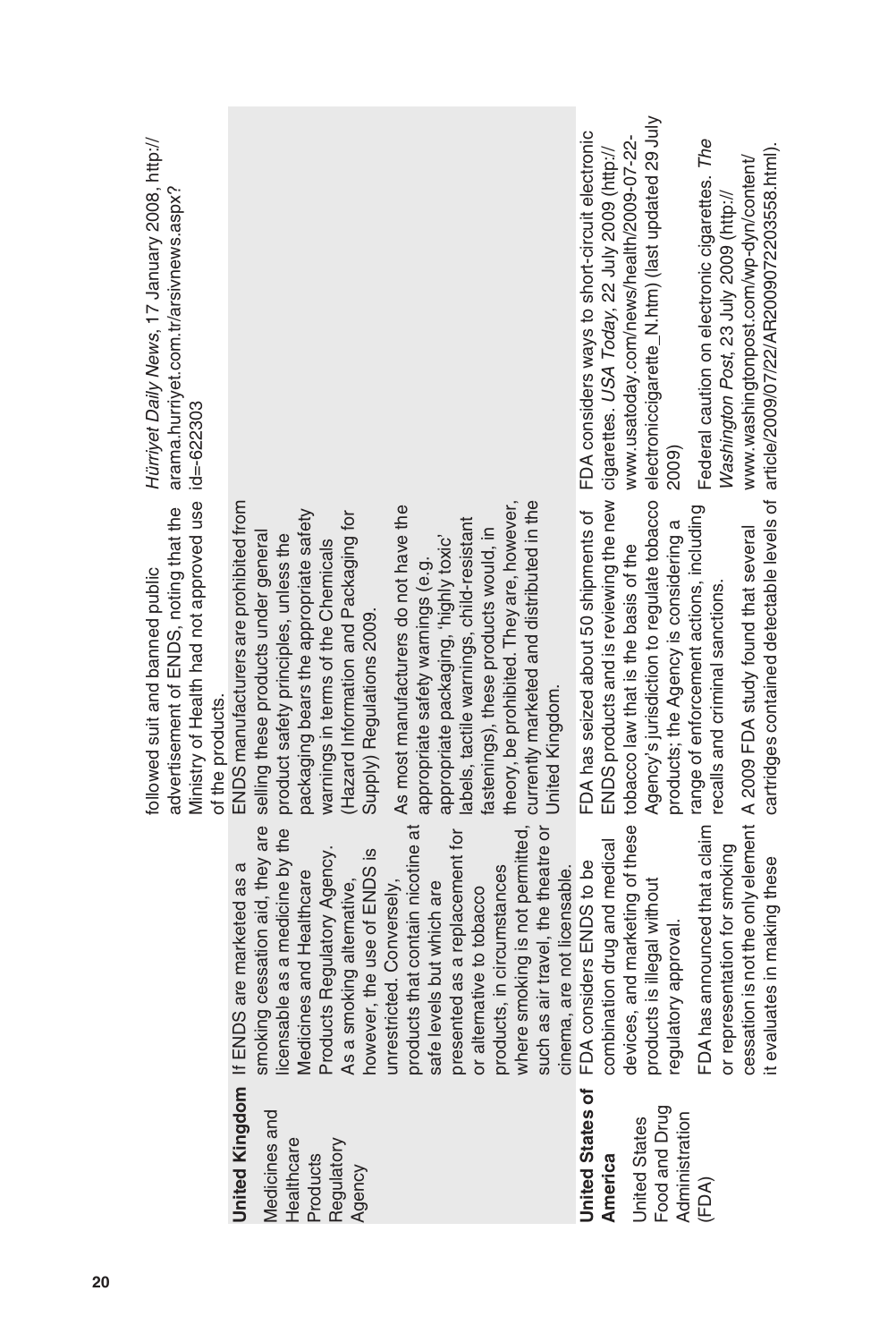|                                               | Sale in Uruguay is banned via a decree<br>issued in November 2009 |                                                                                                                                                                                                                                              | Venbnur |
|-----------------------------------------------|-------------------------------------------------------------------|----------------------------------------------------------------------------------------------------------------------------------------------------------------------------------------------------------------------------------------------|---------|
|                                               |                                                                   | symptoms of nicotine addiction<br>treat or prevent withdrawal                                                                                                                                                                                |         |
|                                               |                                                                   | functions and, in some cases, to<br>affect the body's structures and                                                                                                                                                                         |         |
|                                               |                                                                   |                                                                                                                                                                                                                                              |         |
|                                               |                                                                   |                                                                                                                                                                                                                                              |         |
|                                               |                                                                   | (g)(1) of the Federal Food, Drug,<br>and Cosmetic Act (the Act) (21<br>USC § 353(g)(1)) with their<br>'drug' uses, as defined in section<br>201(g) of the Act (21 USC § 321<br>(g)), as the primary mode of<br>action, which are intended to |         |
|                                               |                                                                   |                                                                                                                                                                                                                                              |         |
|                                               |                                                                   |                                                                                                                                                                                                                                              |         |
|                                               |                                                                   |                                                                                                                                                                                                                                              |         |
|                                               |                                                                   |                                                                                                                                                                                                                                              |         |
|                                               |                                                                   | combinations under section 503                                                                                                                                                                                                               |         |
|                                               |                                                                   | them as drug-device                                                                                                                                                                                                                          |         |
|                                               |                                                                   |                                                                                                                                                                                                                                              |         |
| Xw6qPRQqUJmEnNTkDqGoJQD99JOJA00).             |                                                                   | cigarettes, cigars and pipes and<br>their components and classified                                                                                                                                                                          |         |
| ALeqM5iFxte-                                  | labelled as not containing nicotine.                              | FDA has reviewed electronic                                                                                                                                                                                                                  |         |
| (http://www.google.com/hostednews/ap/article/ | the same amount, including those                                  | nicotine addiction).                                                                                                                                                                                                                         |         |
| chemicals. The Associated Press, 22 July 2009 | orevent disease (e.g. cartridges with labels that claim to have   | mitigate or p                                                                                                                                                                                                                                |         |
| FDA: Electronic cigarettes contain toxic      | that the levels of nicotine vary even in                          | nd/or to treat,<br>functions ar                                                                                                                                                                                                              |         |
| policy/23fda.html).                           | humans. In addition, the study showed                             | affect the body's structures and                                                                                                                                                                                                             |         |
| (http://www.nytimes.com/2009/07/23/health/    | ingredient of antifreeze that is toxic to                         | they are intended to<br>on whether                                                                                                                                                                                                           |         |
| cigarettes. The New York Times, 23 July 2009  | and diethlyene glycol, a common                                   | on the product's intended uses,                                                                                                                                                                                                              |         |
| Analysis finds toxic substances in electronic | nitrosamines, which are carcinogens,                              | determinations. It also focuses                                                                                                                                                                                                              |         |

Urugua)<br>I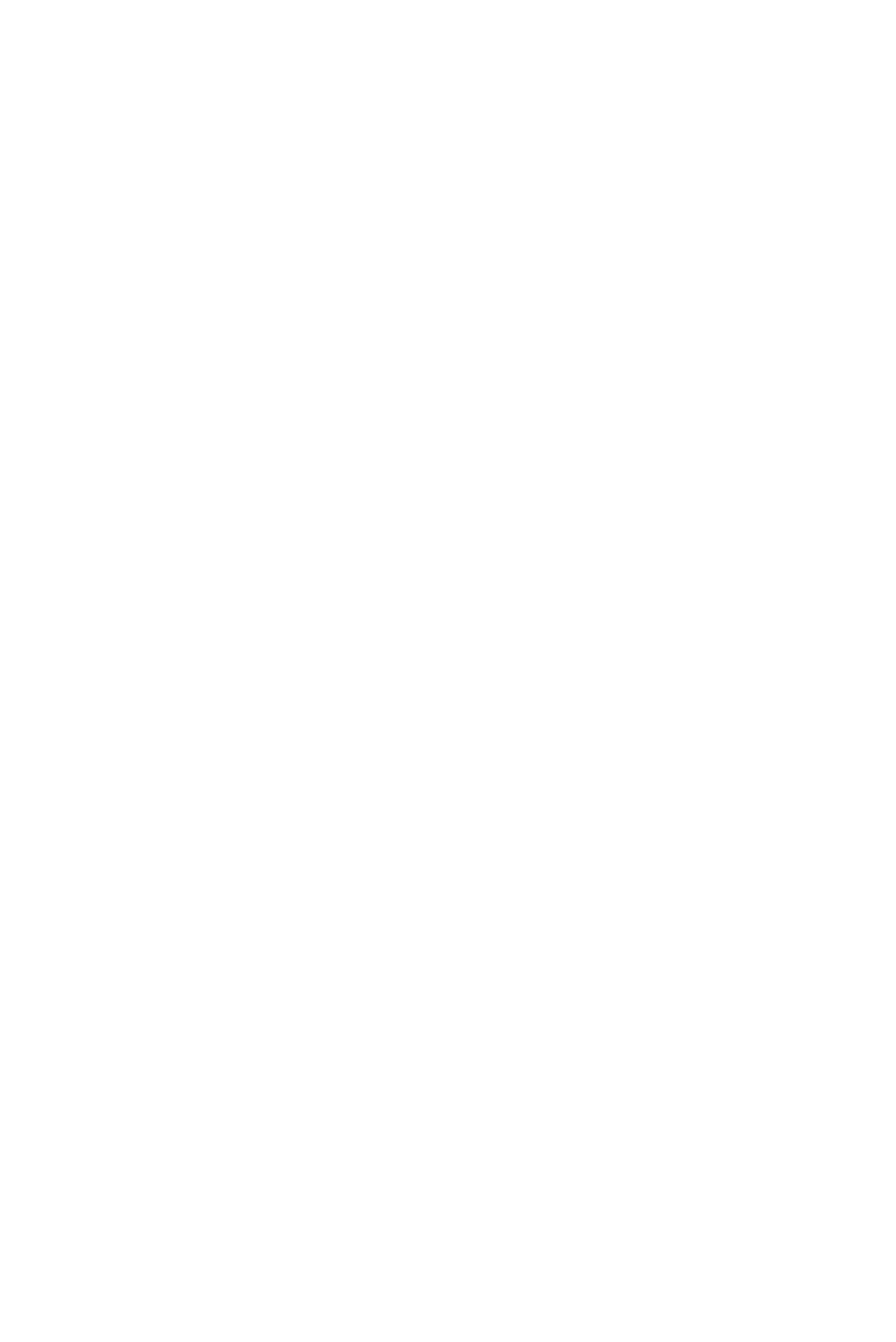# <span id="page-29-0"></span>**3. Report on setting regulatory limits for carcinogens in smokeless tobacco**

#### 3.1 **Background**

The WHO Study Group on Tobacco Product Regulation (TobReg) has prepared a series of reports to provide a scientific foundation for tobacco product regulation (*1*, *2)* to support the provisions of Article 9 of the WHO Framework Convention on Tobacco Control. The reports identify approaches for regulating cigarettes, including mandated reductions in the concentrations of toxicants present in smoke. The most recent report suggests that reducing the concentrations of toxicants present in smokeless tobacco products would be a logical scientific extension of this regulatory strategy (*2*).

Smokeless tobacco products are used widely in Asia (particularly South-East Asia), Africa, North America and parts of Europe (*3*). There are well documented differences in the contents and formulations of smokeless tobacco products used in different countries, and there are scientifically documented differences in the adverse health outcomes resulting from use of these different products (*3*). Smokeless tobacco has been causally associated with oropharyngeal cancer, pancreatic cancer and heart disease (*3*, *4)*; but these risks vary dramatically by geographic location and composition of the smokeless tobacco product used, with very high risks evident for products used in Africa and the Indian subcontinent and lower risks occurring in studies conducted in the U.S. and Scandinavian countries, particularly in Sweden where low nitrosamine snuff has been in widespread use (*3*).

The content of smokeless tobacco is substantially less complex than the emissions of combusted tobacco products. Smokeless tobacco contains fewer carcinogens, but some formulations have substantial amounts of some carcinogens common to cigarette smoke emissions (*3–6*). Differences of several orders of magnitude in the concentrations of carcinogens have been found between products with the lowest levels, which are most commonly marketed in the developed world, and those produced in 'cottage' industries in Asia and Africa. The differences among manufactured smokeless tobacco products used in different regions are more modest, but even within the same region there are substantial differences in products (*3*). Differences in the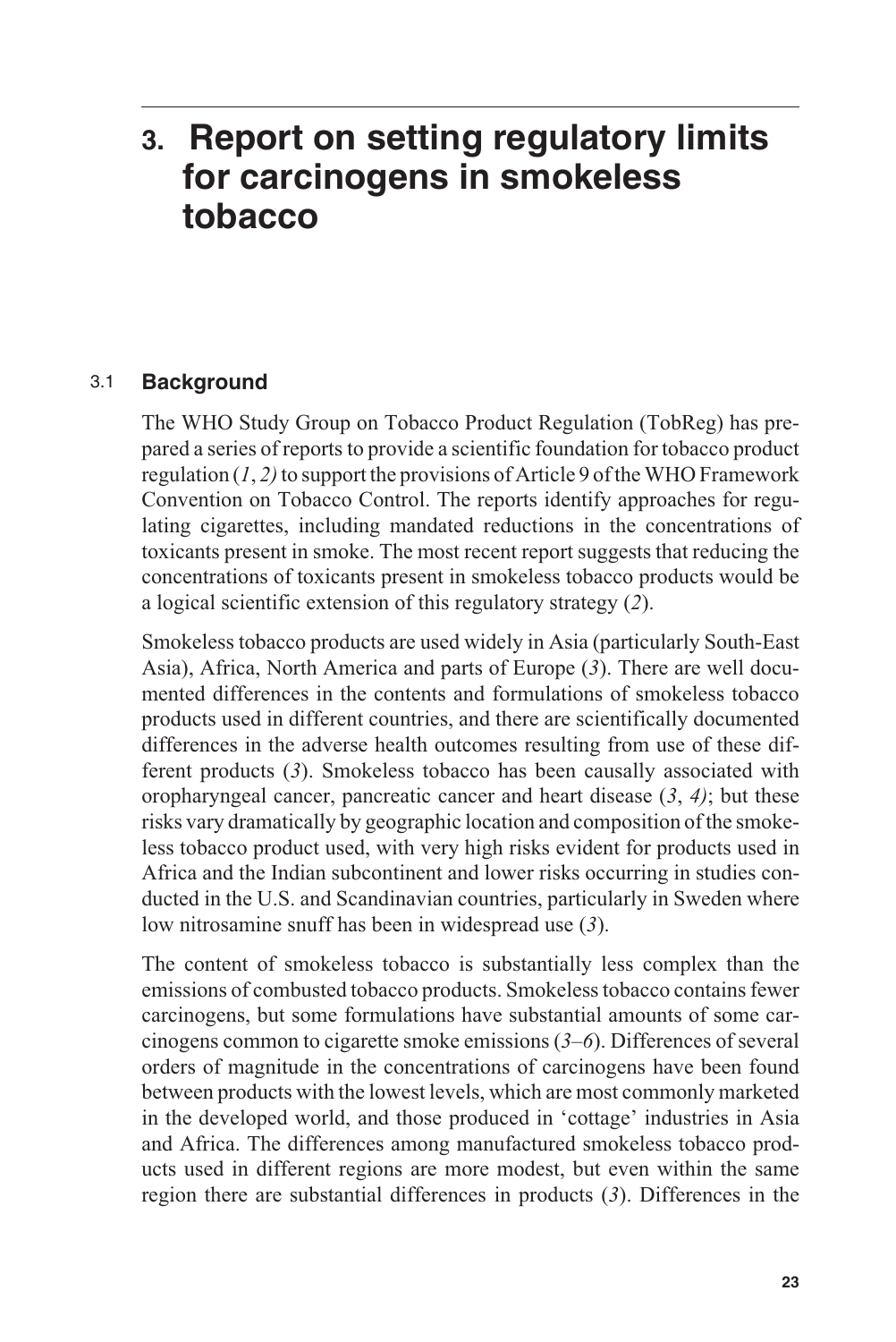<span id="page-30-0"></span>content and formulation of the smokeless tobacco products used in different geographical areas might reasonably explain the different health outcomes observed with their use. The disease outcomes indicate a public health benefit of regulation. Regulatory lowering of the concentrations of carcinogens in smokeless tobacco products might reduce the numbers of cancers resulting from their use.

Differences in the concentrations of two groups of powerful carcinogens in smokeless tobacco, tobacco-specific *N*-nitrosamines (TSNA) and polycyclic aromatic hydrocarbons (PAH), might explain the diverse cancer risks seen with use of these products in different regions. The carcinogenic potency of these compounds and the possibility for substantially lowering their concentrations in smokeless tobacco with existing techniques make these carcinogens priorities for regulatory consideration.

At a meeting of TobReg held in Durban, South Africa, in November 2008, consideration was given to regulatory approaches by which the concentrations of carcinogens in smokeless tobacco could be lowered. After reviewing the evidence, the Study Group concluded that it is both desirable and feasible to regulate smokeless tobacco by setting regulatory limits on the concentrations of selected carcinogens. It further recommended that regulation begin with PAH and TSNA. This TobReg report presents the scientific evidence for regulating smokeless tobacco products and makes recommendations for the initial regulatory levels.

### 3.2 **Carcinogens present in smokeless tobacco**

Smokeless tobacco is taken orally or nasally without burning the product at the time of use. Oral smokeless tobacco products are placed in the mouth, cheek or lip and sucked ('dipped') or chewed. Tobacco pastes or powders are used in a similar manner and placed on the gums and teeth. Fine tobacco mixtures may be inhaled nasally and the contents absorbed in the nasal passages.

Smokeless tobacco has been classified by the International Agency for Research on Cancer (IARC) as 'carcinogenic to humans' (Group 1) (*3*). There are, however, many forms of smokeless tobacco, which differ considerably in their composition and carcinogenic potential. Available information indicates the presence of 28 potential or known carcinogens (*5*). The list below contains only those identified in smokeless tobacco that meet the criteria for inclusion as IARC group 1 carcinogens ('sufficient' evidence of carcinogenicity in humans):

benzo[*a*]pyrene formaldehyde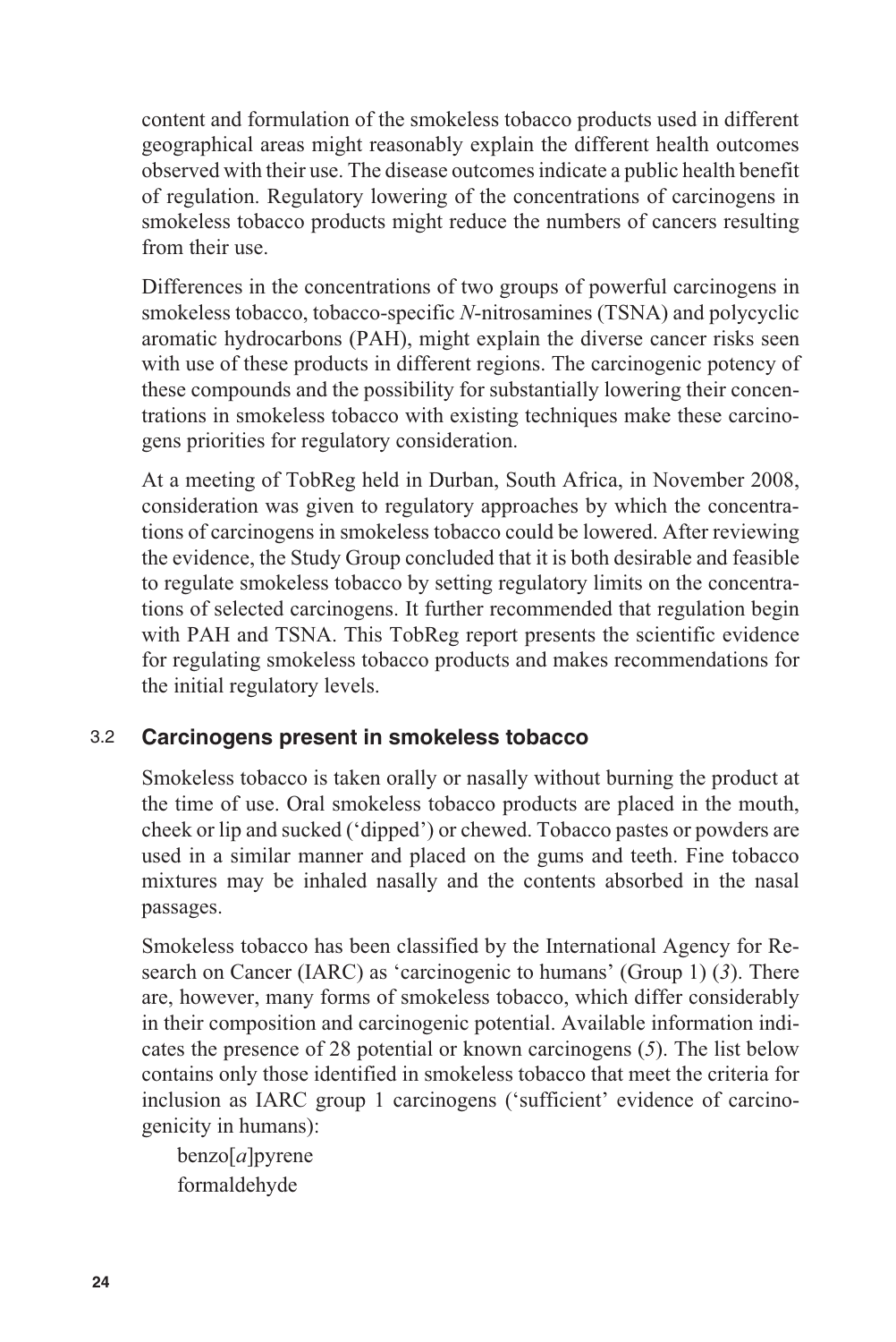```
Nƍ-nitrosonornicotine (NNN)
4-(methylnitrosamino)-1-(3-pyridyl)-1-butanone (NNK)
arsenic
nickel compounds
polonium-210
uranium-235
uranium-238
beryllium
cadmium
chromium
```
#### 3.3 **Tobacco-specific nitrosamines and polycyclic aromatic hydrocarbons**

Tobacco-specific nitrosamines (TSNA) are formed from tobacco alkaloids and nitrosating agents, such as nitrite. They are found only in tobacco products. Seven TSNA have been detected in smokeless tobacco: NNN, *Nƍ-*nitrosoanabasine, *Nƍ*-nitrosoanatabine, NNK, 4-(methylnitrosamino)-1- (3-pyridyl)-1-butanol, 1-(methylnitrosamino)-1-(3-pyridyl)-4-butanol and 4- (*N*-nitrosomethylamino)-4-(3-pyridyl)butyric acid. Of these, NNN and NNK are considered the most important because of the levels at which they occur in smokeless tobacco and their carcinogenic potency. Procedures exist for dramatically limiting the formation of TSNA in smokeless tobacco, including those used by some manufacturers of smokeless tobaccos sold in Sweden (*7*) and the manufacturer of the Russian *nass* (*8*). A comprehensive review of the techniques available was prepared by O'Connor and colleagues (*9*). The procedures include a short ageing process, use of tobacco with a low nitrate content, a pasteurization-like process that destroys bacteria implicated in the formation of nitrosamines and changes in the methods for curing tobacco. Refrigeration of the product also helps limit the formation of nitrosamines during storage.

Polycyclic aromatic hydrocarbons (PAH) are carcinogenic constituents of smokeless tobacco (*3*, *5*, *10*–*12*), which are products of incomplete combustion of organic matter. They are not found in raw tobacco leaf, except in areas where there are high levels due to ambient air pollution. The commonest source of PAH in smokeless tobacco is smoke from wood (or other organic matter) burnt during tobacco curing; therefore PAH can be viewed as unnecessary contaminants of smokeless tobacco that should not be present, rather than intrinsic constituents which should be minimized.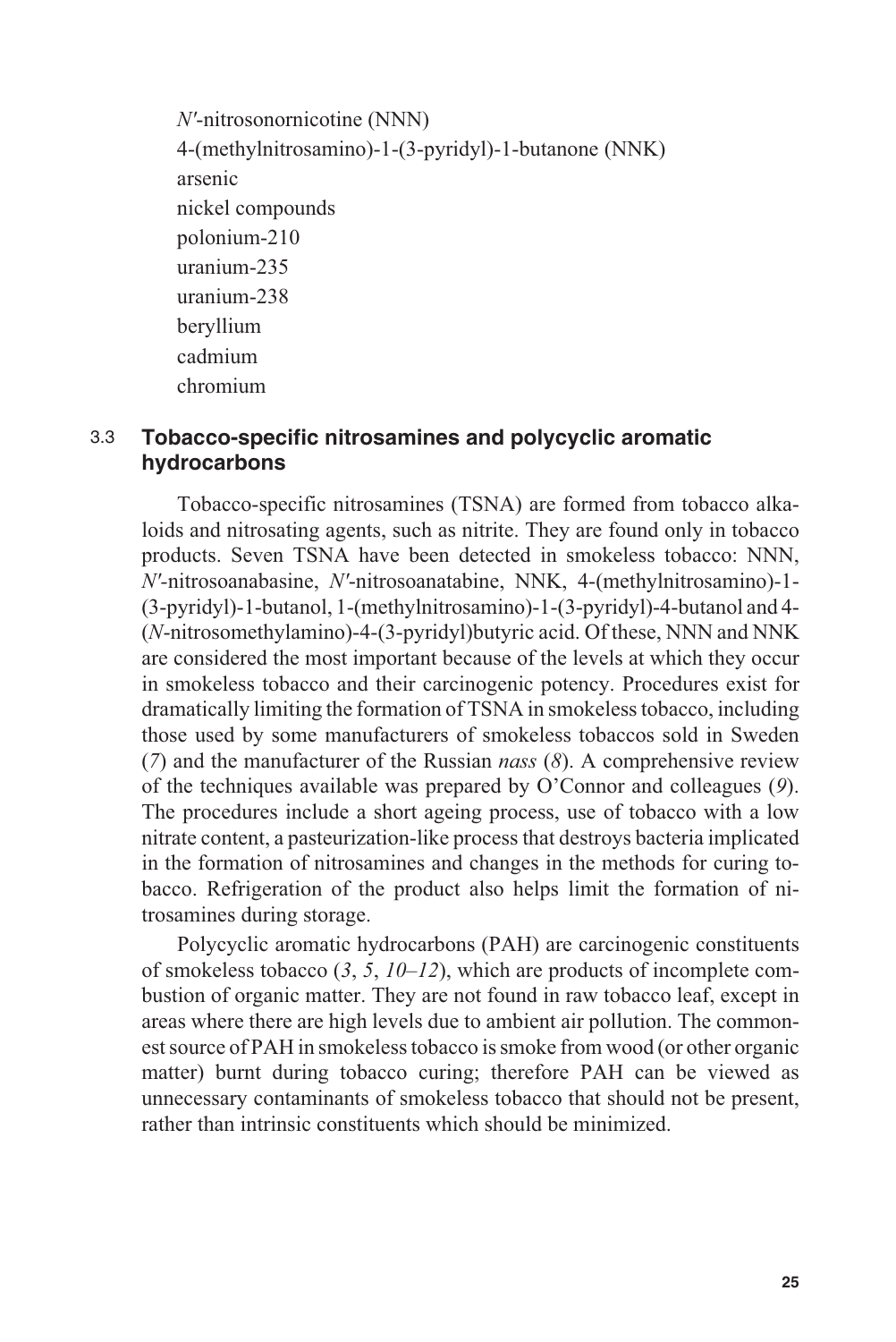## <span id="page-32-0"></span>3.4 **Differences in carcinogens present in smokeless tobacco by region**

A working group convened by IARC (*3*) reviewed studies on the concentrations of TSNA in a variety of smokeless tobacco products in different regions [\(Table 1](#page-33-0)). The measurements were made on products sold during different decades, with different methods and reported by different laboratories; however, even with these sources of variation, the levels of TSNA clearly varied considerably among products sold in different parts of the world. Relatively low levels of NNN and NNK were reported in products described as 'low-TSNA smokeless tobacco', for instance in South Africa and Sweden, and in some products from Thailand and Uzbekistan. Even some of the products used in Sweden have been reported to have relatively high levels of NNN. Generally, moist snuff products used in Europe and the United States contain lower levels of TSNA than products on the Indian market or those imported from South Asia to the United Kingdom (*3*, *5*, *11*, *12*). A wide range of concentrations is reported, however, even in products on the market in Europe and the United States, ranging from undetectable to levels comparable to those of the more toxic products available on Asian markets. The IARC review makes it clear that, while the products used in developed countries generally have lower TSNA levels, some have high TSNA levels. Conversely, some products with relatively low levels of TSNA are available in almost all countries in which a substantial number of products have been examined, even in those countries where most products have high TSNA levels and where there is a high burden of disease due to smokeless tobacco use. The concentrations of NNN and NNK in Sudanese *toombak* are extremely high: the concentration of NNN was reported to be 141–3085 μg/g of tobacco dry weight and that of NNK was 188–7870 μg/g of tobacco dry weight (*13–15*).

The moist snuff (*snus*) currently manufactured, marketed and used in Sweden has been well studied and is produced to a standard (*7*) that results in a lower nitrosamine content. In the United States, there are both 'traditional' products, which have relatively high concentrations of TSNA, and newer products, which have levels closer to those of the Swedish product (*12*).

In Asia, especially India, and in other developing countries, there are many tobacco mixtures, which are administered in various ways and often prepared and marketed by individuals or small manufacturers (cottage industry). Differences in the composition of the products on these markets are therefore difficult to define. Certain products have been described by IARC (Table 1) (*3*).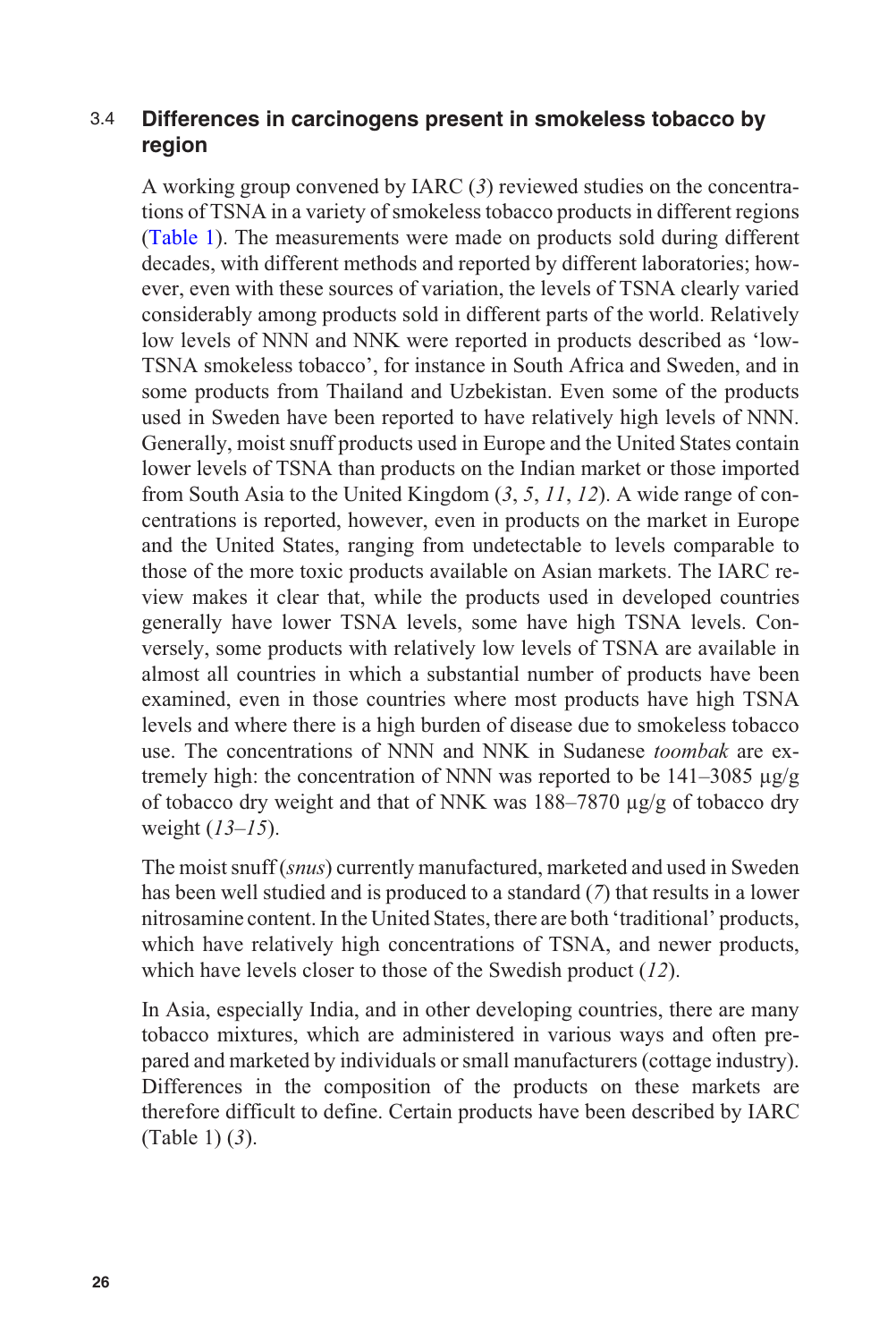#### <span id="page-33-0"></span>**Table 1**

**Concentrations of tobacco-specific** *N***-nitrosamines in selected smokeless tobacco products (μg/g dry weight of tobacco)**

| Country              | Type of<br>product      | <b>NNK</b>                  | <b>NNN</b>                  | <b>NAB</b>     | <b>NAT</b>                                   |
|----------------------|-------------------------|-----------------------------|-----------------------------|----------------|----------------------------------------------|
| Belgium              | Chewing<br>tobacco      | 0.13                        | 7.38                        |                | 970 (includes<br>NAB)                        |
| Canada               | Moist snuff             | $3.2 - 5.80$                | $50.4 - 79.1$               | $4 - 4.8$      | 152.0-170.0                                  |
| Canada               | Chewing<br>tobacco      | 0.24                        | 2.09                        | 0.1            | 1.58                                         |
| Germany              | Chewing<br>tobacco      | $0.03 - 0.3$                | $1.42 - 2.30$               | $0.03 - 0.05$  | 0.33-3.7 (upper<br>value includes<br>NAB)    |
| Germany              | Dry snuff               |                             | 0.58-6.43 2.93-18.75        | N <sub>R</sub> | $1.03 - 7.83$                                |
| India                | Chewing<br>tobacco      | $0.13 - 0.6$                | $0.47 - 0.85$               | $0.03 - 0.07$  | $0.3 - 0.5$ (upper<br>value includes<br>NAB) |
| India                | Zarda                   | $0.22 - 24.1$ $0.4 - 79.0$  |                             | N <sub>R</sub> | $0.78 - 99.1$<br>(includes NAB)              |
| India                | Mishri                  |                             | $0.294 - 1.1$ $0.3 - 6.995$ | NR.            | 0.488-14.15                                  |
| India                | Khiwam                  | $0.1 - 1.03$                | $2.5 - 8.95$                | N <sub>R</sub> | 1.83-10.36                                   |
| India                | Zarda                   | $0.22 - 24.1$ $0.4 - 79$    |                             | NR.            | $0.78 - 99.1$                                |
| India                | Khaini                  | $0.11 - 5.29$ 25.8-40       |                             | $1.24 - 2.48$  | $0.66 - 18.8$                                |
| South Africa         | Low-TSNA<br>moist snuff |                             | 0.27-0.29 1.05-2.07         | $0.09 - 0.11$  |                                              |
| Sudan                | Toombak                 | 188-7870                    | 141-3080                    | 139-2370       | $20 - 290$                                   |
| Sweden               | Moist snuff             | $0.19 - 2.95$               | $1.12 - 154$                | $0.04 - 1.7$   | $0.9 - 21.4$                                 |
| Thailand             | Chewing<br>tobacco      | 0.1                         | 0.5                         | NR.            | 0.5                                          |
| United<br>Kingdom    | Moist snuff             | $0.4 - 13.0$                | $1.1 - 52.0$                | 0.086          | 2.0-6.5 (upper<br>value includes<br>NAB)     |
| United<br>Kingdom    | Chewing<br>tobacco      | 0.3                         | 0.9                         | N <sub>R</sub> | 1.5 (upper value<br>includes NAB)            |
| United<br>Kingdom    | Dry snuff               | $0.58 - 4.3$                | $2.39 - 16.0$               | NR.            | $1.03 - 7.83$                                |
| <b>United States</b> | Moist snuff             | ND-18.0                     | ND-147.0                    | $0.02 - 10.67$ | 0.24-339.0                                   |
| <b>United States</b> | Chewing<br>tobacco      | ND-1.1                      | $0.67 - 6.5$                | $0.02 - 0.14$  | $0.67 - 12,4$                                |
| <b>United States</b> | Dry snuff               |                             | 0.88-84.4 9.37-116.1        | $0.52 - 1.53$  | 11.2-238.8<br>(upper value<br>includes NAB)  |
| Uzbekistan           | Naswar                  | $0.02 - 0.13$ $0.12 - 0.52$ |                             | $0.008 - 0.03$ | $0.032 - 0.3$                                |

From reference *2*

NAB, *N*'-nitrosoanabasine; NAT, *N*'-nitrosoanatabine; ND, not detected; NNK,

4-(methylnitrosamino)-1-(3-pyridyl)-1-butanone; NNN, N-nitrosonornicotine; NR, not reported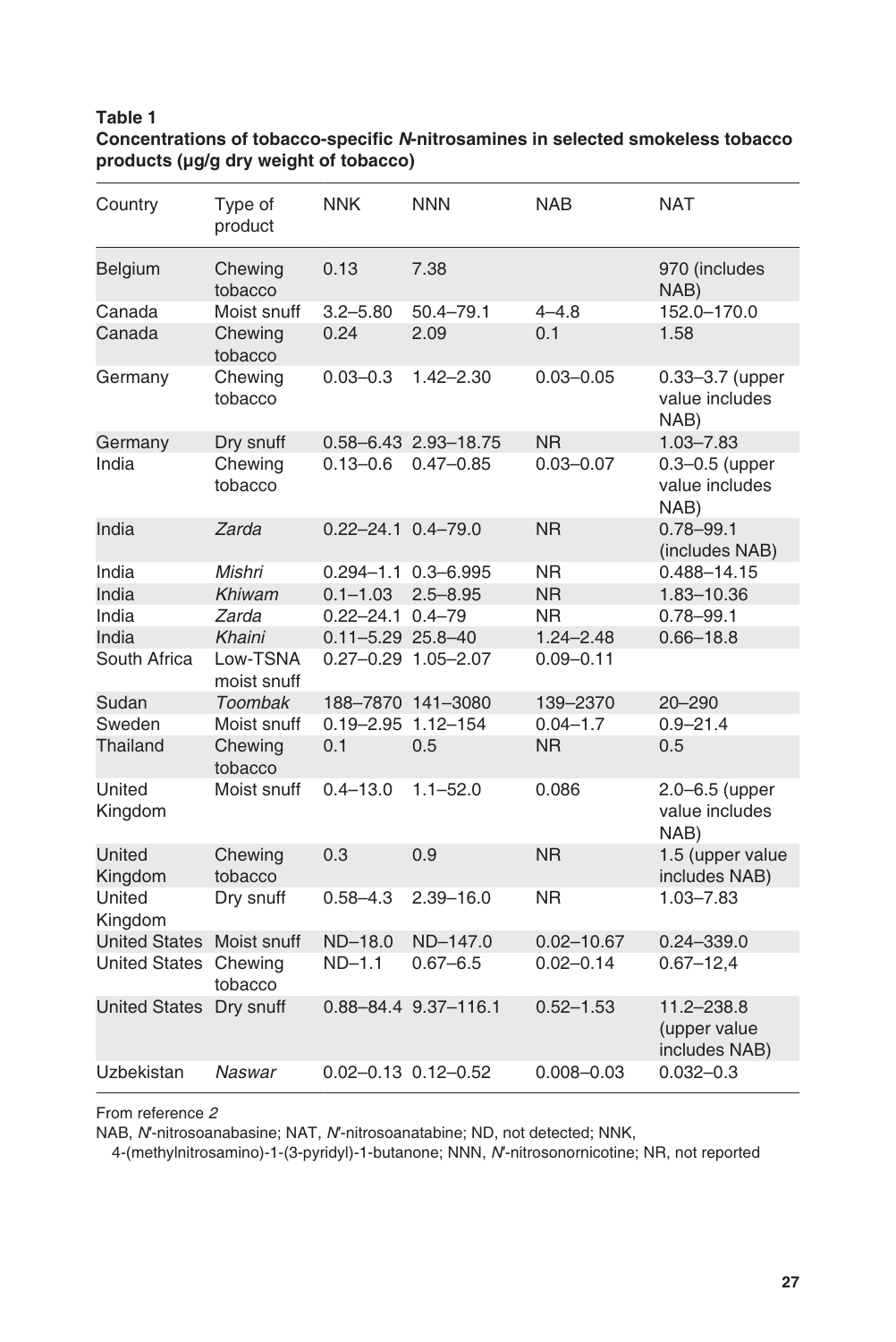<span id="page-34-0"></span>This report is concerned with the concentrations of TSNA and benzo[*a*] pyrene found in products currently being marketed, rather than the historical ranges important for disease causation. The concentrations in products obtained more recently are shown in tables 2 and [3.](#page-35-0) A wide range of concentrations was found for both TSNA and benzo[*a*]pyrene in various products, and substantial differences were found in the levels in new and traditional smokeless tobacco products.

#### **Table 2**

#### **Concentrations of tobacco-specific nitrosamines (TSNA) and benzo[***a***]pyrene in smokeless tobacco products purchased in the United Kingdom and elsewhere**

| Product                                       | $TSNA^a$ (µg/g dry<br>weight) | Benzo[a]pyrene (ng/g<br>dry weight) |
|-----------------------------------------------|-------------------------------|-------------------------------------|
| Products purchased in the United Kingdom      |                               |                                     |
| Guthka products                               |                               |                                     |
| Manikchard                                    | 0.289                         | 0.4                                 |
| Tulsi mix                                     | 1.436                         | 1.28                                |
| Zarda products                                |                               |                                     |
| Hakim Pury                                    | 29.705                        | 0.32                                |
| Dalal Misti Zarda                             | 1.574                         | 8.89                                |
| Baba Zarda (GP)                               | 0.716                         | 2.04                                |
| Tooth-cleaning powder: A. Quardir Gull 5.117  |                               | 5.98                                |
| Dried tobacco leaf                            | 0.223                         | 0.11                                |
| Products purchased outside the United Kingdom |                               |                                     |
| Baba 120 (India)                              | 2.361                         | 2.83                                |
| Snus (Sweden)                                 | 0.478                         | 1.99                                |
| Ariva (United States)                         | ND.                           | 0.4                                 |
| Copenhagen (United States)                    | 3.509                         | 19.33                               |

From reference *11*

a<sub>*N*</sub>-nitrosoanabasine, *N*<sup>-</sup>nitrosoanatabine and 4-(methylnitrosamino)-1-(3-pyridyl)-1-butanone ND, not detected

PAH originate primarily from fire-curing of tobacco and are therefore avoidable contaminants of smokeless tobacco. They are generally locally acting carcinogens and have been extensively evaluated for carcinogenicity in mouse skin models (*16*). The carcinogenicity of PAH varies considerably because of differences in relative molecular mass and biochemical properties. As PAH always occur as complex mixtures, the concentration of benzo[*a*] pyrene is commonly used as a proxy for that of PAH.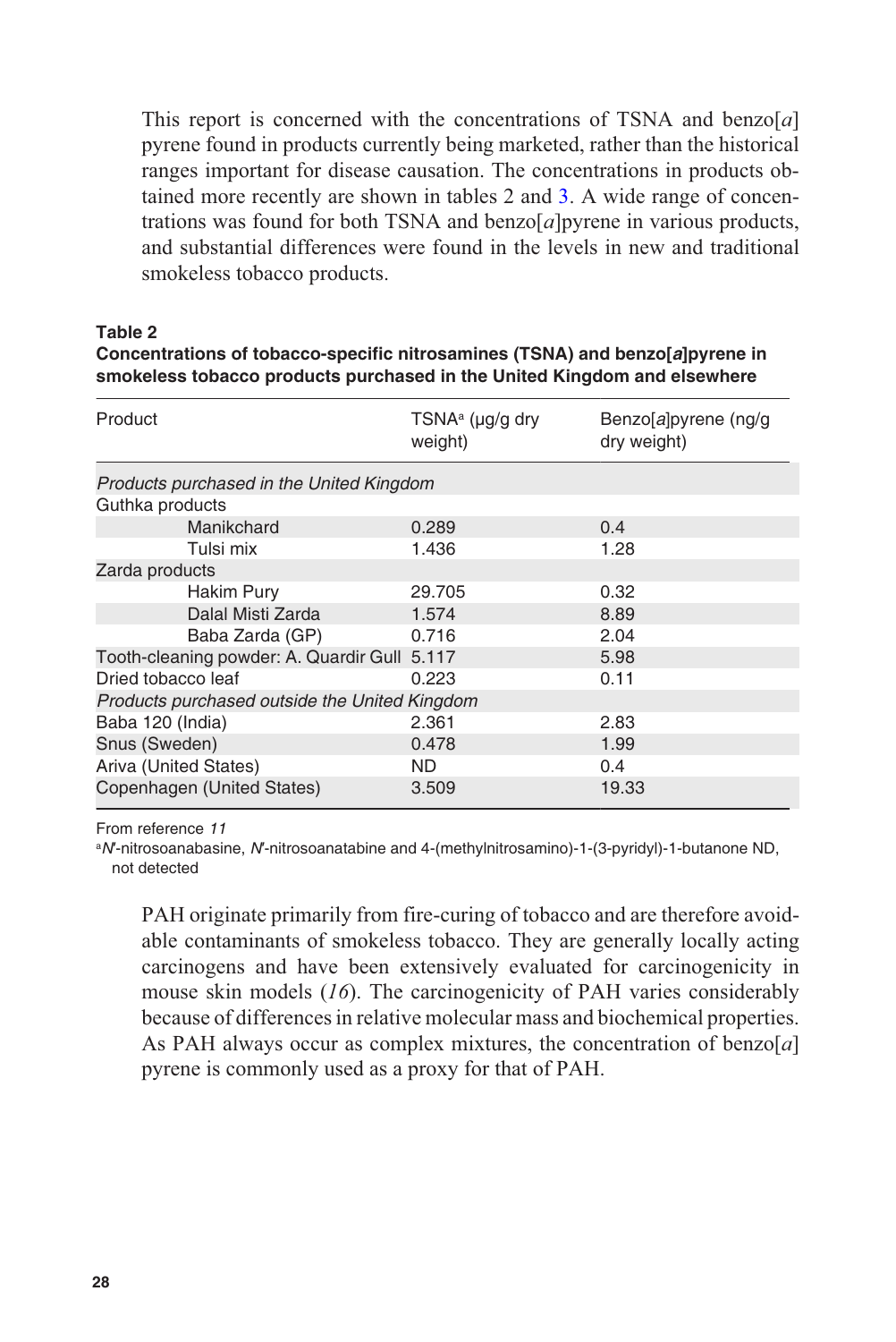#### <span id="page-35-0"></span>**Table 3 Concentrations of tobacco-specific nitrosamines (TSNA) and benzo[***a***]pyrene in smokeless tobacco products sold in the United States**

| Product                                         | $NNN + NNK$       |                    | Benzo[a]pyrene    |                    |
|-------------------------------------------------|-------------------|--------------------|-------------------|--------------------|
|                                                 | No. of<br>samples | ug/g dry<br>weight | No. of<br>samples | ng/g dry<br>weight |
| Taboka, Marlboro Snus, Camel<br>Snus            | 8                 | $1.04 - 1.82$      |                   |                    |
| Taboka, Marlboro Snus, Camel<br>Snus, Skoal Dry |                   |                    | 11                | $ND-2.1$           |
| <b>Camel Snus Original</b>                      |                   |                    | 1                 | 10.5               |
| <b>General Snus</b>                             |                   | 2.3                |                   | ND.                |
| Skoal Dry                                       | 3                 | $2.81 - 5.61$      |                   |                    |
| Mint Marlboro Snus                              |                   | 3.50               |                   |                    |
| Traditional smokeless tobacco                   | 4                 | $4.86 - 8.27$      | $\overline{4}$    | $30.1 - 57.3$      |
| United States moist snuff                       | 39                | $5.5 - 98.6$       |                   |                    |

From reference *12*

NNN, *N*ƍ-nitrosonornicotine; NNK, 4-(methylnitrosamino)-1-(3-pyridyl)-1-butanone; ND, not detected

The concentration of benzo[*a*]pyrene in natural tobacco and snuff in the United States was  $\leq 0.1-90$  ng/g of tobacco (unspecified as to wet or dry weight) (*5*). Products in the United Kingdom and some other countries [\(Table 2\)](#page-34-0) were found to contain  $0.11-19.33$  ng/g dry weight, with the lowest levels in tobacco leaf and the highest in Copenhagen smokeless tobacco in the United States. A recent study of smokeless tobacco products available in the United States (Table 3) showed that General Snus and newer testmarketed brands had lower concentrations of PAH than a selected set of other brands, including Copenhagen (*12*). The other brands had on average 12 times more acenaphthylene, 71 times more phenanthrene, more than 300 times more anthracene, 40 times more fluoranthene, 50 times more pyrene, 14 times more benzofluoranthenes and 12 times more benzo $[a]$  pyrene than the newer products.

The observations that smokeless tobacco products can be manufactured with relatively low levels of TSNA and benzo[*a*]pyrene and that products with high levels of these carcinogens remain on the market suggest that the composition and toxicity of smokeless tobacco will continue to vary markedly in the absence of regulatory control. The availability of techniques to produce products low in TSNA and benzo[*a*]pyrene and the existence of voluntary programmes intended to reduce the concentrations of those carcinogens has not resulted in uniformly low TSNA levels in most products. These realities suggest that regulatory control could reduce the levels of carcinogens in smokeless tobacco.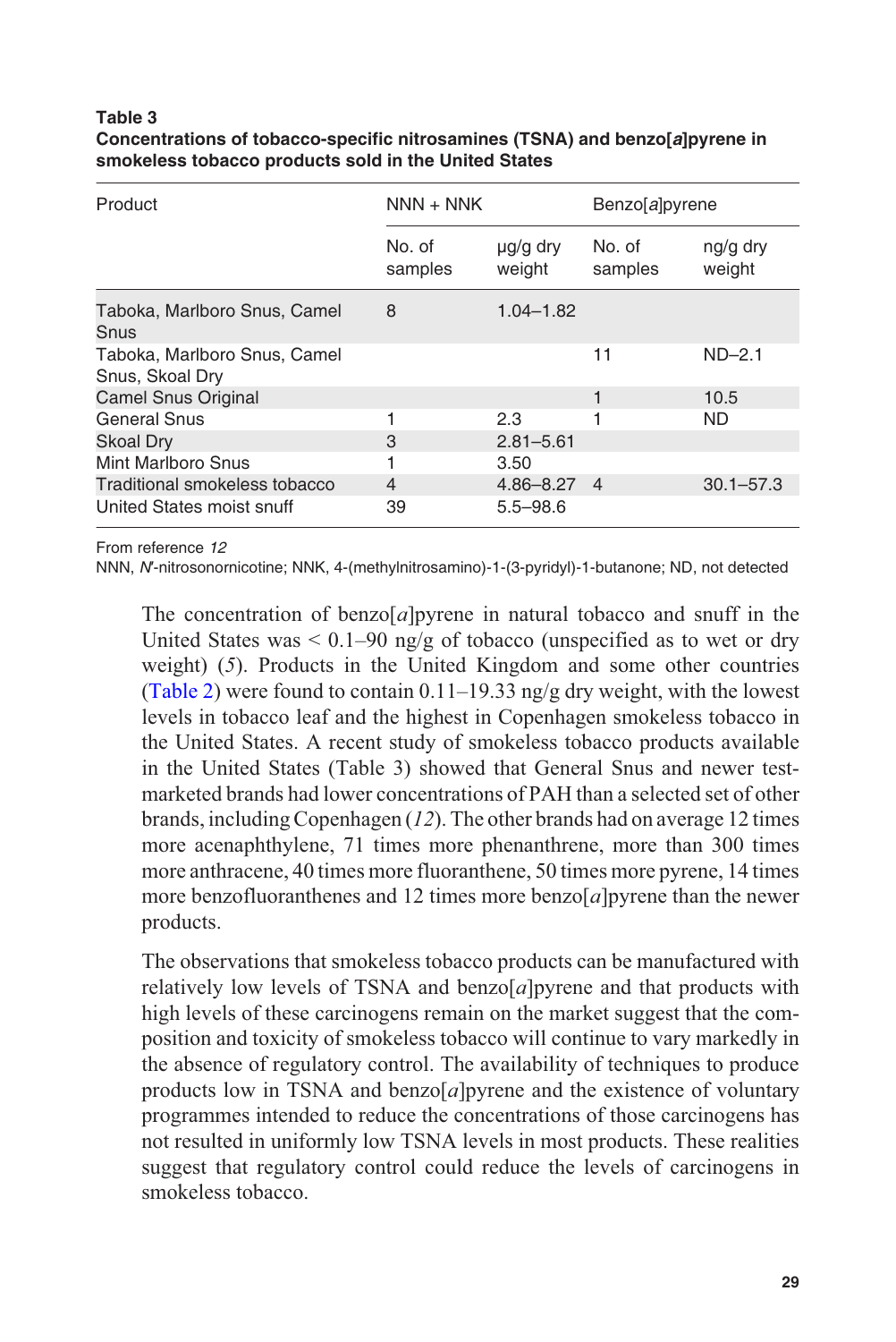#### <span id="page-36-0"></span>3.5 **Targets for regulation**

In most parts of the world where smokeless tobacco is widely consumed, the products used include both those sold by large manufacturers and those produced by individuals and in cottage industries. The products most amenable for initial regulatory control are those produced by large manufacturers. TobReg recognizes that these companies represent only a fraction of the market and do not produce the products with the highest carcinogen content. Nevertheless, we recommend that initial regulatory efforts be focused on large manufacturers and importers of smokeless tobacco, who can change products rapidly. The more complex problem of limiting the levels of carcinogens in products produced by cottage industries should not be used as an excuse to allow higher levels than needed in manufactured products. Rather, companion programmes to educate cottage industry producers and to design improved production processes for small producers should be set up. In particular, attention should be given to the use of tobacco with a low nitrate content, use of a pasteurization process that destroys the bacteria implicated in the formation of nitrosamines, avoidance of wood-smoke curing and use of refrigeration during storage before sale. These techniques, while not yet available in poor villages, may become available in coming decades.

The inability of cottage industries to produce smokeless tobacco with lower concentrations of toxicants should not be used as a justification on the part of developing countries for tolerating the presence of tobacco products with higher levels of carcinogens in the manufactured segment of the market, as this segment can readily reduce levels. The levels of TSNA and PAH shown in [tables 1](#page-33-0)[–3](#page-35-0) clearly show that manufacturers in both developed and developing countries can make smokeless tobacco products with low concentrations of TSNA and benzo[*a*]pyrene.

Lower carcinogen levels may be more easily achieved in wealthy countries, but TobReg considers that higher toxicant levels in manufactured products should not be accepted in countries with fewer economic resources.

#### 3.6 **Selection of metric for regulation**

Although the users of cigarettes adjust their pattern of puffing to achieve the desired dose of nicotine, the delivery of substances from smokeless tobacco is influenced mainly by the product itself rather than the user. Users can adjust the quantity of smokeless tobacco they use, the placement of the product and the duration of use, but the delivery of toxicants is largely a function of the product composition and formulation. The levels of toxicants in smokeless tobacco could be normalized by a variety of approaches, each of which has its advantages and limitations.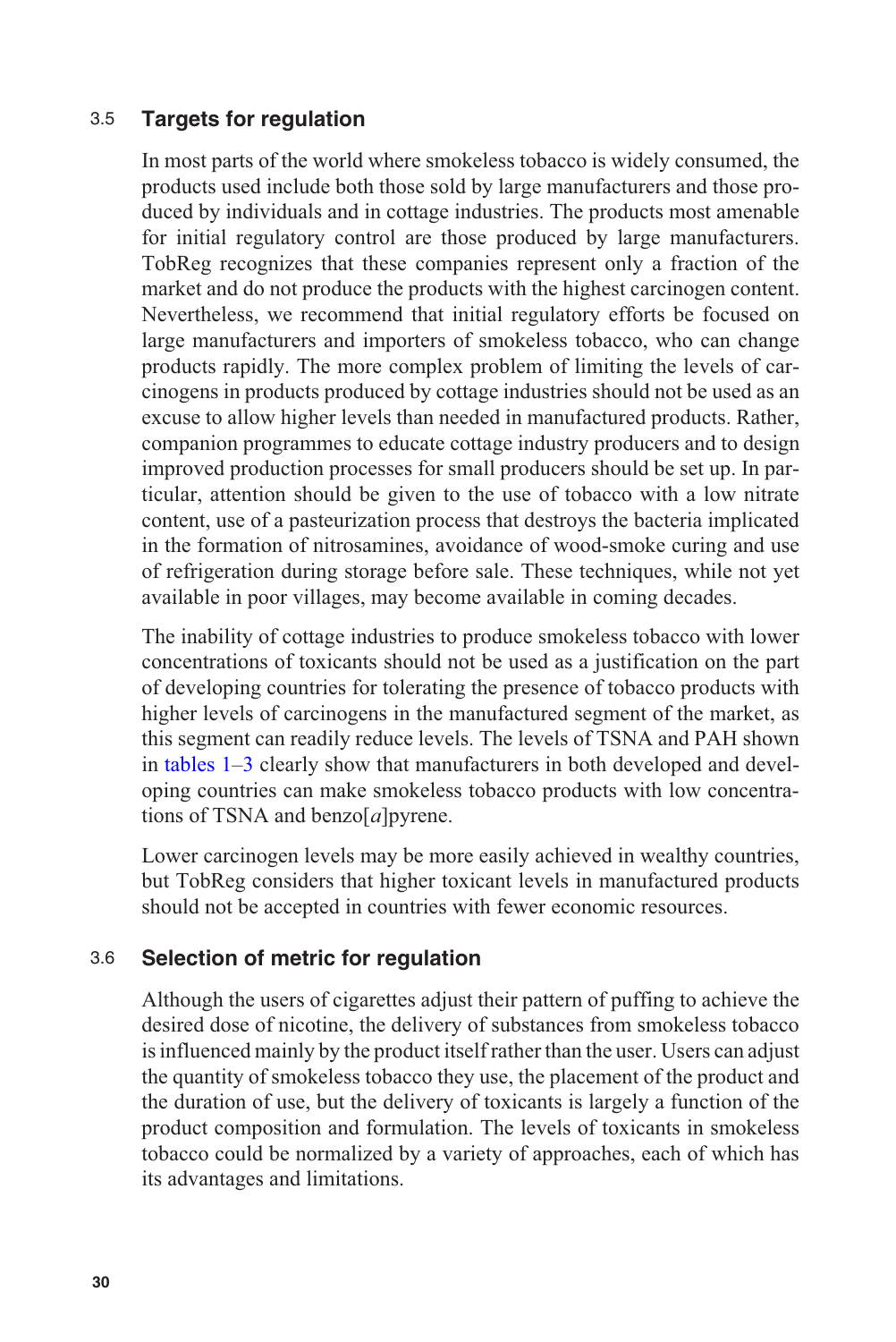- *Per typical dose used:* One advantage of this approach is that it might approximate the amount of toxicant presented to a user with each use. The limitations include the fact that there is substantial variation in the amount actually used by individuals, limited data on the quantities actually used per use of many products, and no accepted international standard for typical dose used. The advantage of approximating the dose presented to the user is diminished by the reality that the exposure of individuals per dose is also a function of the time they hold the dose in their mouths and by other actions that may be taken to increase delivery. This approach would be complex to administer, as it would require a different standard for each formulation of smokeless tobacco, and perhaps for different brands or groupings within the same formulation, on the basis of differences in patterns of use, making comparisons of products problematic.
- *Per gram as sold:* The advantage of this approach is that the product tested would approximate the product acquired by the user. Thus, the sample tested would be what the user actually encounters. Furthermore, the same quantity of product would be measured in comparisons of different products. Different products have different moisture levels, however, and the moisture level in the same product might vary with the humidity of the environment in which it is stored. Therefore, samples of smokeless tobacco would have to be stored at a standardized humidity before measurement, as is done for cigarettes. The question that arises is whether the measure actually reflects the product available for purchase. Also, manufacturers might vary the moisture in their products to achieve the desired regulatory level.
- *Per gram dry weight:* This approach has the advantages of standardization to the same quantity of product for comparisons and avoiding the variation created by differences in moisture content among products and by differences due to the humidity of the storage environment. One concern is that manufacturers might add non-tobacco components to smokeless tobacco in order to meet the standard. The levels proposed by TobReg are not intended to result in small incremental changes in the product, however, and the addition of small amounts of non-tobacco material would not reduce the concentrations of nitrosamines by the orders of magnitude necessary to meet the regulatory standard for products with the high levels found in Asia and Africa. Additionally, measurement per gram dry weight is a long-accepted method of standardizing measurements of smokeless tobacco constituents, and there are abundant data in the literature on the levels of various toxicants in different smokeless tobacco products from different regions based on this metric.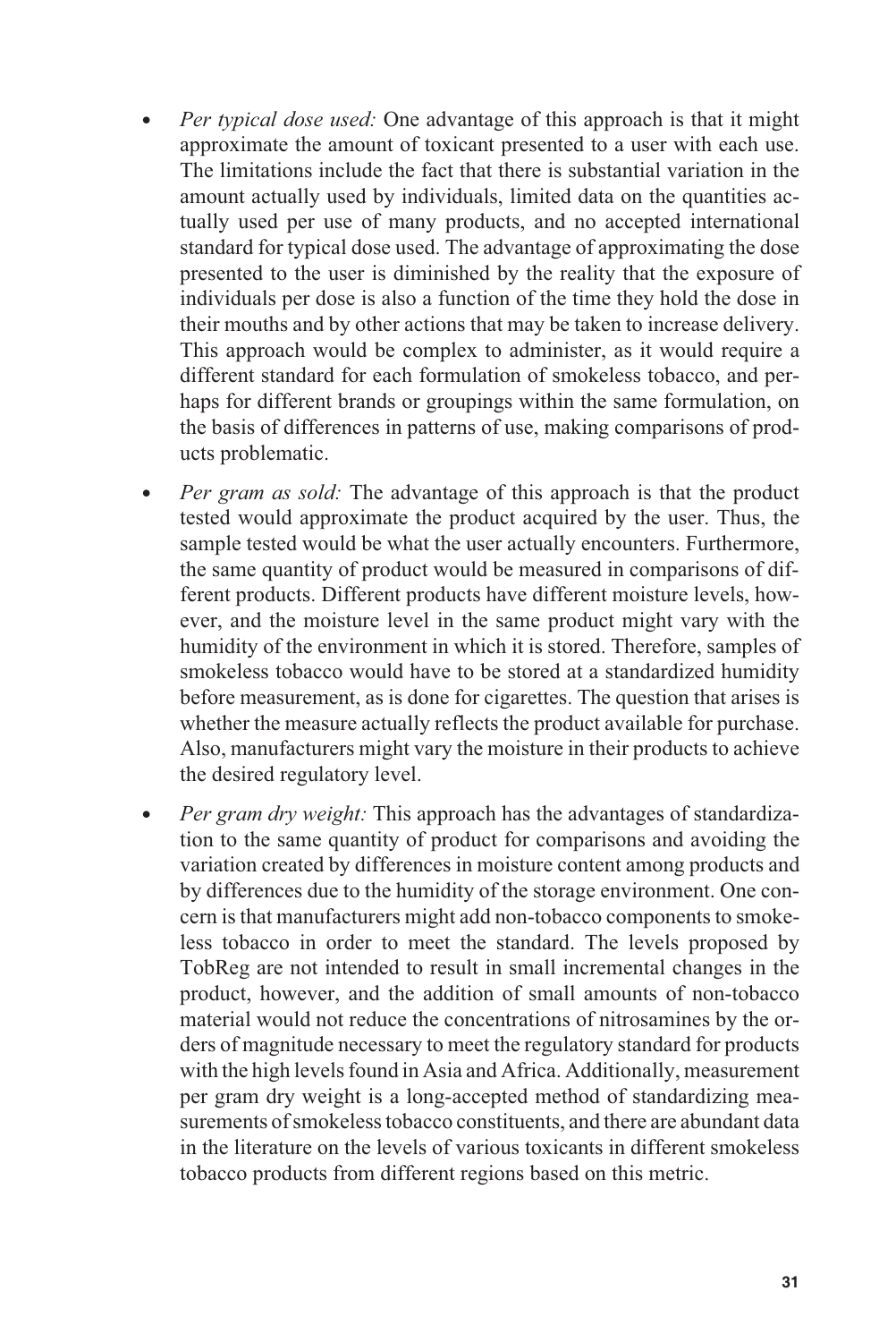- <span id="page-38-0"></span> *Per gram nicotine:* This approach is similar to that used by TobReg in the proposed standards for cigarette emissions. It presupposes that users adjust their use patterns to differences in nicotine levels and that normalizing the amount of nicotine will remove the differences in formulation intended to exploit this compensatory behaviour. Compensatory behaviour is somewhat less of a concern with smokeless tobacco, as the principal form of compensation is use of increased amounts, as opposed to cigarettes, with which the intake of nicotine is increased largely by altering puffing behaviour. One concern is that manufacturers might simply add nicotine to the product to meet the standards. An unresolved question with respect to this approach is whether the normalization should be to total nicotine or to nicotine in the free (unprotonated) form. While the free form of nicotine is the form of greatest concern for blood nicotine levels, it is possible to alter the free nicotine levels independently of the total nicotine levels, in ways that might result in dramatic changes in free nicotine levels when the product is mixed with saliva. Manufacturers might be able to increase the amount of nicotine in a product but reduce the pH, thus reducing the fraction in the free form. This approach would be appropriate only if the regulation also included a standard for nicotine.
- *Per gram of residual weight:* This approach normalizes measurements to the weight of product remaining after all of the extractable components have been extracted. It is being evaluated by the United States National Cancer Institute for use in normalizing measurements of smokeless tobacco toxicants. Few data are available, however, on use of this approach, and it would be premature to recommend it.

TobReg considered each of the above approaches and, after weighing their strengths and limitations, recommended that the amount of toxicant be normalized per gram of dry weight of smokeless tobacco. This metric is intended to be a product performance standard rather than a measure of human exposure to toxicants. It is in accordance with currently established laboratory practice and may be modified as that practice is improved.

#### 3.7 **Selection of achievable levels for tobacco-specific** *N***nitrosamines and benzo[***a***]pyrene in smokeless tobacco**

The criterion used in selecting a level of TSNA for regulation was to identify the low concentrations that have been achieved in existing products, as reported in the literature. That literature includes measurements made over several decades and with various methods in different laboratories, and is for products currently being marketed as well as older products. Some of the differences in reported levels may be due to use of different methods by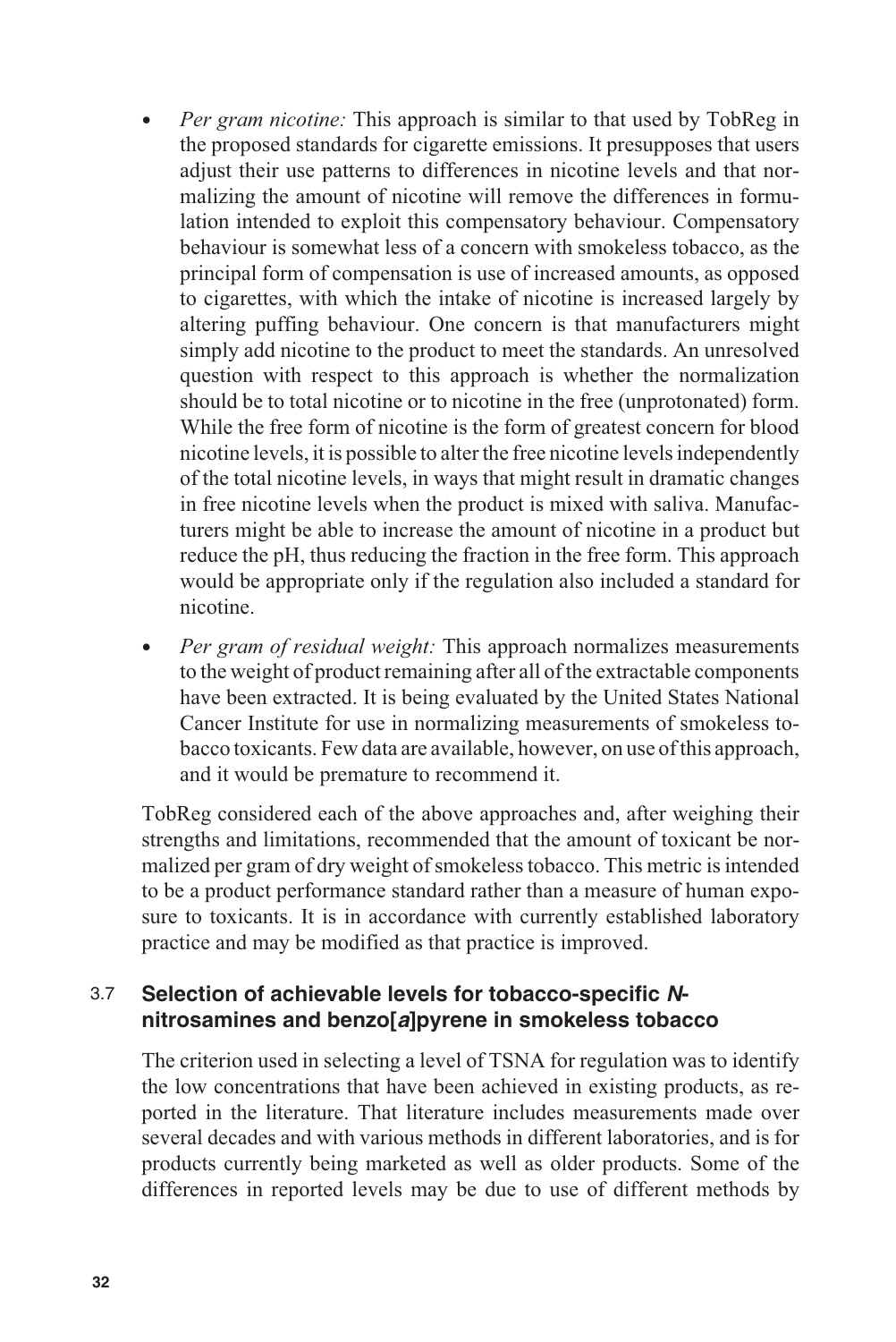different laboratories. In order to identify the concentrations that could be achieved with existing techniques in a range of current products, TobReg concentrated on recent studies in two well-respected laboratories (*12*, *17*) [\(Table 3](#page-35-0)).

Examination of the concentrations in current products, including products stated to have low TSNA levels (*12*), showed that a number of products have concentrations of NNN and NNK  $\lt 2 \mu g/g$  dry weight. Equally important, the results show that the concentrations in other traditional smokeless tobacco products on the market substantially exceed this value. It was TobReg's judgement that concentrations  $\leq 2 \mu g/g$  dry weight of tobacco could be achieved for NNN and NNK in most major manufacturing markets. While the moist snuff products on the United States market do not include any with a combined concentration of NNN and NNK  $\leq 2 \mu g/g$  dry weight, the concentration in low-TSNA moist snuff sold in South Africa and other countries (see [Table 1\)](#page-33-0) is lower than this level. The lower levels of TSNA reported in products sold in most developing countries (Table 1) include concentrations that are below the recommended upper limit, suggesting that achieving that limit is not beyond the capability of those manufacturers who are currently marketing in Africa and Asia.

The concentrations of TSNA increase in smokeless tobacco during storage at room temperature due to microbial action. Therefore, TobReg recommends that smokeless tobacco be stored and sold under conditions of refrigeration whenever possible and be attributed an expiration or sell-by date to minimize any increase in the levels of TSNA between manufacture and sale.

The regulatory limit recommended for TSNA is a maximal concentration of:

### **NNN plus NNK: 2 μg/g dry weight of tobacco.**

When considering a recommended concentration of benzo[*a*]pyrene, TobReg investigated whether there was justification for any benzo[*a*]pyrene in smokeless tobacco, as it is a product of combustion, and combustion does not occur in smokeless tobacco use. The sources of benzo[*a*]pyrene in smokeless tobacco are curing of tobacco with wood smoke (exposure to benzo[*a*]pyrene as a combustion product of wood) and, to some extent, high ambient general air pollution (*3*). Both sources are avoidable in the production of manufactured smokeless tobacco. Examination of [tables 2](#page-34-0) and 3 shows that low concentrations of benzo[*a*]pyrene are present (often below the threshold for detection) in most of the newer smokeless tobacco products and in some traditional products. The tables show higher levels in other manufactured products, indicating that there is an opportunity to reduce the benzo $[a]$  pyrene levels through regulation.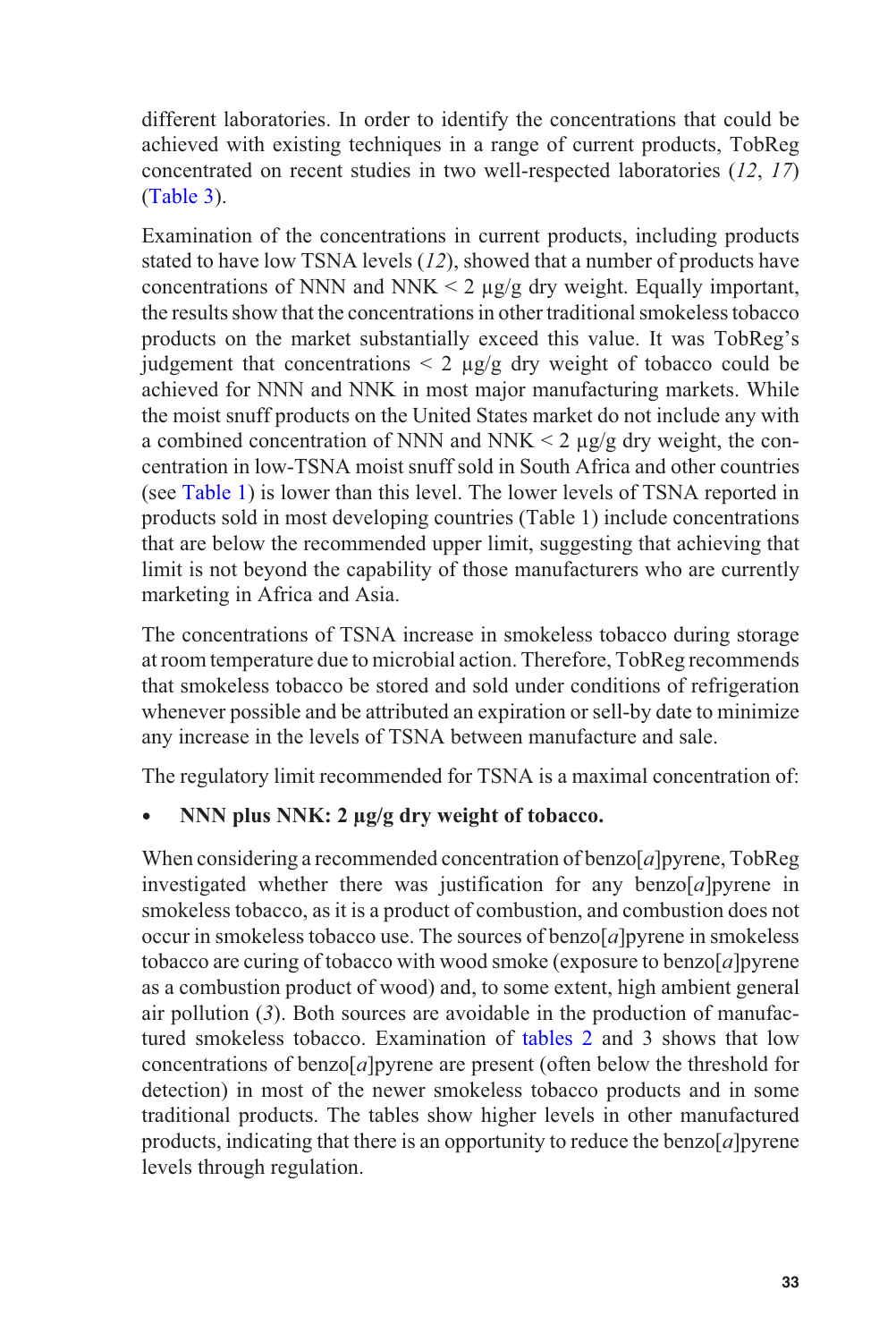<span id="page-40-0"></span>As benzo[*a*]pyrene is an avoidable contaminant, which is introduced into smokeless tobacco during tobacco growth and curing, TobReg recommends that the concentration be based on the lower level of detection that can be achieved by most laboratories in which tobacco constituents are measured. While sophisticated methods can detect extremely low levels of this toxicant, most can detect concentrations  $> 4.5$  ng/g dry weight of tobacco with readily available techniques, even when testing for PAH in general rather than using methods specific to benzo[*a*]pyrene. TobReg therefore recommends a regulatory level of < 5 ng/g dry weight of tobacco for benzo[*a*]pyrene. As lower detection limits for benzo[*a*]pyrene become technically feasible, TobReg recommends that this recommendation be revised.

The regulatory limit recommended for benzo[*a*]pyrene is a maximal concentration of:

**benzo[a]pyrene: 5 ng/g dry weight of tobacco.**

### 3.8 **Regulatory considerations and communication of regulatory values and testing results to the public**

The purpose of this recommendation is to reduce the concentrations of carcinogens currently present in many smokeless tobacco products to the low levels readily achievable with existing techniques through altered manufacturing practices. This recommendation is not intended to address questions of reduction in risk or harm that may occur when shifting from one tobacco product to another, or the question of whether use of smokeless tobacco should be recommended as a harm reduction strategy to current cigarette smokers.

The mandated limits on carcinogen concentrations recommended in this report constitute a first step towards regulation of smokeless tobacco products by setting performance standards. The immediate next steps would include methods to address the carcinogen levels present in products produced by cottage industries, which might initially have to focus more on education and technology transfer than on regulatory levels.

Mandating levels and disallowing brands with higher levels from the market does not imply that the remaining brands are safe or less hazardous than the brands that are removed. It also does not represent government recognition of the safety of the products that remain on the market. The proposed strategy for limiting carcinogens is based on sound precautionary approaches, similar to those used for other consumer products. As an essential part of this proposal, regulators must assume responsibility to ensure that consumers are not told directly or indirectly or led to believe that smokeless tobacco products that meet the carcinogen limits established pursuant to this proposal are less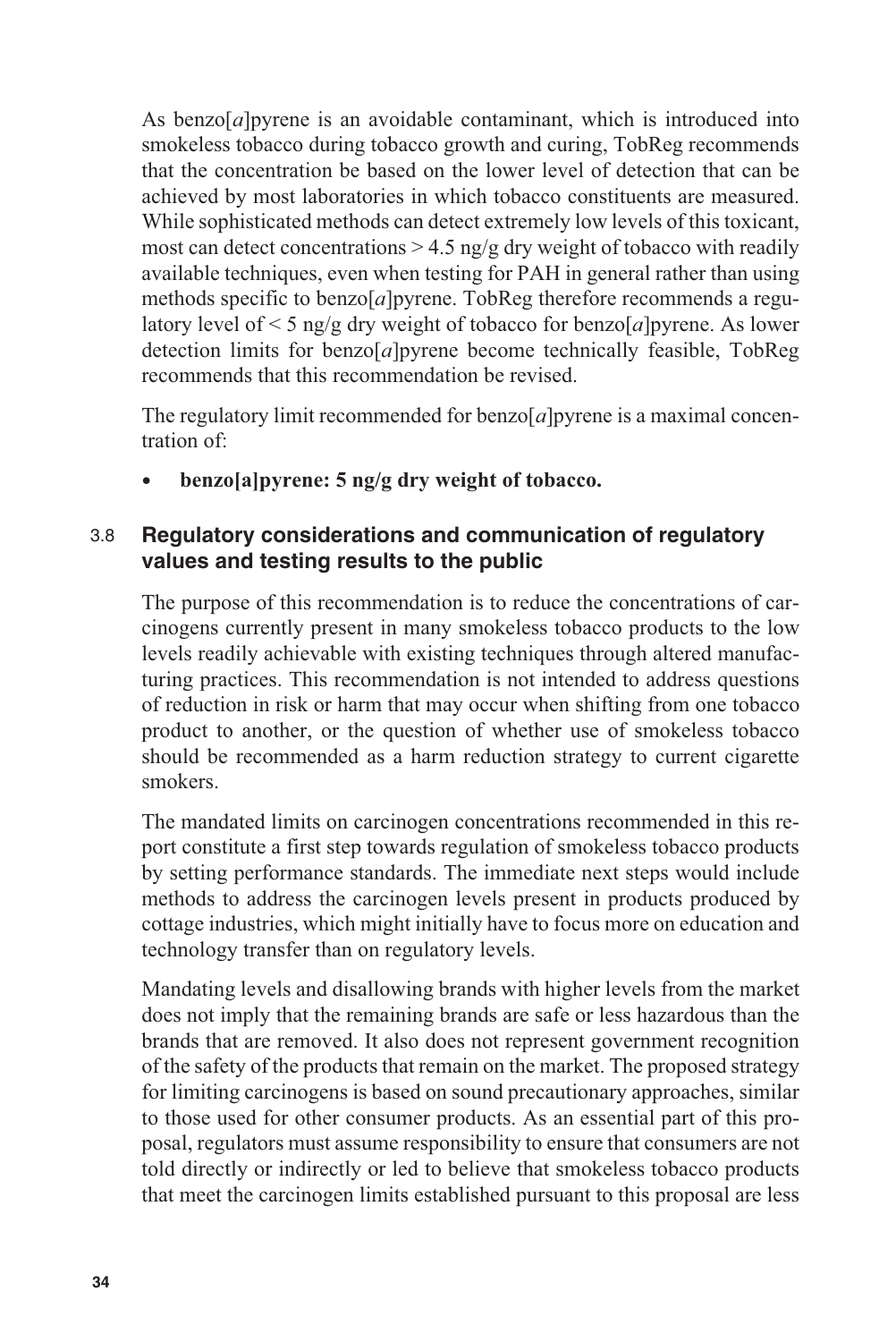hazardous than similar products, have been approved by the government or meet government-established health or safety standards. In particular, ranking of brands by the metric proposed in this report could be interpreted by users as reliable differences in the probable exposure or harm that will result from using different smokeless tobacco brands. Communicating such rankings to the consumer or allowing them to be communicated directly or indirectly is likely to influence user behaviour in ways that will cause harm, similar to that currently caused by communicating the ratings of the International Organization for Standardization (ISO) for tar, nicotine and carbon monoxide to cigarette smokers.

The proposed strategy must be applied in ways that will prevent the new standards from being used as marketing tools to misinform consumers. Unsubstantiated claims for health or exposure on the basis of the proposed testing should be prohibited, as a companion condition essential to responsible implementation of this regulatory strategy.

Measurements of carcinogen levels by brand and all the costs associated with testing and reporting are expected to be the responsibility of tobacco product manufacturers. The results should be reported to the regulatory authority, and a sample of the results should be verified by an independent laboratory. Alternatively, some regulators may wish to conduct the testing themselves, with funding from taxation or licensing of tobacco products.

Given the existing scientific limitations, regulatory authorities have an obligation to ensure that the public is not misled by the results of the recommended testing and regulatory strategy. TobReg recommends that any regulatory approach specifically prohibit use of the results of the proposed testing in marketing or other communications with the consuming public, including product labelling. TobReg also recommends that manufacturers be prohibited from making statements that a brand has met government regulatory standards or from publicizing the relative ranking of brands by testing level. Because information is often transmitted to tobacco users through the kinds of news stories that accompany the implementation of new regulations, it is a responsibility of the regulatory structure to monitor:

- the accuracy of news reports,
- tobacco industry marketing,
- smokeless tobacco users' understanding of the new regulations,
- what smokeless tobacco users interpret the new regulations to mean relative to the hazard of the products remaining on the market and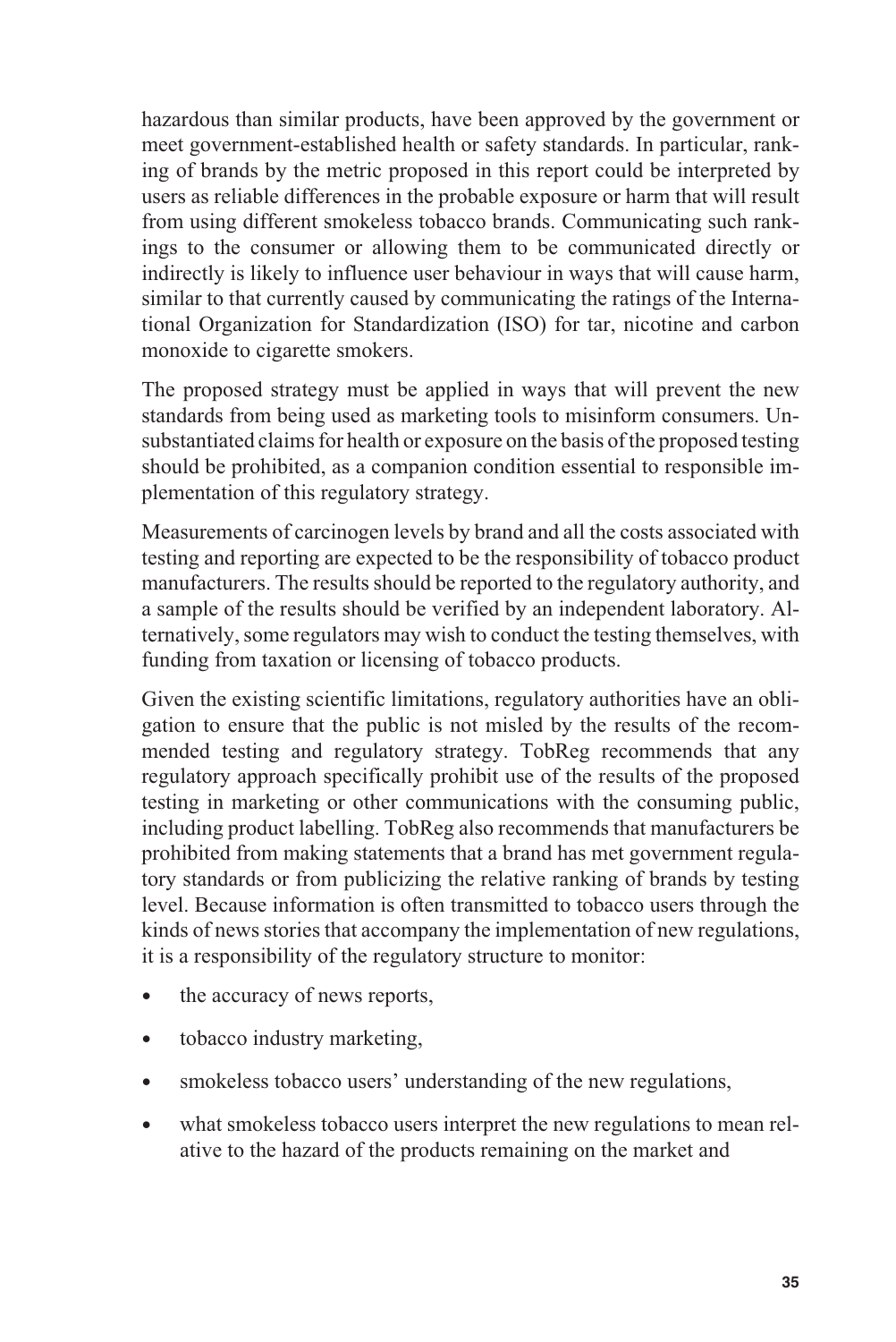<span id="page-42-0"></span> whether understanding about the hazard of the remaining products is influencing initiation or cessation rates.

Regulators should pursue whatever corrective action is necessary to prevent consumers from being misled. These monitoring and surveillance concerns are described in more detail in the WHO report, *Evaluation of new or modified tobacco products* (*18*).

### 3.9 **Recommendations**

- All products that deliver nicotine for human consumption should be regulated.
- Smokeless tobacco products should be regulated by controlling the contents of the products.
- The metric for measuring toxicants in smokeless tobacco should be the amount per gram of dry weight of tobacco.
- Initially, upper limits should be set for two nitrosamines N<sup>'</sup>-nitrosonornicotine (NNN) and 4-(methylnitrosamino)-1-(3-pyridyl)-1-butanone (NNK), and one polycyclic aromatic hydrocarbon, benzo[*a*]pyrene.
- The combined concentration of NNN plus NNK in smokeless tobacco should be limited to 2 μg/g dry weight of tobacco.
- The concentration of benzo[a]pyrene in smokeless tobacco should be limited to 5 ng/g dry weight of tobacco.
- Regulation of the distribution and sale of smokeless tobacco products should include a requirement for affixation of the date by which the product must be sold or returned to the manufacturer and a requirement for refrigeration of the product before sale in order to limit the increase in the concentration of nitrosamines that occurs over time of storage.

#### 3.10 **Acknowledgement**

This report was prepared on the basis of a discussion paper written for TobReg by Stephen S. Hecht, Ph.D., American Cancer Society Research Professor and Wallin Land Grant Professor of Cancer Prevention at the University of Minnesota Masonic Cancer Center, Minneapolis, Minnesota.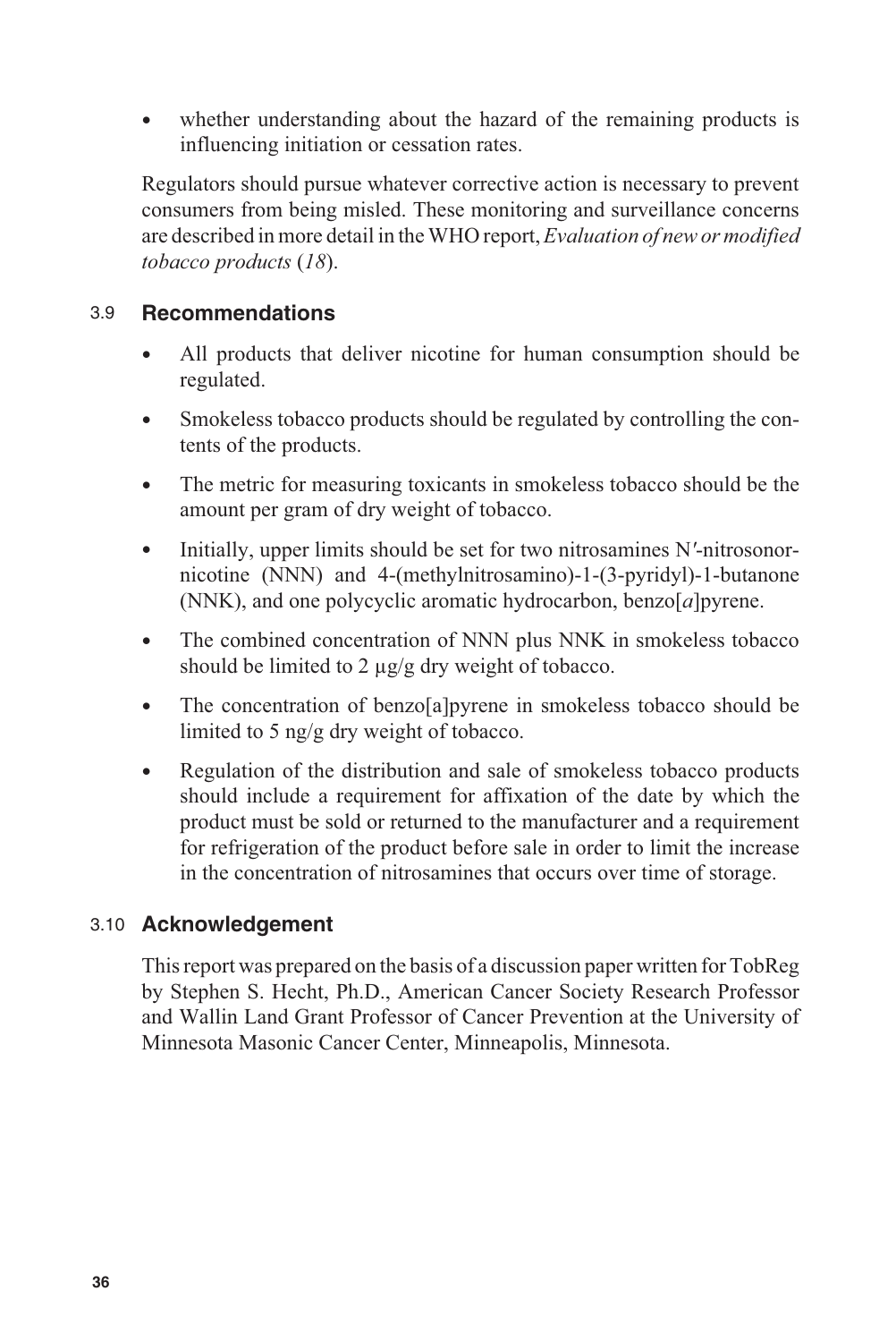#### <span id="page-43-0"></span>3.11 **References**

- 1. *The scientific basis of tobacco product regulation: report of a WHO study group*. Geneva, World Health Organization, 2007 (WHO Technical Report Series, No. 945).
- 2. *The scientific basis of tobacco product regulation: second report of a WHO study group*. Geneva, World Health Organization, 2008 (WHO Technical Report Series, No. 951).
- 3. International Agency for Research on Cancer. *Smokeless tobacco and some tobacco-specific* N*-nitrosamines*, 2007. Lyon, IARC Press (IARC Monographs on the Evaluation of Carcinogenic Risks to Humans, Volume 89).
- 4. Teo KK et al. Tobacco use and risk of myocardial infarction in 52 countries in the INTERHEART study: a case–control study. *Lancet*, 2006, 368:647–658.
- 5. Brunnemann KD, Hoffmann D. Chemical composition of smokeless tobacco products. In: *Smokeless tobacco or health. An international perspective*. Bethesda, Maryland, National Cancer Institute, 1992 (Smoking and Tobacco Control Monograph No. 2).
- 6. International Agency for Research on Cancer. *Tobacco smoke and involuntary smoking*. Lyon, IARC Press, 2004 (IARC Monographs on the Evaluation of Carcinogenic Risks to Humans, Volume 83).
- 7. *Gothiatek standards. 4-12-2008*. Stockholm, Swedish Match Company. [http://www.swedishmatch.com/en/Snus-and-health/Our-quality-standard-](http://www.swedishmatch.com)[GothiaTek/GothiaTek-standards/ Access 4-12-2008](http://www.swedishmatch.com)
- 8. Zaridze DG et al. Carcinogenic substances in Soviet tobacco products. In: O'Neill IK, Chen J, Bartsch H eds. *Relevance to human cancer of* N*-nitroso compounds, tobacco smoke and mycotoxins*, Lyon, IARC Press, 1991 (IARC Scientific Publications No. 105:485–488).
- 9. O'Connor RJ, Hurley PJ. Existing technologies to reduce specific toxicant emissions in cigarette smoke. *Tobacco Control*, 2008, Suppl 1:i39–48.
- 10. International Agency for Research on Cancer. *Polynuclear aromatic compounds. Part 1, chemical, environmental, and experimental data*, 1983. Lyon, IARC Press (IARC Monographs on the Evaluation of Carcinogenic Risks to Humans, Volume 32).
- 11. McNeill A et al. Levels of toxins in oral tobacco products in the UK. *Tobacco Control*, 2006, 15:64–67.
- 12. Stepanov I et al. New and traditional smokeless tobacco: comparison of toxicant and carcinogen levels. *Nicotine and Tobacco Research*, 2008, 10:1773–1782.
- 13. Idris AM et al. Unusually high levels of carcinogenic tobacco-specific nitrosamines in Sudan snuff (*toombak*). *Carcinogenesis*, 1991, 12:1115–1118.
- 14. Idris AM, Ahmed HM, Malik MO. Toombak dipping and cancer of the oral cavity in the Sudan: a case–control study. *International Journal of Cancer*, 1995, 63:477–480.
- 15. Idris AM, Prokopczyk B, Hoffmann D. Toombak: a major risk factor for cancer of the oral cavity in Sudan. *Preventive Medicine*, 1994, 23:832–839.
- 16. Straif K et al. Carcinogenicity of polycyclic aromatic hydrocarbons. *Lancet Oncology*, 2005, 6:931–932.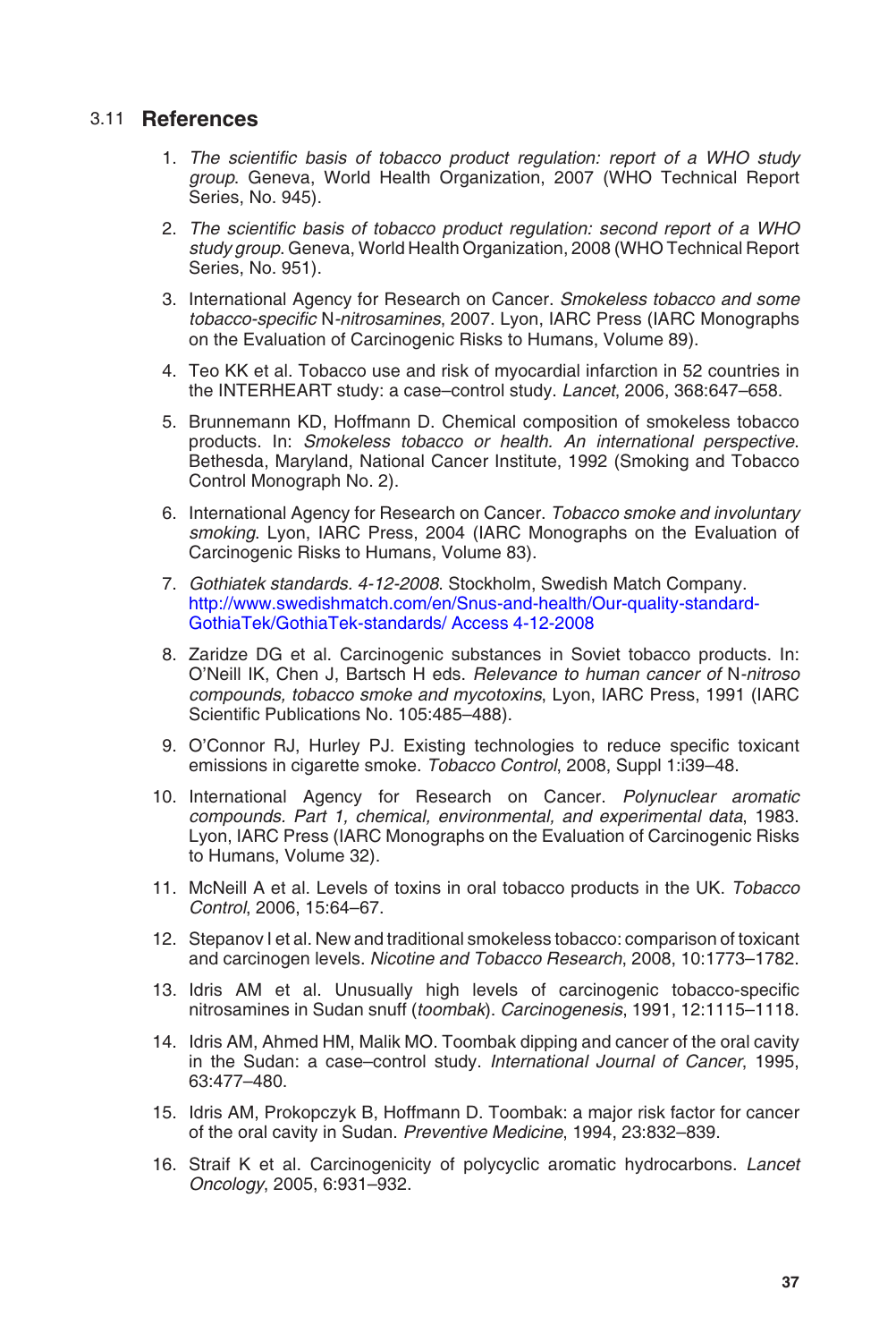- 17. Richter P et al. Surveillance of moist snuff: total nicotine, moisture, pH, unionized nicotine, and tobacco-specific nitrosamines. *Nicotine and Tobacco Research*, 2008, 10:1645–1652.
- 18. WHO Scientific Advisory Committee on Tobacco Product Regulation. *Statement of principles guiding the evaluation of new or modified tobacco products*. Geneva, World Health Organization, 2003.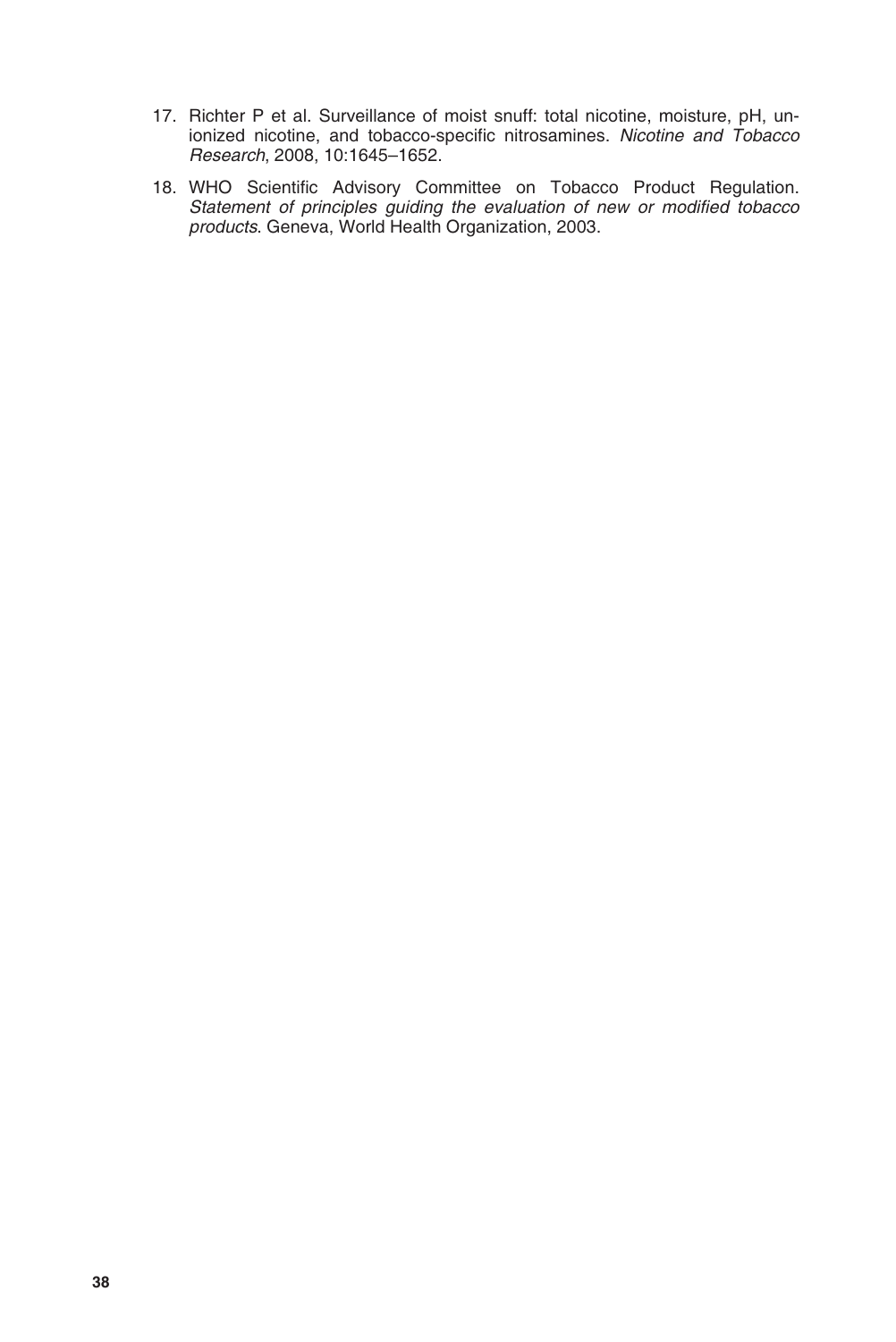# <span id="page-45-0"></span>4. **Overall recommendations**

This report addresses two types of products that currently concern scientists because of their potential for harming public health and the inadequacy of regulations governing their promotion, sale and use. Electronic nicotine delivery systems (ENDS) deliver nicotine and other substances directly to the lung, unaccompanied by tobacco smoke. They are marketed under a variety of brand names and descriptions around the world but fall into a regulatory gap in most countries. Few studies have documented their content or emissions, and claims that WHO approves their use for smoking cessation have been circulated. Smokeless tobacco products are also used in many countries, and scientifically documented differences have been found in their content and formulations that may explain the observed differences in adverse health outcomes. Substantial variation in carcinogen levels has been found in smokeless tobacco products marketed in different regions and among products marketed within a region. It is desirable and feasible to lower these levels through better manufacturing and sales practices.

Of the topics discussed at the fifth meeting of TobReg, ENDS and smokeless tobacco were deemed to be most important for issuing recommendations for regulation.

#### 4.1 **Electronic nicotine delivery systems (ENDS): regulatory recommendations and research needs**

#### 4.1.1 *Main recommendations*

ENDS designed for direct nicotine delivery to the respiratory system fall into a regulatory gap in most countries, escaping regulation as drugs and avoiding the controls on tobacco products. There is currently insufficient evidence to assess whether ENDS products could be used to aid cessation, create or sustain addiction, or deliver constituents other than nicotine to smokers. Clinical trials, behavioural and psychological studies and post-marketing studies at individual and population levels are needed to answer these questions. Claims imputing health benefits, reduced harm or use in smoking cessation should be prohibited until they are scientifically proven. ENDS products should be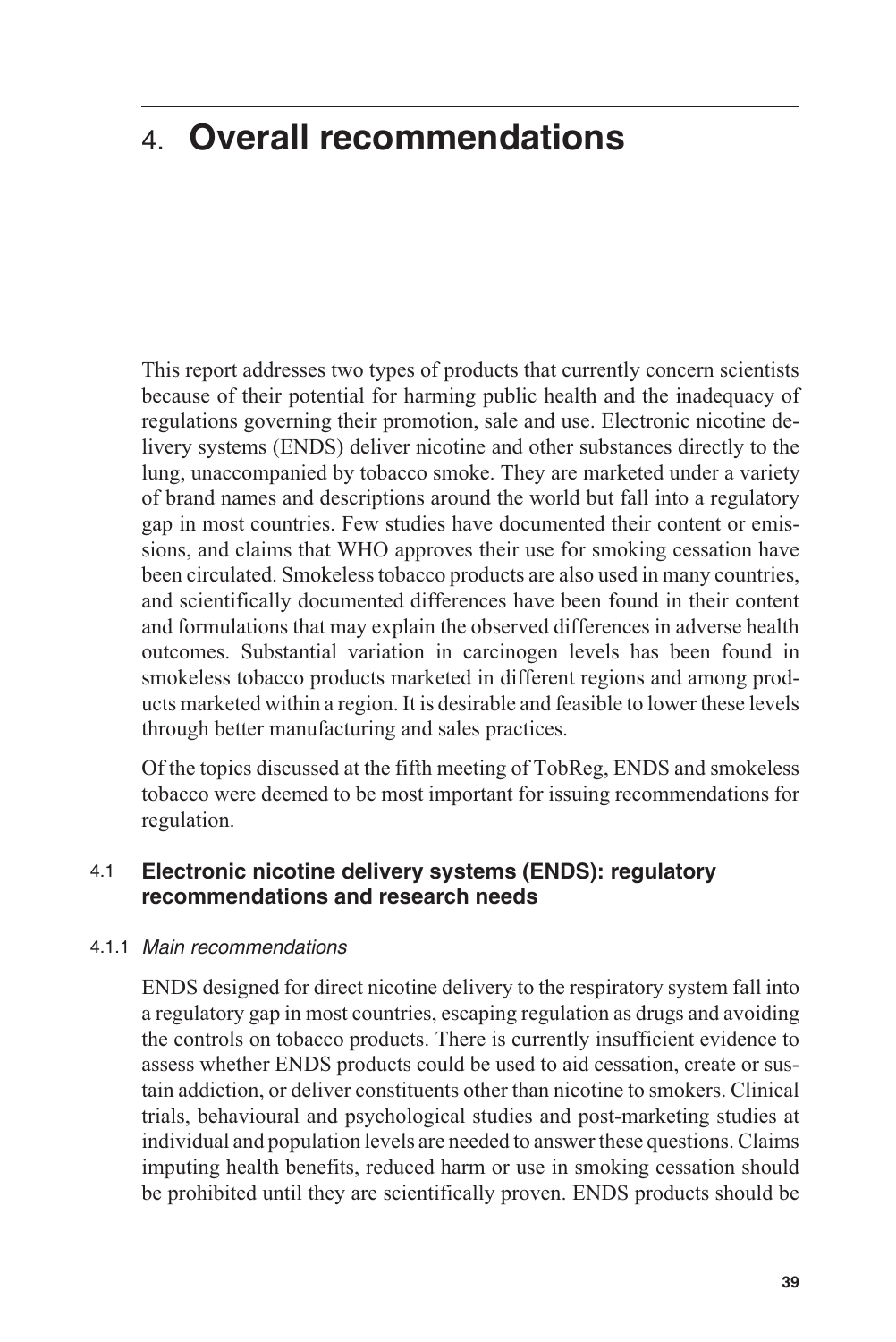<span id="page-46-0"></span>regulated as nicotine delivery devices; when such regulation is not possible, they should be subjected under tobacco control laws to regulation of contents and labelling, prohibitions against public use and restrictions on advertising, promotion and sponsorship.

#### 4.1.2 *Significance for public health policies*

ENDS might benefit public health if they promote smoking cessation, but they might create public health risks if they sustain nicotine dependence by allowing nicotine intake where smoking is prohibited or if they increase initiation and transition to cigarette smoking among people who would not otherwise have used tobacco. Smokers who attempt to quit may use ENDS in place of evidence-based treatments, potentially delaying smoking cessation and increasing the risks for smoking-attributable disease if they are ultimately ineffective as nicotine replacement therapy devices.

#### 4.1.3 *Implications for WHO programmes*

WHO continues to support pharmacotherapy only when scientific studies have demonstrated predictable outcomes under specified conditions and when products have been approved as safe and effective by major drug regulatory authorities. WHO strongly encourages its Member States to prohibit manufacturers of ENDS from issuing claims that WHO endorses their products as legitimate tobacco cessation aids. Member States should ensure that the manufacturers of these products comply with all existing regulatory requirements to preclude unsubstantiated claims that may derail public health efforts in tobacco control.

### 4.2 **Smokeless tobacco: setting regulatory limits for carcinogenic components**

#### 4.2.1 *Main recommendations*

The regulatory strategy previously advocated by TobReg for cigarettes should be extended to mandating reductions in toxicant levels in smokeless tobacco. Two groups of toxicants should take priority for regulatory limits because of their carcinogenic potency and the possibility of achieving substantially lower concentrations in smokeless tobacco with existing techniques: tobacco-specific *N*-nitrosamines (TSNA) and polycyclic aromatic hydrocarbons (PAH). Upper limits should be set for the combined concentrations of *N*<sup> $-$ </sup>-nitrosonornicotine and 4-(methylnitrosamino)-1-(3-pyridyl)-1butanone at 2 μg/g dry weight of tobacco and for benzo[*a*]pyrene as a marker for carcinogenic PAH at 5 ng/g dry weight of tobacco. Regulators should inform consumers that, like cigarettes, smokeless tobacco products that meet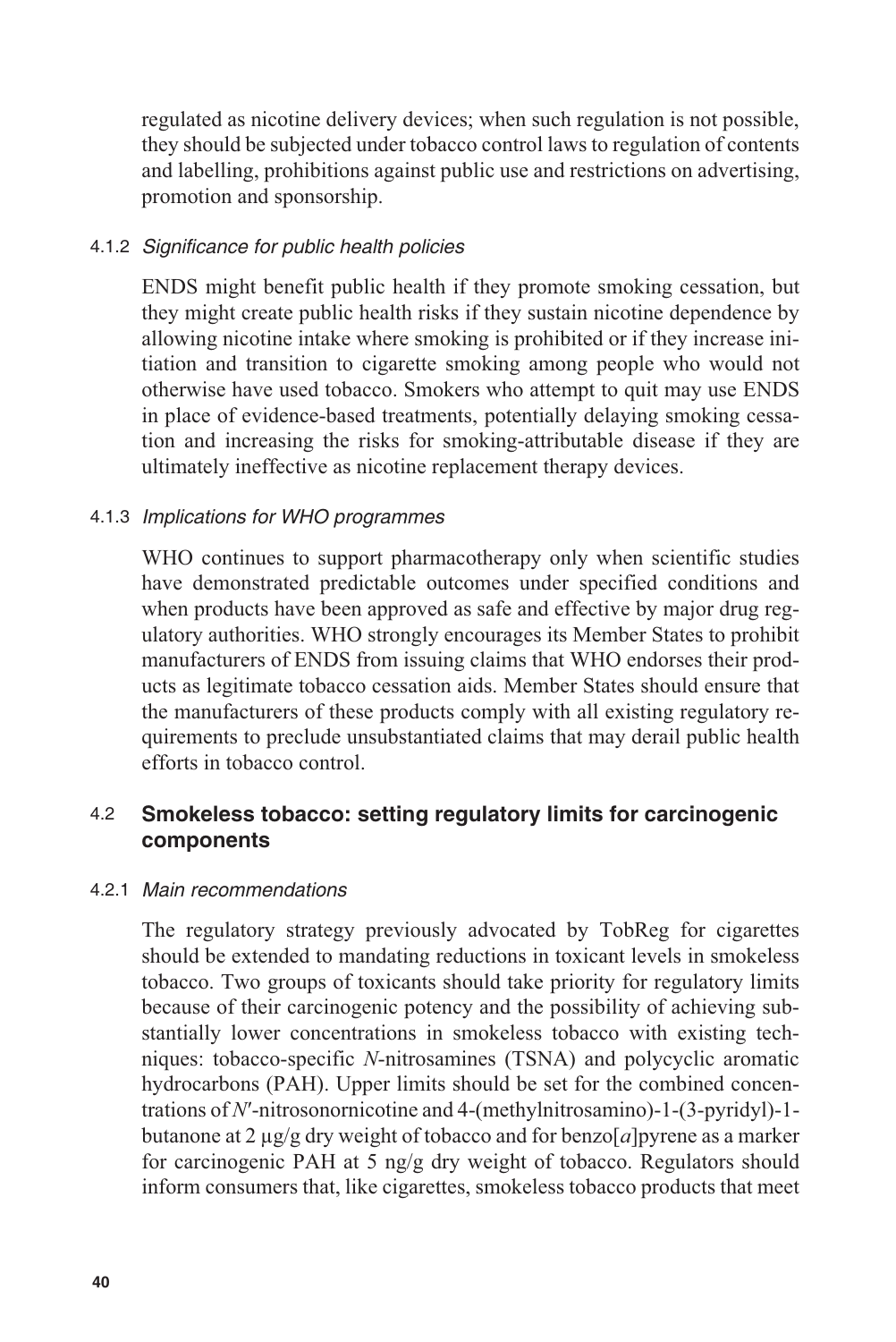safety standards may be no less hazardous, and they should prohibit product ranking or publicizing test results that are likely to influence user behaviour in ways that will cause harm. Measuring, testing and reporting should be verified by independent laboratories or government agencies, and expiration dates and refrigeration requirements should be enforced to limit the accumulation of TSNA.

#### 4.2.2 *Significance for public health policies*

Differences in the disease risks associated with smokeless tobacco use in different parts of the world reflect differences in the toxicity of the products available on various markets. While existing evidence has not established that lowering TSNA or PAH levels in smokeless tobacco products will lower cancer risks, it is difficult to justify allowing high levels of known carcinogenic constituents in a product that is known to cause cancer, when lower levels are readily achievable with existing technology. As they do for other consumer products, regulators should lower the concentrations of carcinogens present in smokeless tobacco by limiting the concentrations that can be present in products that are marketed. As lower detection limits become technically feasible, more aggressive targets for mandated lowering can be set by regulatory authorities.

#### 4.2.3 *Implications for WHO programmes*

WHO should begin by advising the regulation of manufactured smokeless tobacco products, even though individuals and cottage industries, which are not easily regulated, often dominate the use and production of smokeless tobacco. WHO should recommend that companion programmes be set up to educate cottage industry producers and to improve production approaches for small producers, in order to address the more difficult problem of limiting carcinogen concentrations in non-manufactured smokeless tobacco. Finally, WHO should reject the notion that manufactured products with higher toxicant levels are acceptable in countries with few economic resources.